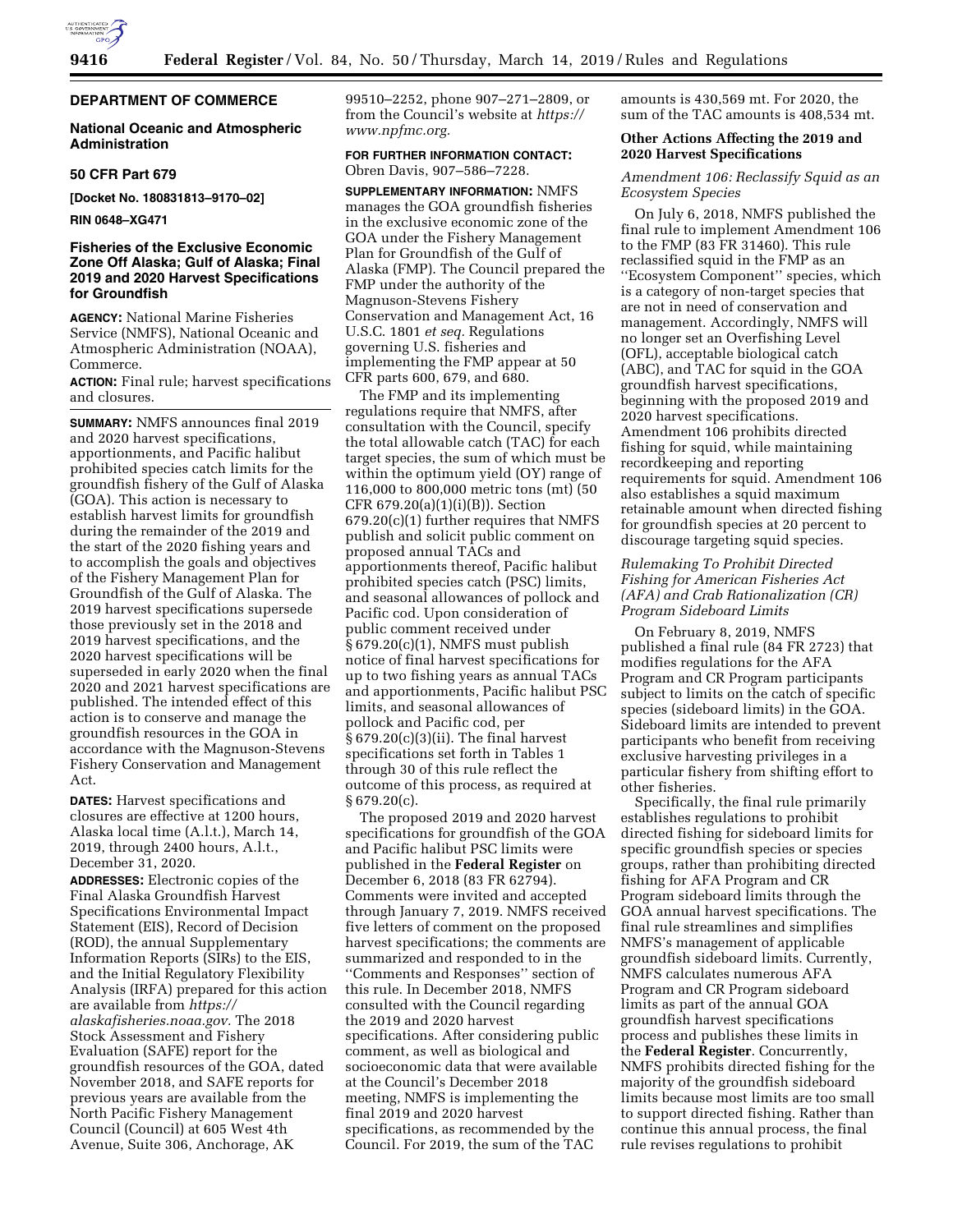directed fishing in regulation for most AFA Program and CR Program groundfish sideboard limits. Once the final rule is effective (effective March 11, 2019), NMFS will no longer publish in the annual GOA harvest specifications the AFA Program and CR Program sideboard limit amounts for groundfish species subject to the final rule (contained in Tables 18, 19, 21, and 22 of this action), and those groundfish species subject to the final rule will be prohibited to directed fishing in regulation (84 FR 2723).

#### **ABC and TAC Specifications**

In December 2018, the Scientific and Statistical Committee (SSC), Advisory Panel (AP), and Council reviewed the most recent biological and harvest information about the condition of groundfish stocks in the GOA. The GOA Groundfish Plan Team compiled and presented this information in the 2018 SAFE report for the GOA groundfish fisheries, dated November 2018 (see **ADDRESSES**). The SAFE report contains a review of the latest scientific analyses and estimates of each species' biomass and other biological parameters, as well as summaries of the available information on the GOA ecosystem and the economic condition of the groundfish fisheries off Alaska. From these data and analyses, the Plan Team recommends an OFL and ABC for each species or species group. The 2018 SAFE report was made available for public review during the public comment period for the proposed harvest specifications.

In previous years, the greatest changes from the proposed to the final harvest specifications have been based on recent NMFS stock surveys, which provide updated estimates of stock biomass and spatial distribution, and changes to the models used for producing stock assessments. At the November 2018 Plan Team meeting, NMFS scientists presented updated and new survey results, changes to stock assessment models, and accompanying stock assessment estimates for groundfish species and species groups that are included in the 2018 SAFE report per the stock assessment schedule found in the 2018 SAFE report introduction. The SSC reviewed this information at the December 2018 Council meeting. Changes from the proposed to the final 2019 and 2020 harvest specifications are discussed below.

The final 2019 and 2020 OFLs, ABCs, and TACs are based on the best available biological and socioeconomic information, including projected biomass trends, information on assumed distribution of stock biomass, and

revised methods used to calculate stock biomass. The FMP specifies the formulas, or tiers, to be used to compute OFLs and ABCs. The formulas applicable to a particular stock or stock complex are determined by the level of reliable information available to fisheries scientists. This information is categorized into a successive series of six tiers to define OFL and ABC amounts, with Tier 1 representing the highest level of information quality available and Tier 6 representing the lowest level of information quality available. The Plan Team used the FMP tier structure to calculate OFL and ABC amounts for each groundfish species. The SSC adopted the final 2019 and 2020 OFLs and ABCs recommended by the Plan Team for all groundfish species. The Council adopted the SSC's OFL and ABC recommendations and the AP's TAC recommendations. The final TAC recommendations are based on the ABCs as adjusted for other biological and socioeconomic considerations, including maintaining the sum of all TACs within the required OY range of 116,000 to 800,000 mt.

The Council recommended 2019 and 2020 TACs that are equal to ABCs for pollock in the Southeast Outside (SEO) District, sablefish, shallow-water flatfish in the Central GOA and the West Yakutat and SEO Districts, deep-water flatfish, rex sole, arrowtooth flounder in the Central GOA, flathead sole in the West Yakutat and SEO Districts, Pacific ocean perch, northern rockfish, shortraker rockfish, dusky rockfish, rougheye and blackspotted rockfish, demersal shelf rockfish, thornyhead rockfish, ''other rockfish,'' big skate, longnose skate, other skates, sculpins, sharks, and octopuses in the GOA. The Council recommended TACs for 2019 and 2020 that are less than the ABCs for pollock in the Western and Central GOA and the West Yakutat District, Pacific cod, shallow-water flatfish in the Western GOA, arrowtooth flounder in the Western GOA and the West Yakutat and SEO Districts, flathead sole in the Western and Central GOA, and Atka mackerel. The combined Western, Central, and West Yakutat pollock TACs and the GOA Pacific cod TACs are set to accommodate the State of Alaska's (State's) guideline harvest levels (GHLs) so that the ABCs for pollock and Pacific cod are not exceeded. The Western GOA shallow-water flatfish, Western GOA arrowtooth flounder, and Western GOA flathead sole TACs are set to allow for increased harvest opportunities for these target species while conserving the halibut PSC limit for use in other, more fully utilized fisheries. The Atka

mackerel TAC is set to accommodate incidental catch amounts in other fisheries.

The final 2019 and 2020 harvest specifications approved by the Secretary of Commerce are unchanged from those recommended by the Council, with the exception of the 2019 pollock ABCs and TACs for the Central GOA, and are consistent with the preferred harvest strategy alternative in the EIS (see **ADDRESSES**).

Following the December Council meeting, NMFS identified an error in the calculation of the 2019 seasonal apportionment of pollock among the combined Western, Central, and West Yakutat Regulatory Areas (W/C/WYK) management areas. This error does not affect the determination of the OFL or ABC (annual catch limit) for the combined W/C/WYK management areas. This error affects the 2019 seasonal TAC apportionments for the A season for Statistical Areas 620 and 630 (*i.e.,* the Central GOA management area), and the total ABC and TAC for the Central GOA management area. NMFS brought these errors to the Council's attention at the February 2019 Council meeting, along with NMFS's intent to make these corrections to the 2019 seasonal TAC apportionments for pollock. The Council did not object to the corrections for 2019. During the next annual harvest specifications process, NMFS will revise the 2020 seasonal TAC apportionments for pollock, which will be based on the Council's recommendations at the December 2019 meeting for the 2020 and 2021 harvest specifications. Annually, NMFS makes an inseason adjustment to the next year's pollock specifications (*i.e.,* 2020) if necessary to ensure that the GOA pollock TAC for the upcoming year is the appropriate amount based on the best scientific information for pollock in the GOA.

NMFS finds that the Council's recommended OFLs, ABCs, and TACs are consistent with the biological condition of the groundfish stocks as described in the final 2018 SAFE report. This finding incorporates the corrections to the Council's recommendations for the pollock ABCs and TACs for the Central GOA management area. NMFS also finds that the Council's recommendations for OFLs, ABCs, and TACs are consistent with the biological condition of groundfish stocks as adjusted for other biological and socioeconomic considerations, including maintaining the total TAC within the OY range. NMFS reviewed the Council's recommended TACs and apportionments, and NMFS approves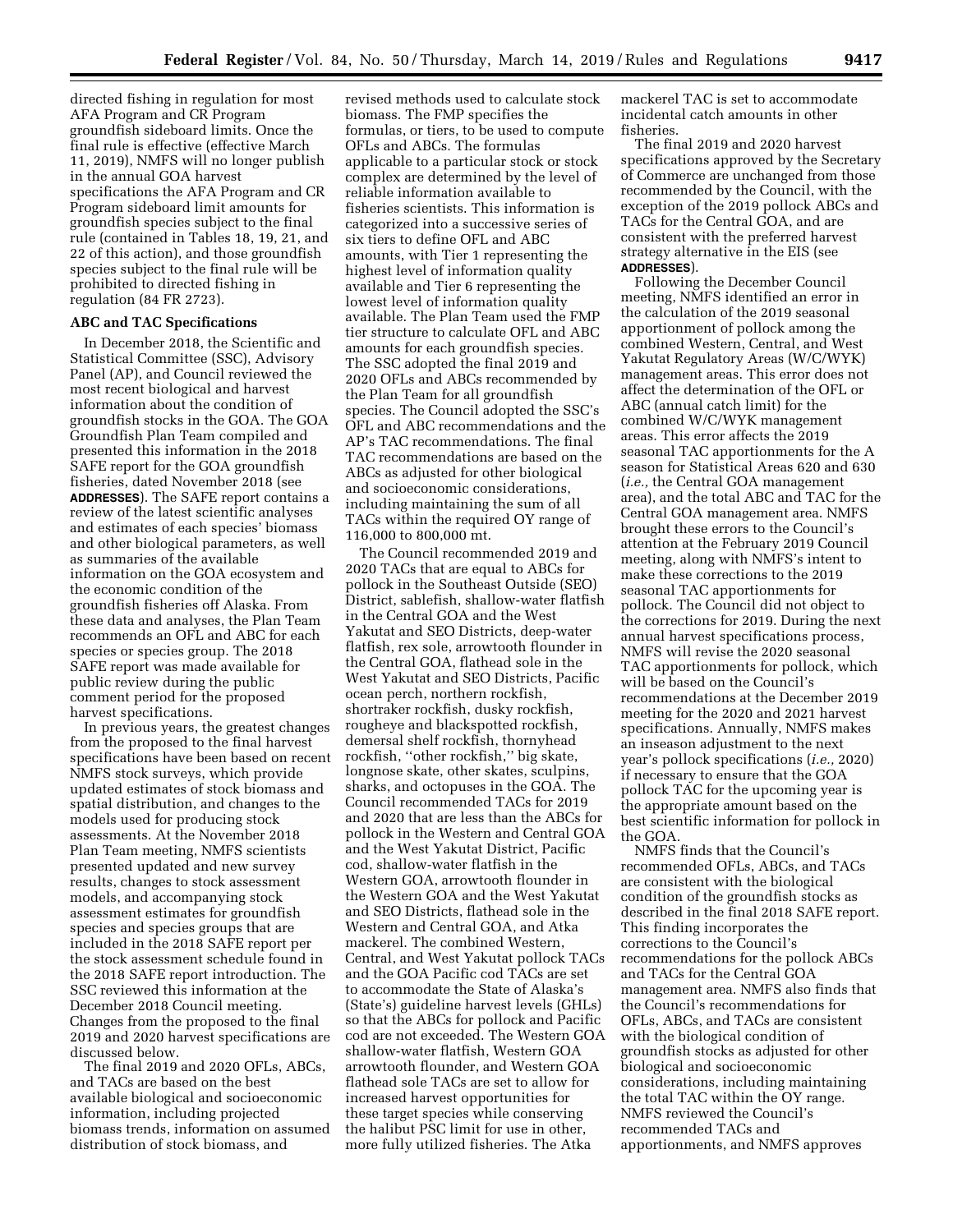these harvest specifications under 50 CFR 679.20(c)(3)(ii). The apportionment of TAC amounts among gear types and sectors, processing sectors, and seasons is discussed below.

Tables 1 and 2 list the final 2019 and 2020 OFLs, ABCs, TACs, and area apportionments of groundfish in the GOA. The 2019 harvest specifications set in this final action will supersede the 2019 harvest specifications previously set in the final 2018 and 2019 harvest specifications (83 FR 8768, March 1, 2018). The 2020 harvest specifications will be superseded in early 2020 when the final 2020 and 2021 harvest specifications are published. Pursuant to this final action, the 2019 harvest specifications therefore will apply for the remainder of the current year (2019), while the 2020 harvest specifications are projected only for the following year (2020) and will be superseded in early 2020 by the final 2020 and 2021 harvest specifications. Because this final action (published in early 2019) will be superseded in early 2020 by the publication of the final 2020 and 2021 harvest specifications, it is projected that this final action will implement the harvest specifications for the Gulf of Alaska for approximately one year.

#### *Specification and Apportionment of TAC Amounts*

NMFS's apportionment of groundfish species is based on the distribution of biomass among the regulatory areas over which NMFS manages the species. Additional regulations govern the apportionment of pollock, Pacific cod, and sablefish. Additional detail on the apportionment of pollock, Pacific cod, and sablefish are described below.

The ABC for the pollock stock in the combined W/C/WYK Regulatory Areas includes the amount for the GHL established by the State for the Prince William Sound (PWS) pollock fishery. The Plan Team, SSC, AP, and Council have recommended that the sum of all State water and Federal water pollock removals from the GOA not exceed ABC recommendations. For 2019 and 2020, the SSC recommended and the Council approved the W/C/WYK pollock ABC, including the amount to account for the State's PWS GHL. At the November 2018 Plan Team meeting, State fisheries managers recommended setting the PWS GHL at 2.5 percent of the annual W/C/WYK pollock ABC. For 2019, this yields a PWS pollock GHL of 3,396 mt, a decrease of 641 mt from the 2018 PWS GHL of 4,037 mt. For 2020, the PWS pollock GHL is 2,722 mt, a decrease of 1,315 mt from the 2018 PWS pollock GHL of 4,037 mt. After the GHL

reductions, the 2019 and 2020 pollock ABCs for the combined W/C/WYK areas are then apportioned between four statistical areas (Areas 610, 620, 630, and 640) as both ABCs and TACs, as described below and detailed in Tables 1 and 2. The total ABCs and TACs for the four statistical areas, plus the State GHL, do not exceed the combined W/C/ WYK ABC.

Apportionments of pollock to the W/ C/WYK management areas are considered to be ''apportionments of annual catch limits (ACLs)'' rather than ''ABCs.'' This more accurately reflects that such apportionments address management, rather than biological or conservation, concerns. In addition, apportionments of the ACL in this manner allow NMFS to balance any transfer of TAC among Areas 610, 620, and 630 pursuant to  $\S 679.20(a)(5)(iv)(B)$ to ensure that the combined W/C/WYK ACL, ABC, and TAC are not exceeded.

NMFS establishes pollock TACs in the Western (Area 610) and Central (Areas 620 and 630) Regulatory Areas and the West Yakutat (Area 640) and the SEO (Area 650) Districts of the GOA (see Tables 1 and 2). NMFS also establishes seasonal apportionments of the annual pollock TAC in the Western and Central Regulatory Areas of the GOA among Statistical Areas 610, 620, and 630. These apportionments are divided equally among each of the following four seasons: The A season (January 20 through March 10), the B season (March 10 through May 31), the C season (August 25 through October 1), and the D season (October 1 through November 1) (§§ 679.23(d)(2)(i) through (iv), and  $679.20(a)(5)(iv)(A)$  and  $(B)$ ). Additional detail is provided in this rule; Tables 3 and 4 list these amounts.

The 2019 and 2020 Pacific cod TACs are set to accommodate the State's GHL for Pacific cod in State waters in the Western and Central Regulatory Areas, as well as in PWS. The Plan Team, SSC, AP, and Council recommended that the sum of all State water and Federal water Pacific cod removals from the GOA not exceed ABC recommendations. Accordingly, the Council set the 2019 and 2020 Pacific cod TACs in the Western, Central, and Eastern Regulatory Areas to account for State GHLs. Therefore, the 2019 Pacific cod TACs are less than the ABCs by the following amounts: (1) Western GOA, 2,290 mt; (2) Central GOA, 1,917 mt; and (3) Eastern GOA, 425 mt. The 2020 Pacific cod TACs are less than the ABCs by the following amounts: (1) Western GOA, 2,909 mt; (2) Central GOA, 2,435 mt; and (3) Eastern GOA, 540 mt. These amounts reflect the State's 2019 and 2020 GHLs in these areas, which are 30

percent of the Western GOA ABC and 25 percent of the Eastern and Central GOA ABCs.

NMFS establishes seasonal apportionments of the annual Pacific cod TAC in the Western and Central Regulatory Areas. Sixty percent of the annual TAC is apportioned to the A season for hook-and-line, pot, and jig gear from January 1 through June 10, and for trawl gear from January 20 through June 10. Forty percent of the annual TAC is apportioned to the B season for jig gear from June 10 through December 31, for hook-and-line and pot gear from September 1 through December 31, and for trawl gear from September 1 through November 1 (§§ 679.23(d)(3) and 679.20(a)(12)). The Western and Central GOA Pacific cod TACs are allocated among various gear and operational sectors. The Pacific cod sector apportionments are discussed in detail in a subsequent section and in Tables 5 and 6 of this rule.

The Council's recommendation for sablefish area apportionments takes into account the prohibition on the use of trawl gear in the SEO District of the Eastern Regulatory Area (§ 679.7(b)(1)) and makes available five percent of the combined Eastern Regulatory Area TACs to vessels using trawl gear for use as incidental catch in other trawl groundfish fisheries in the WYK District (§ 679.20(a)(4)(i)). Tables 7 and 8 list the final 2019 and 2020 allocations of sablefish TAC to fixed gear and trawl gear in the GOA.

#### *Changes From the Proposed 2019 and 2020 Harvest Specifications in the GOA*

In October 2018, the Council's recommendations for the proposed 2019 and 2020 harvest specifications (83 FR 62794, December 6, 2018) were based largely on information contained in the final 2017 SAFE report for the GOA groundfish fisheries, dated November 2017. The final 2017 SAFE report for the GOA is available from the Council (see **ADDRESSES**). The Council proposed that the final OFLs, ABCs, and TACs established for the 2019 groundfish fisheries (83 FR 8768, March 1, 2018) be used for the proposed 2019 and 2020 harvest specifications (83 FR 62794, December 6, 2018), pending completion and review of the 2018 SAFE report at the Council's December 2018 meeting.

As described previously, the SSC recommended the final 2019 and 2020 OFLs and ABCs as recommended by the Plan Team. The Council adopted as its recommendations the SSC's OFL and ABC recommendations and the AP's TAC recommendations for 2019 and 2020.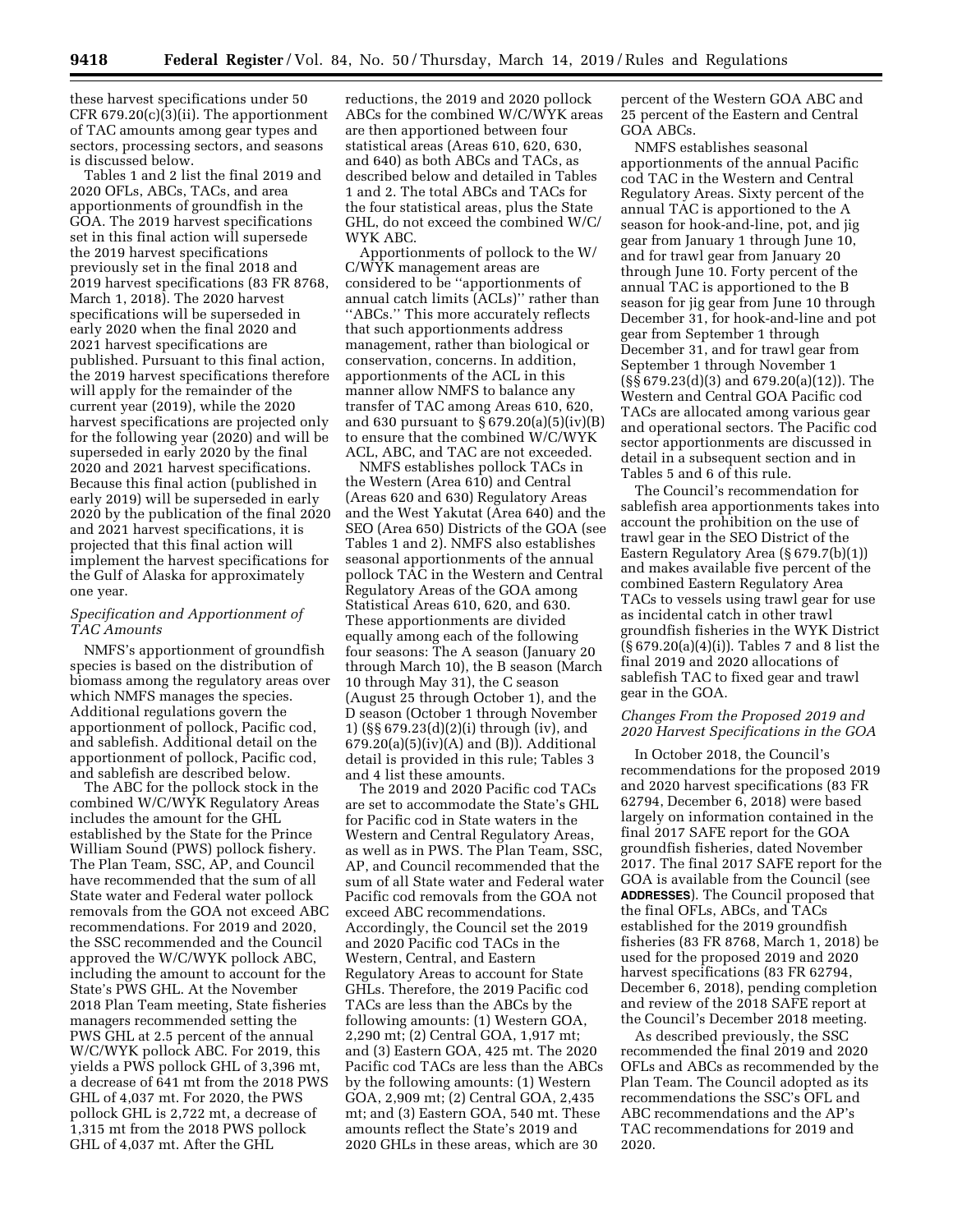The final 2019 ABCs are higher than the proposed 2019 ABCs published in the proposed 2019 and 2020 harvest specifications (83 FR 62794, December 6, 2018) for pollock, shallow-water flatfish, deep-water flatfish, rex sole, arrowtooth flounder, flathead sole, northern rockfish, dusky rockfish, rougheye/blackspotted rockfish, demersal shelf rockfish, other rockfish, and sharks. The final 2019 ABCs are lower than the proposed 2019 ABCs for sablefish, Pacific ocean perch, and thornyhead rockfish.

The final 2020 ABCs are higher than the proposed ABCs for pollock, Pacific cod, shallow-water flatfish, deep-water flatfish, rex sole, arrowtooth flounder, flathead sole, northern rockfish, dusky rockfish, demersal shelf rockfish, other rockfish, and sharks. The final 2020 ABCs are lower than the proposed 2020 ABCs for sablefish, Pacific ocean perch, rougheye/blackspotted rockfish, and thornyhead rockfish. For the remaining target species, the Council recommended the final 2019 and 2020 ABCs that are the same as the proposed 2019 and 2020 ABCs.

Additional information explaining the changes between the proposed and final ABCs is included in the final 2018 SAFE report, which was not available when the Council made its proposed ABC and TAC recommendations in October 2018. At that time, the most recent stock assessment information was

contained in the final 2017 SAFE report. The final 2018 SAFE report contains the best and most recent scientific information on the condition of the groundfish stocks, as previously discussed in this preamble, and is available for review (see **ADDRESSES**). The Council considered the 2018 SAFE report in December 2018 when it made recommendations for the final 2019 and 2020 harvest specifications. In the GOA, the total final 2019 TAC amount is 430,569 mt, an increase of 15 percent from the total proposed 2019 TAC amount of 375,280 mt. The total final 2020 TAC amount is 408,534 mt, an increase of 9 percent from the total proposed 2020 TAC amount of 375,280 mt. Table 1a summarizes the difference between the proposed and final TACs.

Annual stock assessments incorporate a variety of new or revised inputs, such as survey data or catch information, as well as changes to the statistical models used to estimate a species' biomass and population trend. Changes to biomass and ABC estimates are primarily based on fishery catch updates to species' assessment models. Some species, such as pollock and sablefish, have additional surveys conducted on an annual basis, which resulted in additional data being available for the 2018 assessments for these stocks.

The changes from the proposed 2019 TACs to the final 2019 TACs are within a range of plus 143 percent or minus 29 percent, and the changes from the proposed 2020 TACs to the final 2020 TACs are within a range of plus 143 percent or minus 5 percent. Based on changes in the estimates of overall biomass in the stock assessment for 2019 and 2020, as compared to the estimates previously made for 2018 and 2019, the species or species group with the greatest TAC percentage increases are pollock, Pacific cod, arrowtooth flounder, northern rockfish, other rockfish, and sharks. Based on changes in the estimates of biomass, the species or species group with the greatest decreases in TACs is sablefish. For all other species and species groups, changes from the proposed 2019 TACs to the final 2019 TACs and changes from the proposed 2020 TACs to the final 2020 TACs are less than a 10 percent change (either increase or decrease). These TAC changes correspond to associated changes in the ABCs and TACs, as recommended by the SSC, AP, and Council.

Detailed information providing the basis for the changes described above is contained in the final 2018 SAFE report. The final TACs are based on the best scientific information available. These TACs are specified in compliance with the harvest strategy described in the proposed and final rules for the 2019 and 2020 harvest specifications.

# TABLE 1a—COMPARISON OF PROPOSED AND FINAL 2019 AND 2020 GOA TOTAL ALLOWABLE CATCH LIMITS

|  |  |  |  |  | [Values are rounded to the nearest metric ton and percentage] |  |
|--|--|--|--|--|---------------------------------------------------------------|--|
|  |  |  |  |  |                                                               |  |

| Species                 | 2019 and<br>2020<br>proposed<br>TAC | <b>2019 Final</b><br>TAC | <b>2019 Final</b><br>minus 2019<br>proposed TAC | Percentage<br>difference<br>(%) | 2020<br><b>Final TAC</b> | <b>2020 Final</b><br>minus 2020<br>proposed TAC | Percentage<br>difference<br>(% ) |
|-------------------------|-------------------------------------|--------------------------|-------------------------------------------------|---------------------------------|--------------------------|-------------------------------------------------|----------------------------------|
| Pollock                 | 112,678                             | 141,227                  | 28,549                                          | 25                              | 114,943                  | 2,265                                           | 2                                |
| Pacific cod             | 12,368                              | 12.368                   |                                                 |                                 | 15,709                   | 3,341                                           | 27                               |
| Sablefish               | 16,194                              | 11,571                   | $-4,623$                                        | -29                             | 15,462                   | $-732$                                          |                                  |
| Shallow-water flatfish  | 43,128                              | 43,217                   | 89                                              |                                 | 43,606                   | 478                                             |                                  |
| Deep-water flatfish     | 9,499                               | 9,501                    | 2                                               |                                 | 9,624                    | 125                                             |                                  |
| Rex sole                | 14,529                              | 14,692                   | 163                                             |                                 | 14,725                   | 196                                             |                                  |
| Arrowtooth flounder     | 76.300                              | 99,295                   | 22,995                                          | 30                              | 96,875                   | 20,575                                          | 27                               |
| Flathead sole           | 26,487                              | 26,489                   |                                                 |                                 | 26,587                   | 100                                             | O                                |
| Pacific ocean perch     | 28,605                              | 28,555                   | $-50$                                           |                                 | 27,652                   | $-953$                                          | -3                               |
| Northern rockfish       | 3,347                               | 4,528                    | 1,181                                           | 35                              | 4,269                    | 922                                             | 28                               |
| Shortraker rockfish     | 863                                 | 863                      | O                                               |                                 | 863                      |                                                 | 0                                |
| Dusky rockfish          | 3,668                               | 3,700                    | 32                                              |                                 | 3,670                    |                                                 | O                                |
| Rougheye/blackspotted   |                                     |                          |                                                 |                                 |                          |                                                 |                                  |
| rockfish                | 1,427                               | 1,428                    |                                                 | 0                               | 1,414                    | $-13$                                           |                                  |
| Demersal shelf rockfish | 250                                 | 261                      | 11                                              |                                 | 261                      | 11                                              |                                  |
| Thornyhead rockfish     | 2,038                               | 2,016                    | $-22$                                           |                                 | 2,016                    | $-22$                                           |                                  |
| Other rockfish          | 2,305                               | 5,594                    | 3,289                                           | 143                             | 5,594                    | 3,289                                           | 143                              |
| Atka mackerel           | 3,000                               | 3,000                    |                                                 |                                 | 3,000                    |                                                 | 0                                |
| Big skate               | 2,848                               | 2,848                    |                                                 |                                 | 2,848                    |                                                 |                                  |
| Longnose skate          | 3,572                               | 3,572                    |                                                 |                                 | 3,572                    |                                                 |                                  |
| Other skates            | 1,384                               | 1,384                    |                                                 |                                 | 1,384                    |                                                 |                                  |
| Sculpins                | 5,301                               | 5,301                    | O                                               |                                 | 5,301                    |                                                 |                                  |
| Sharks                  | 4,514                               | 8,184                    | 3,670                                           | 81                              | 8,184                    | 3,670                                           | 81                               |
| Squids                  | o                                   |                          |                                                 |                                 | 0                        |                                                 |                                  |
| Octopuses               | 975                                 | 975                      |                                                 |                                 | 975                      |                                                 | o                                |
|                         |                                     |                          |                                                 |                                 |                          |                                                 |                                  |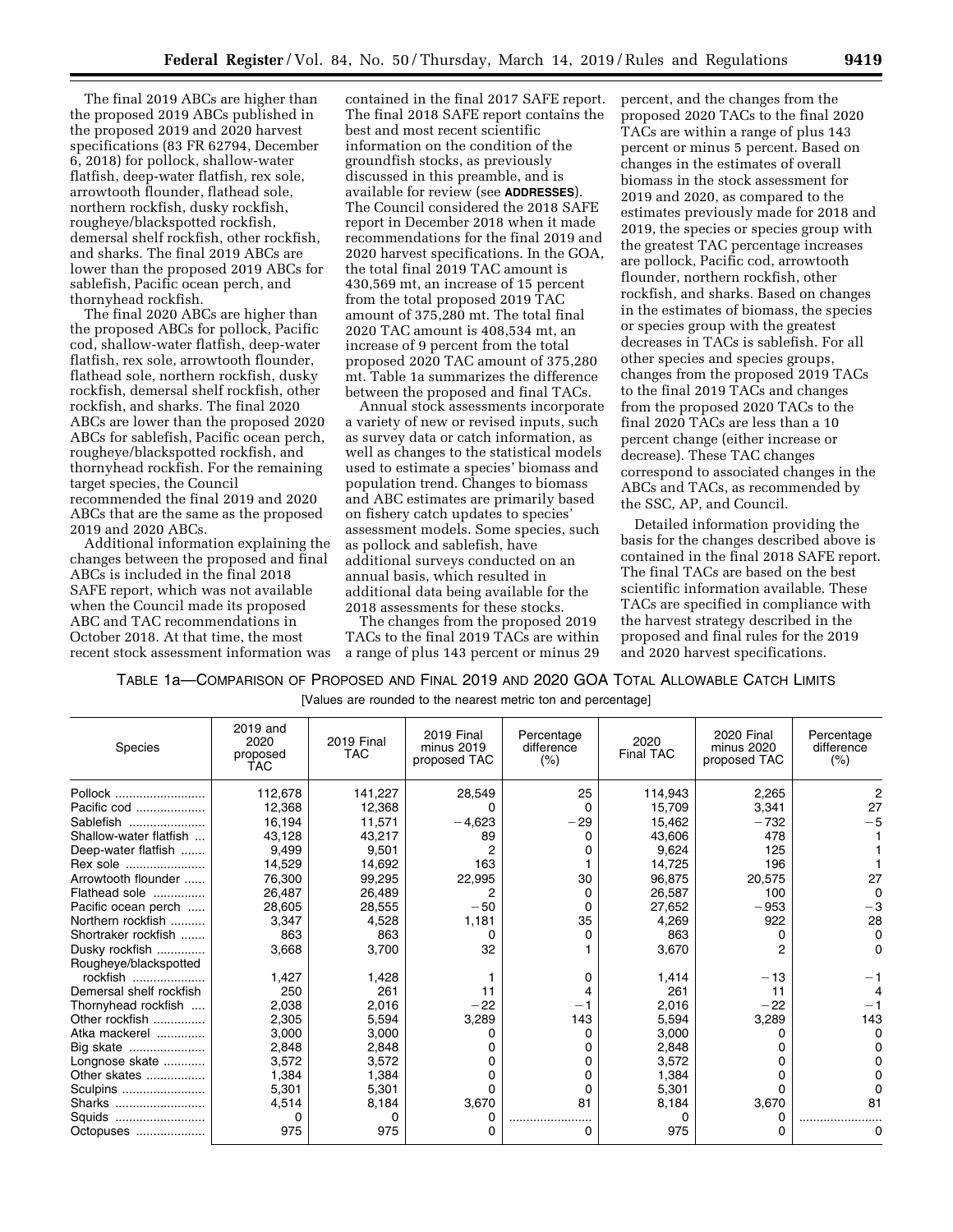# TABLE 1a—COMPARISON OF PROPOSED AND FINAL 2019 AND 2020 GOA TOTAL ALLOWABLE CATCH LIMITS—Continued

| [Values are rounded to the nearest metric ton and percentage] |  |
|---------------------------------------------------------------|--|
|---------------------------------------------------------------|--|

| Species | 2019 and<br>2020<br>proposed<br><b>TAC</b> | 2019 Final<br>TAC | <b>2019 Final</b><br>minus 2019<br>proposed TAC | Percentage<br>difference<br>(%) | 2020<br>Final TAC | 2020 Final<br>minus 2020<br>proposed TAC | Percentage<br>difference<br>(%) |
|---------|--------------------------------------------|-------------------|-------------------------------------------------|---------------------------------|-------------------|------------------------------------------|---------------------------------|
| Total   | 375,280                                    | 430,569           | 55,289                                          | 15                              | 408.534           | 33.254                                   | 9                               |

The final 2019 and 2020 TAC recommendations for the GOA are within the OY range established for the GOA and do not exceed the ABC for any species or species group. Tables 1 and 2 list the final OFL, ABC, and TAC

amounts for GOA groundfish for 2019 and 2020, respectively.

TABLE 1—FINAL 2019 OFLS, ABCS, AND TACS OF GROUNDFISH FOR THE WESTERN/CENTRAL/WEST YAKUTAT, WEST-ERN, CENTRAL, EASTERN REGULATORY AREAS, THE WEST YAKUTAT AND SOUTHEAST OUTSIDE DISTRICTS OF THE EASTERN REGULATORY AREA, AND GULFWIDE DISTRICTS OF THE GULF OF ALASKA

[Values are rounded to the nearest metric ton]

| <b>OFL</b><br>Species<br>Area <sup>1</sup><br>ABC | <b>TAC</b> |
|---------------------------------------------------|------------|
| 24,875<br>n/a                                     | 24,875     |
| 67,388<br>n/a                                     | 67.388     |
| 34,443<br>n/a                                     | 34,443     |
| n/a<br>5,748                                      | 5,748      |
| 194,230<br>135,850                                | 132,454    |
| 11,697<br>8,773                                   | 8,773      |
| 205,927<br>144,623                                | 141,227    |
| 7,633<br>n/a                                      | 5,343      |
| 7,667<br>n/a                                      | 5,750      |
| 1,700<br>n/a                                      | 1,275      |
| 23,669<br>17,000                                  | 12,368     |
| 1,581<br>n/a                                      | 1,581      |
| 5,178<br>n/a                                      | 5,178      |
| 1,828<br>n/a                                      | 1,828      |
| 2,984<br>n/a                                      | 2,984      |
| 4.812<br>n/a                                      | 4.812      |
| 25,227<br>11,571                                  | 11,571     |
| 25,620<br>n/a                                     | 13,250     |
| 25,731<br>n/a                                     | 25,731     |
| 2,279<br>n/a                                      | 2,279      |
| n/a<br>1,957                                      | 1.957      |
| 68,309<br>55,587                                  | 43,217     |
| 416<br>n/a                                        | 416        |
| 3.443<br>n/a                                      | 3,443      |
| 3,280<br>n/a                                      | 3,280      |
| n/a<br>2,362                                      | 2,362      |
| 11,434<br>9,501                                   | 9,501      |
| 2,951<br>n/a                                      | 2,951      |
| n/a<br>8,357                                      | 8,357      |
| 1,657<br>n/a                                      | 1,657      |
| n/a<br>1,727                                      | 1,727      |
| 17.889<br>14,692                                  | 14.692     |
| 35,994<br>n/a                                     | 14,500     |
| n/a<br>70,995                                     | 70,995     |
| n/a<br>15,911                                     | 6,900      |
| 22,941<br>                                        | 6,900      |
| 174,598<br>145,841                                | 99.295     |
| 13,234<br>n/a                                     | 8,650      |
| 20,238<br>n/a                                     | 15,400     |
| 1,932<br>n/a                                      | 1,932      |
| n/a<br>406                                        | 406        |
| 44,865<br>21,109                                  | 15,400     |
| 3,227<br>n/a                                      | 3,227      |
| n/a<br>19,646                                     | 19,646     |
| n/a<br>3,296                                      | 3,296      |

Ξ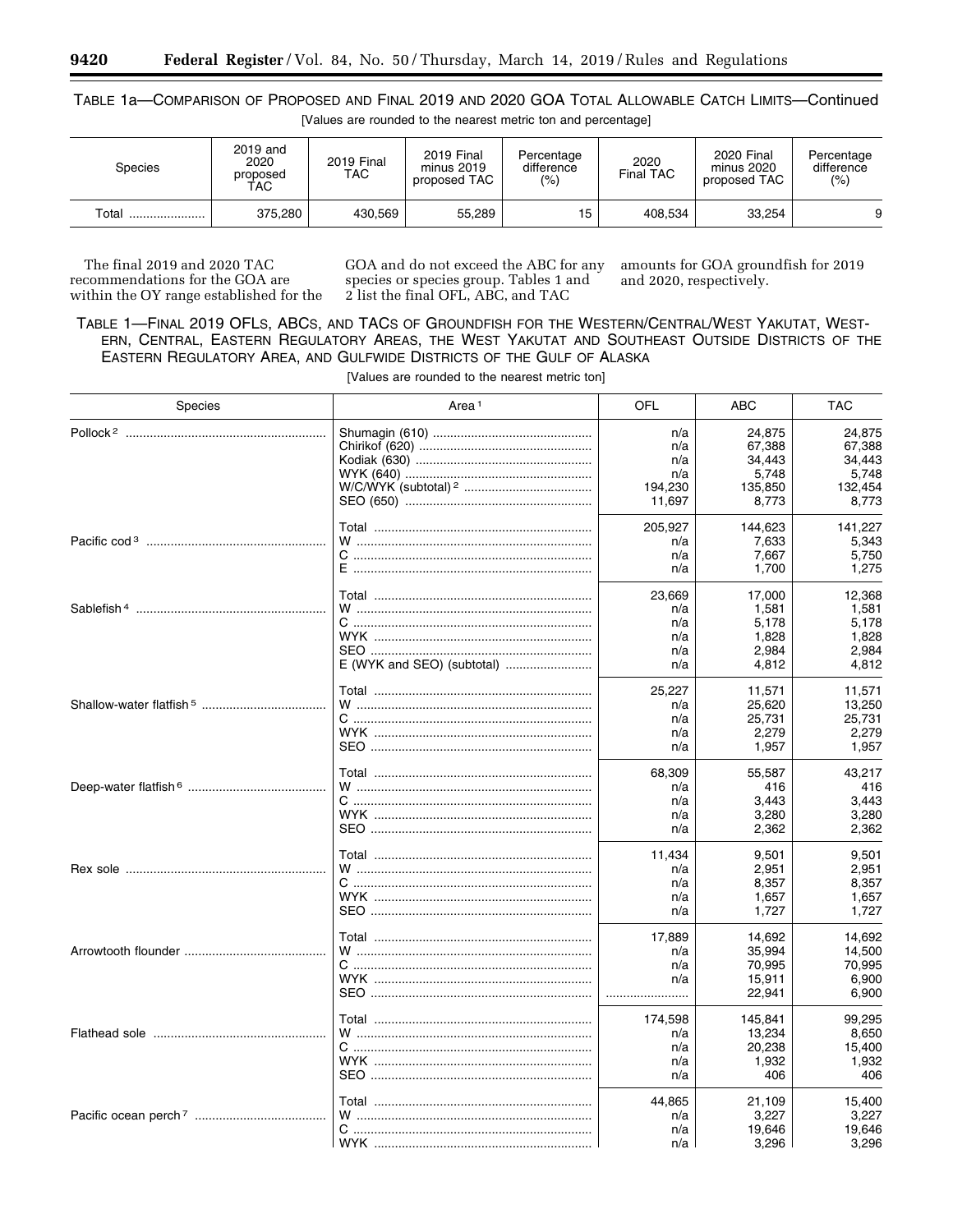# TABLE 1—FINAL 2019 OFLS, ABCS, AND TACS OF GROUNDFISH FOR THE WESTERN/CENTRAL/WEST YAKUTAT, WEST-ERN, CENTRAL, EASTERN REGULATORY AREAS, THE WEST YAKUTAT AND SOUTHEAST OUTSIDE DISTRICTS OF THE EASTERN REGULATORY AREA, AND GULFWIDE DISTRICTS OF THE GULF OF ALASKA—Continued

| Species                                          | Area <sup>1</sup>         | OFL     | ABC     | <b>TAC</b> |
|--------------------------------------------------|---------------------------|---------|---------|------------|
|                                                  |                           | 31,113  | 26,169  | 26,169     |
|                                                  |                           | 2,838   | 2,386   | 2,386      |
|                                                  |                           | 33,951  | 28,555  | 28,555     |
|                                                  |                           | n/a     | 1,190   | 1,190      |
|                                                  |                           | n/a     | 3,338   | 3,338      |
|                                                  |                           | n/a     | 1       |            |
|                                                  |                           | 5,402   | 4,529   | 4,528      |
|                                                  |                           | n/a     | 44      | 44         |
|                                                  |                           | n/a     | 305     | 305        |
|                                                  | E …………………………………………………………… | n/a     | 514     | 514        |
|                                                  |                           | 1,151   | 863     | 863        |
|                                                  |                           | n/a     | 781     | 781        |
|                                                  |                           | n/a     | 2,764   | 2,764      |
|                                                  |                           | n/a     | 95      | 95         |
|                                                  |                           | n/a     | 60      | 60         |
|                                                  |                           | 4,521   | 3,700   | 3,700      |
| Rougheye and Blackspotted rockfish <sup>11</sup> |                           | n/a     | 174     | 174        |
|                                                  |                           | n/a     | 550     | 550        |
|                                                  |                           | n/a     | 704     | 704        |
|                                                  |                           | 1,715   | 1,428   | 1,428      |
| Demersal shelf rockfish <sup>12</sup>            |                           | 411     | 261     | 261        |
|                                                  |                           | n/a     | 326     | 326        |
|                                                  |                           | n/a     | 911     | 911        |
|                                                  |                           | n/a     | 779     | 779        |
|                                                  |                           | 2,688   | 2,016   | 2,016      |
|                                                  |                           | n/a     | 1,737   | 1,737      |
|                                                  |                           | n/a     | 368     | 368        |
|                                                  |                           | n/a     | 3,489   | 3,489      |
|                                                  |                           | 7,356   | 5,594   | 5.594      |
|                                                  |                           | 6,200   | 4,700   | 3,000      |
|                                                  |                           | n/a     | 504     | 504        |
|                                                  |                           | n/a     | 1,774   | 1,774      |
|                                                  |                           | n/a     | 570     | 570        |
|                                                  |                           | 3,797   | 2,848   | 2,848      |
|                                                  |                           | n/a     | 149     | 149        |
|                                                  |                           | n/a     | 2,804   | 2,804      |
|                                                  |                           | n/a     | 619     | 619        |
|                                                  |                           | 4.763   | 3.572   | 3,572      |
|                                                  |                           | 1,845   | 1,384   | 1,384      |
|                                                  |                           | 6,958   | 5,301   | 5,301      |
|                                                  |                           | 10,913  | 8,184   | 8,184      |
|                                                  |                           | 1,300   | 975     | 975        |
|                                                  |                           | 664,889 | 509,507 | 430,569    |

[Values are rounded to the nearest metric ton]

<sup>1</sup> Regulatory areas and districts are defined at § 679.2. (W = Western Gulf of Alaska; C = Central Gulf of Alaska; E = Eastern Gulf of Alaska; WYK = West Yakutat District; SEO = Southeast Outside District; GW = Gulf-wide) WYK = West Yakutat District; SEO = Southeast Outside District; GW = Gulf-wide).<br>2The total for the W/C/WYK Regulatory Areas pollock ABC is 135,850 mt. After deducting 2.5 percent (3,396 mt) of that ABC for the State's

pollock GHL fishery, the remaining pollock ABC of 132,454 mt (for the W/C/WYK Regulatory Areas) is apportioned among four statistical areas (Areas 610, 620, 630, and 640). These apportionments are considered subarea ACLs, rather than ABCs, for specification and reapportionment purposes. The ACLs in Areas 610, 620, and 630 are further divided by season, as detailed in Table 3 (final 2019 seasonal biomass distribution<br>of pollock in the Western and Central Regulatory Areas, area apportionments, and of pollock in the Western and Central Regulatory Areas, area apportionments, and seasonal allowances). In the West Yakutat (Area 640) and

Southeast Outside (Area 650) Districts of the Eastern Regulatory Area, pollock is not divided into seasonal allowances.<br>The annual Pacific cod TAC is apportioned 60 percent to the A season and 40 percent to the B season in latory Areas of the GOA. Pacific cod TAC in the Eastern Regulatory Area of the GOA is allocated 90 percent to vessels harvesting Pacific cod for processing by the inshore component and 10 percent to vessels harvesting Pacific cod for processing by the offshore component. Table 5

lists the final 2019 Pacific cod seasonal apportionments.<br>4Sablefish is allocated to trawl and fixed gear in 2019 and trawl gear in 2020. Table 7 lists the final 2019 allocations of sablefish TACs.

5 "Shallow-water flatfish" means flatfish not including "deep-water flatfish," flathead sole, rex sole, or arrowtooth flounder.<br><sup>6 </sup>"Deep-water flatfish" means Dover sole, Greenland turbot, Kamchatka flounder, and deepsea

7 ''Pacific ocean perch'' means *Sebastes alutus.*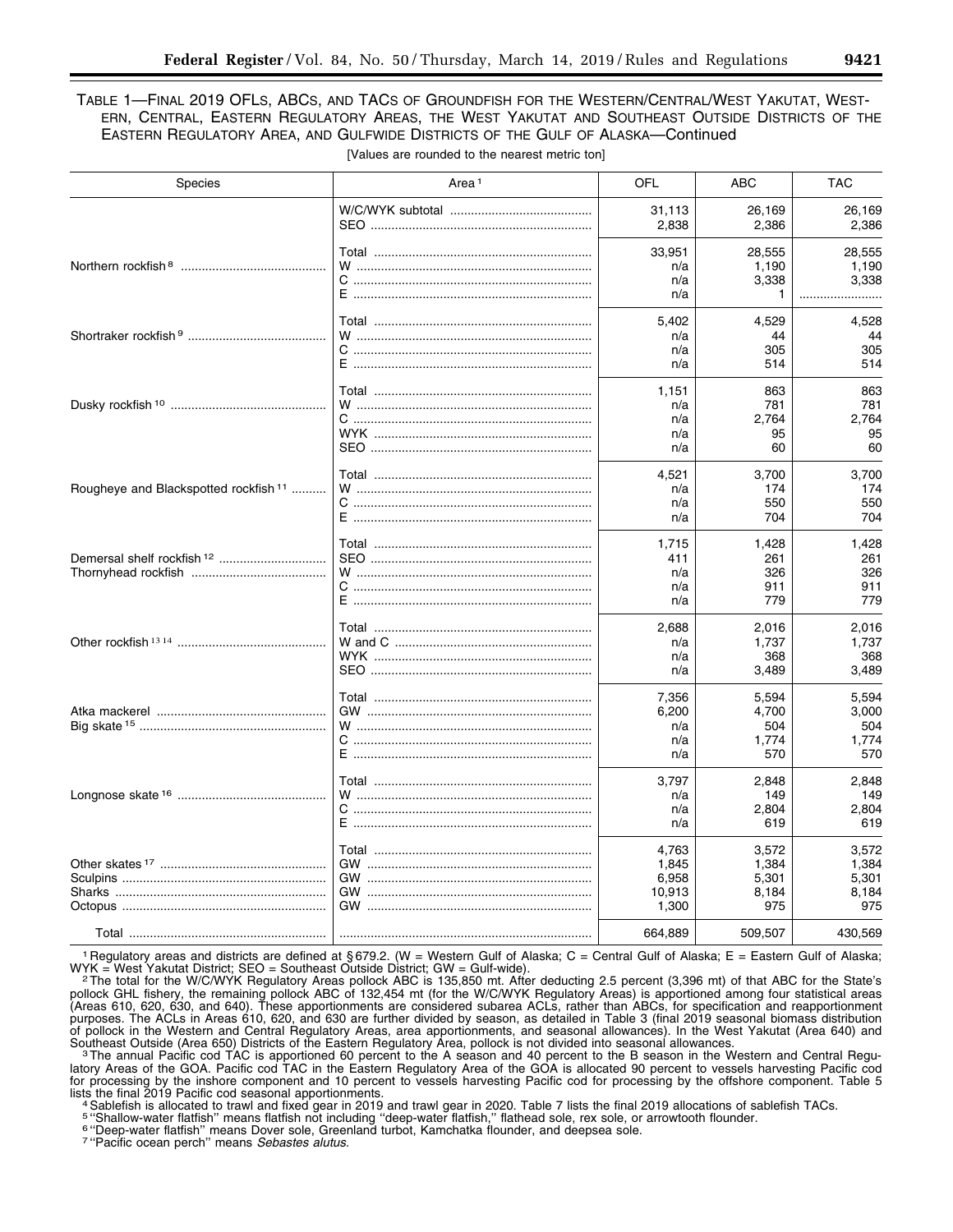<sup>8</sup> "Northern rockfish" means *Sebastes polyspinis.* For management purposes, the 1 mt apportionment of ABC to the WYK District of the East-<br>ern Gulf of Alaska has been included in the "other rockfish" species group. ern Gulf of Alaska has been included in the "other rockfish" species group.<br><sup>9 "</sup>Chortraker rockfish" means *Sebastes borealis.*<br><sup>10 "</sup>Dusky rockfish" means *Sebastes variabilis.*<br><sup>11</sup> "Rougheye and blackspotted rockfish"

helvomaculatus (rosethorn), S. nigrocinctus (tiger), and S. ruberrimus (yelloweye).<br><sup>13</sup> "Other rockfish" means *Sebastes aurora* (aurora), S. melanostomus (blackgill), S. paucispinis (bocaccio), S. goodei (chilipepper), S (darkblotch), *S. elongatus* (greenstriped), *S. variegatus* (harlequin), *S. wilsoni* (pygmy), *S. babcocki* (redbanded), *S. proriger* (redstripe), *S. zacentrus* (sharpchin), *S. jordani* (shortbelly), *S. brevispinis* (silvergrey), *S. diploproa* (splitnose), *S. saxicola* (stripetail), *S. miniatus* (vermilion), *S. reedi* (yellowmouth), *S. entomelas* (widow), and *S. flavidus* (yellowtail). In the Eastern GOA only, other rockfish also includes northern rockfish,

*S. polyspinis.* <sup>14</sup> ''Other rockfish'' in the Western and Central Regulatory Areas and in the West Yakutat District means other rockfish and demersal shelf rockfish. The "other rockfish" species group in the SEO District only includes other rockfish.<br><sup>15</sup> "Big skate" means *Raja binoculata.*<br><sup>16</sup> "Longnose skate" means *Raja rhina.*<br><sup>17</sup> "Other skates" means *Bathyraja and Ra* 

### TABLE 2—FINAL 2020 OFLS, ABCS, AND TACS OF GROUNDFISH FOR THE WESTERN/CENTRAL/WEST YAKUTAT, WEST-ERN, CENTRAL, EASTERN REGULATORY AREAS, THE WEST YAKUTAT AND SOUTHEAST OUTSIDE DISTRICTS OF THE EASTERN REGULATORY AREA, AND GULFWIDE DISTRICTS OF THE GULF OF ALASKA

[Values are rounded to the nearest metric ton]

| <b>Species</b> | Area <sup>1</sup> | OFL     | ABC     | <b>TAC</b> |
|----------------|-------------------|---------|---------|------------|
|                |                   | n/a     | 19.939  | 19,939     |
|                |                   | n/a     | 57,279  | 57.279     |
|                |                   | n/a     | 24,345  | 24,345     |
|                |                   | n/a     | 4,607   | 4,607      |
|                |                   | 148,968 | 108,892 | 106,170    |
|                |                   | 11,697  | 8,773   | 8,773      |
|                |                   | 160,665 | 117,665 | 114,943    |
|                |                   | n/a     | 9,695   | 6.787      |
|                |                   | n/a     | 9,738   | 7,304      |
|                |                   | n/a     | 2,159   | 1,619      |
|                |                   | 26,078  | 21,592  | 15.709     |
|                |                   | n/a     | 2,105   | 2,105      |
|                |                   | n/a     | 6,931   | 6,931      |
|                |                   | n/a     | 2,433   | 2,433      |
|                |                   | n/a     | 3,993   | 3,993      |
|                |                   | n/a     | 6,426   | 6,426      |
|                |                   | 34,872  | 15,462  | 15,462     |
|                |                   | n/a     | 25,952  | 13,250     |
|                |                   | n/a     | 26,065  | 26,065     |
|                |                   | n/a     | 2,308   | 2,308      |
|                |                   | n/a     | 1,983   | 1,983      |
|                |                   | 69,167  | 56,308  | 43,606     |
|                |                   | n/a     | 420     | 420        |
|                |                   | n/a     | 3,488   | 3,488      |
|                |                   | n/a     | 3,323   | 3,323      |
|                |                   | n/a     | 2,393   | 2,393      |
|                |                   | 11,581  | 9,624   | 9,624      |
|                |                   | n/a     | 2,956   | 2,956      |
|                |                   | n/a     | 8,371   | 8,371      |
|                |                   | n/a     | 1,664   | 1,664      |
|                |                   | n/a     | 1,734   | 1,734      |
|                |                   | 17,942  | 14,725  | 14.725     |
|                |                   | n/a     | 34,765  | 14,500     |
|                |                   | n/a     | 68,575  | 68,575     |
|                |                   | n/a     | 15,368  | 6,900      |
|                |                   | n/a     | 22,157  | 6,900      |
|                |                   | 168,634 | 140,865 | 96,875     |
|                |                   | n/a     | 13,771  | 8,650      |
|                |                   | n/a     | 21,965  | 15,400     |
|                |                   | n/a     | 2,097   | 2,097      |
|                |                   | n/a     | 440     | 440        |
|                |                   | 46,666  | 38,273  | 26,587     |
|                |                   | n/a     | 3,125   | 3,125      |
|                |                   | n/a     | 19,024  | 19,024     |
|                |                   | n/a     | 3,192   | 3,192      |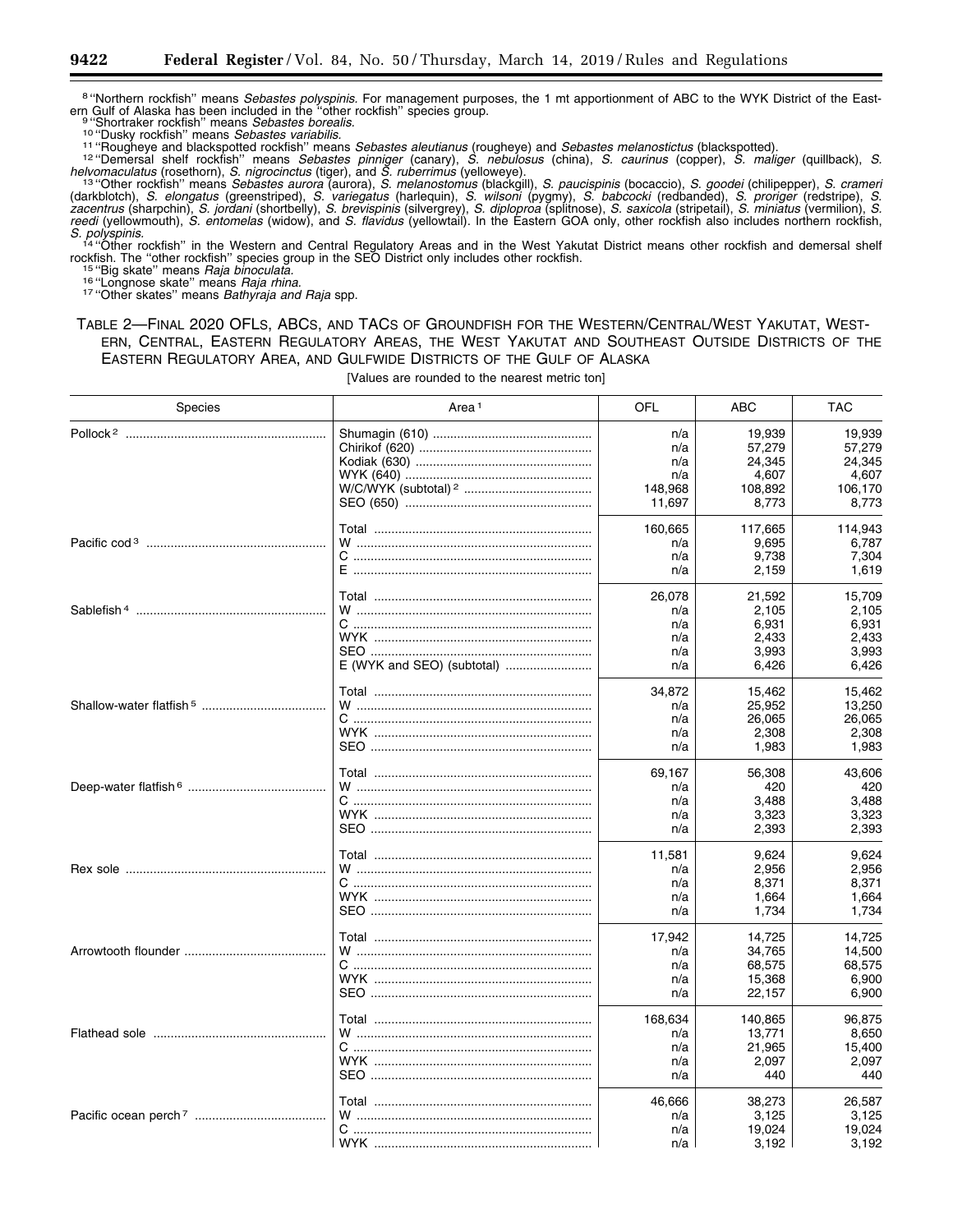# TABLE 2—FINAL 2020 OFLS, ABCS, AND TACS OF GROUNDFISH FOR THE WESTERN/CENTRAL/WEST YAKUTAT, WEST-ERN, CENTRAL, EASTERN REGULATORY AREAS, THE WEST YAKUTAT AND SOUTHEAST OUTSIDE DISTRICTS OF THE EASTERN REGULATORY AREA, AND GULFWIDE DISTRICTS OF THE GULF OF ALASKA—Continued

| <b>Species</b>                                   | Area <sup>1</sup>         | <b>OFL</b>                                 | ABC                                     | <b>TAC</b>                              |
|--------------------------------------------------|---------------------------|--------------------------------------------|-----------------------------------------|-----------------------------------------|
|                                                  |                           | 30,128                                     | 25,341                                  | 25,341                                  |
|                                                  |                           | 2.748                                      | 2,311                                   | 2,311                                   |
|                                                  |                           | 32,876                                     | 27,652                                  | 27,652                                  |
|                                                  |                           | n/a                                        | 1,122                                   | 1,122                                   |
|                                                  |                           | n/a                                        | 3,147                                   | 3,147                                   |
|                                                  |                           | n/a                                        | 1                                       | $\Omega$                                |
|                                                  |                           | 5,093                                      | 4,270                                   | 4,269                                   |
|                                                  |                           | n/a                                        | 44                                      | 44                                      |
|                                                  |                           | n/a                                        | 305                                     | 305                                     |
|                                                  | E …………………………………………………………… | n/a                                        | 514                                     | 514                                     |
|                                                  |                           | 1,151                                      | 863                                     | 863                                     |
|                                                  |                           | n/a                                        | 774                                     | 774                                     |
|                                                  |                           | n/a                                        | 2.742                                   | 2.742                                   |
|                                                  |                           | n/a                                        | 94                                      | 94                                      |
|                                                  |                           | n/a                                        | 60                                      | 60                                      |
| Rougheye and Blackspotted rockfish <sup>11</sup> |                           | 4,484                                      | 3,670                                   | 3,670                                   |
|                                                  |                           | n/a                                        | 172                                     | 172                                     |
|                                                  |                           | n/a                                        | 545                                     | 545                                     |
|                                                  |                           | n/a                                        | 697                                     | 697                                     |
|                                                  |                           | 1,699<br>411<br>n/a<br>n/a<br>n/a          | 1,414<br>261<br>326<br>911<br>779       | 1,414<br>261<br>326<br>911<br>779       |
|                                                  |                           | 2,688                                      | 2,016                                   | 2,016                                   |
|                                                  |                           | n/a                                        | 1,737                                   | 1,737                                   |
|                                                  |                           | n/a                                        | 368                                     | 368                                     |
|                                                  |                           | n/a                                        | 3,489                                   | 3,489                                   |
|                                                  |                           | 7,356<br>6,200<br>n/a<br>n/a               | 5,594<br>4,700<br>504<br>1,774          | 5,594<br>3,000<br>504<br>1,774          |
|                                                  |                           | n/a                                        | 570                                     | 570                                     |
|                                                  |                           | 3,797                                      | 2,848                                   | 2,848                                   |
|                                                  |                           | n/a                                        | 149                                     | 149                                     |
|                                                  |                           | n/a                                        | 2,804                                   | 2,804                                   |
|                                                  |                           | n/a                                        | 619                                     | 619                                     |
|                                                  |                           | 4,763<br>1,845<br>6.958<br>10,913<br>1,300 | 3,572<br>1,384<br>5,301<br>8,184<br>975 | 3,572<br>1,384<br>5,301<br>8,184<br>975 |
|                                                  |                           | 627,049                                    | 487,218                                 | 408,534                                 |

[Values are rounded to the nearest metric ton]

<sup>1</sup> Regulatory areas and districts are defined at § 679.2. (W = Western Gulf of Alaska; C = Central Gulf of Alaska; E = Eastern Gulf of Alaska; WYK = West Yakutat District; SEO = Southeast Outside District; GW = Gulf-wide)

WYK = West Yakutat District; SEO = Southeast Outside District; GW = Gulf-wide).<br><sup>2</sup>The total for the W/C/WYK Regulatory Areas pollock ABC is 108,892 mt. After deducting 2.5 percent (2,722 mt) of that ABC for the State's pollock GHL fishery, the remaining pollock ABC of 106,170 mt (for the W/C/WYK Regulatory Areas) is apportioned among four statistical areas (Areas 610, 620, 630, and 640). These apportionments are considered subarea ACLs, rather than ABCs, for specification and reapportionment purposes. The ACLs in Areas 610, 620, and 630 are further divided by season, as detailed in Table 4 (final 2020 seasonal biomass distribution of pollock in the Western and Central Regulatory Areas, area apportionments, and seasonal allowances). In the West Yakutat (Area 640) and Southeast Outside (Area 650) Districts of the Eastern Regulatory Area, pollock is not divided into seasonal allowances.<br>The annual Pacific cod TAC is apportioned 60 percent to the A season and 40 percent to the B season in

latory Areas of the GOA. Pacific cod in the Eastern Regulatory Area of the GOA is allocated 90 percent to vessels harvesting Pacific cod for processing by the inshore component and 10 percent to vessels harvesting Pacific cod for processing by the offshore component. Table 6 lists the final 2020 Pacific cod seasonal apportionments.<br>4 Sablefish is only allocated to trawl gear for 2020. Table 8 lists the final 2020 allocation of sablefish TACs to trawl gear.

5 "Shallow-water flatfish" means flatfish not including "deep-water flatfish," flathead sole, rex sole, or arrowtooth flounder.<br><sup>6 </sup>"Deep-water flatfish" means Dover sole, Greenland turbot, Kamchatka flounder, and deepsea

7 ''Pacific ocean perch'' means *Sebastes alutus.*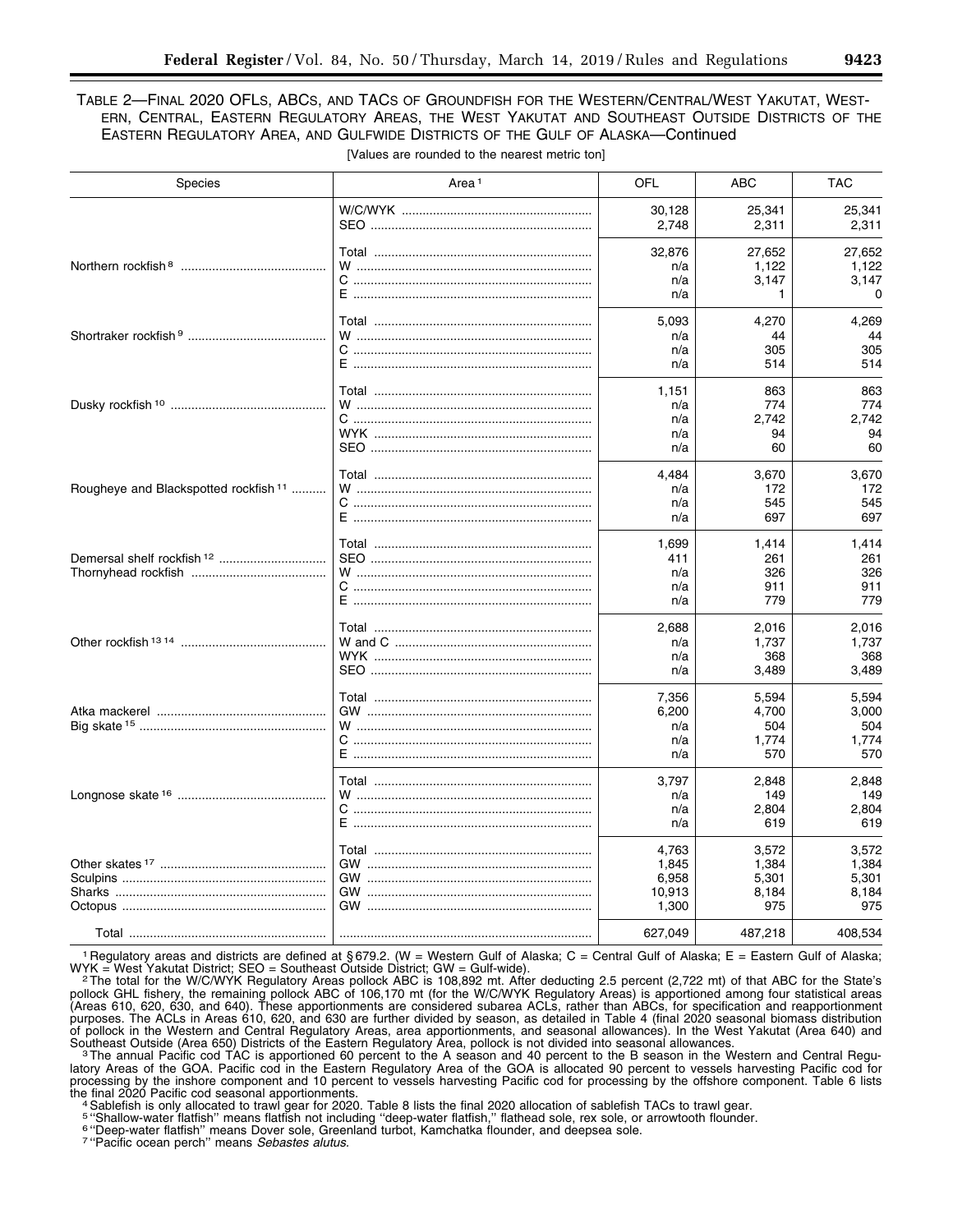<sup>8</sup> "Northern rockfish" means *Sebastes polyspinis.* For management purposes, the 1 mt apportionment of ABC to the WYK District of the East-<br>ern Gulf of Alaska has been included in the "other rockfish" species group.

9 "Shortraker rockfish" means *Sebastes borealis.*<br><sup>10</sup> "Dusky rockfish" means *Sebastes variabilis.*<br><sup>11</sup> "Rougheye and blackspotted rockfish" means *Sebastes aleutianus* (rougheye) and *Sebastes melanostictus* (blackspot helvomaculatus (rosethorn), S. nigrocinctus (tiger), and S. ruberrimus (yelloweye).<br>19 "Other rockfish" means Sebastes aurora (aurora), S. melanostomus (blackgill), S. paucispinis (bocaccio), S. goodei (chilipepper), S. cr

(darkblotch), *S. elongatus* (greenstriped), *S. variegatus* (harlequin), *S. wilsoni* (pygmy), *S. babcocki* (redbanded), *S. proriger* (redstripe), *S. zacentrus* (sharpchin), *S. jordani* (shortbelly), *S. brevispinis* (silvergrey), *S. diploproa* (splitnose), *S. saxicola* (stripetail), *S. miniatus* (vermilion), *S. reedi* (yellowmouth), *S. entomelas* (widow), and *S. flavidus* (yellowtail). In the Eastern GOA only, other rockfish also includes northern rockfish,

*S. polyspinis.* <sup>14</sup> ''Other rockfish'' in the Western and Central Regulatory Areas and in the West Yakutat District means other rockfish and demersal shelf rockfish. The "other rockfish" species group in the SEO District only includes other rockfish.<br><sup>15</sup> "Big skate" means *Raja binoculata*.<br><sup>16</sup> "Longnose skate" means *Raja binoculata*.<br><sup>17</sup> "Other skates" means *Bathyraja a* 

#### *Apportionment of Reserves*

Section 679.20(b)(2) requires that NMFS set aside 20 percent of each TAC for pollock, Pacific cod, flatfish, sculpins, sharks, and octopuses in reserve for possible apportionment at a later date during the fishing year. For 2019 and 2020, NMFS proposed reapportionment of all the reserves in the proposed 2019 and 2020 harvest specifications published in the **Federal Register** on December 6, 2018 (83 FR 62794). NMFS did not receive any public comments on the proposed reapportionments. For the final 2019 and 2020 harvest specifications, NMFS reapportioned, as proposed, all the reserves for pollock, Pacific cod, flatfish, sculpins, sharks, and octopuses back into the original TAC limit from which the reserve was derived. This was done because NMFS expects, based on recent harvest patterns, that such reserves are not necessary and that the entire TAC for each of these species will be caught. The TACs listed in Tables 1 and 2 reflect reapportionments of reserve amounts to the original TAC limit for these species and species groups; *i.e.,*  each final TAC for the above mentioned species or species groups contains the full TAC recommended by the Council.

#### *Apportionments of Pollock TAC Among Seasons and Regulatory Areas, and Allocations for Processing by Inshore and Offshore Components*

In the GOA, pollock is apportioned by season and area, and is further allocated for processing by inshore and offshore components. Pursuant to  $§ 679.20(a)(5)(iv)(B)$ , the annual pollock TAC specified for the Western and Central Regulatory Areas of the GOA is apportioned into four equal seasonal allowances of 25 percent. As established by § 679.23(d)(2)(i) through (iv), the A, B, C, and D season allowances are available from January 20 to March 10, March 10 to May 31, August 25 to October 1, and October 1 to November 1, respectively.

Pollock TACs in the Western and Central Regulatory Areas of the GOA are apportioned among Statistical Areas 610, 620, and 630 in proportion to the distribution of the pollock biomass, pursuant to  $\S 679.20(a)(5)(iv)(A)$ . In the A and B seasons, the apportionments previously were in proportion to the distribution of pollock biomass based on the four most recent NMFS winter surveys. In the C and D seasons, the apportionments were in proportion to the distribution of pollock biomass based on the four most recent NMFS summer surveys. For 2019 and 2020, the Council recommended, and NMFS approved, following the apportionment methodology that was used previously for the 2018 and 2019 harvest specifications. This methodology averages the winter and summer distribution of pollock in the Central Regulatory Area for the A season instead of using the distribution based on only the winter surveys. The average is intended to reflect the best available information about migration patterns, distribution of pollock, and the performance of the fishery in the area during the A season for the 2019 and 2020 fishing years. For the A season, the apportionment is based on an adjusted estimate of the relative distribution of pollock biomass of approximately 3 percent, 73 percent, and 24 percent in Statistical Areas 610, 620, and 630, respectively. For the B season, the apportionment is based on the relative distribution of pollock biomass of approximately 3 percent, 86 percent, and 11 percent in Statistical Areas 610, 620, and 630, respectively. For the C and D seasons, the apportionment is based on the relative distribution of pollock biomass of approximately 37 percent, 27 percent, and 37 percent in Statistical Areas 610, 620, and 630, respectively. The pollock chapter of the 2018 SAFE report (see **ADDRESSES**) contains a comprehensive description of the apportionment process and reasons for the minor changes from past apportionments.

Within any fishing year, the amount by which a seasonal allowance is underharvested or overharvested may be added to, or subtracted from, subsequent seasonal allowances for the Western and Central Regulatory Areas in a manner to be determined by the Regional Administrator  $(\S 679.20(a)(5)(iv)(B))$ . The rollover amount is limited to 20 percent of the subsequent seasonal TAC apportionment for the statistical area. Any unharvested pollock above the 20 percent limit could be further distributed to the other statistical areas, in proportion to the estimated biomass in the subsequent season in those statistical areas and in an amount no more than 20 percent of the seasonal TAC apportionment in those statistical areas  $(\S 679.20(a)(5)(iv)(B))$ . The pollock TACs in the WYK and the SEO Districts of 5,748 mt and 8,773 mt, respectively, in 2019, and 4,607 mt and 8,773 mt, respectively, in 2020, are not allocated by season.

Tables 3 and 4 list the final 2019 and 2020 seasonal biomass distribution of pollock in the Western and Central Regulatory Areas, area apportionments, and seasonal allowances. The amounts of pollock for processing by the inshore and offshore components are not shown. Section 679.20(a)(6)(i) requires the allocation of 100 percent of the pollock TAC in all regulatory areas and all seasonal allowances to vessels catching pollock for processing by the inshore component after subtraction of pollock amounts projected by the Regional Administrator to be caught by, or delivered to, the offshore component incidental to directed fishing for other groundfish species. Thus, the amount of pollock available for harvest by vessels harvesting pollock for processing by the offshore component is that amount that will be taken as incidental catch during directed fishing for groundfish species other than pollock, up to the maximum retainable amounts allowed by § 679.20(e) and (f). At this time, these incidental catch amounts of pollock are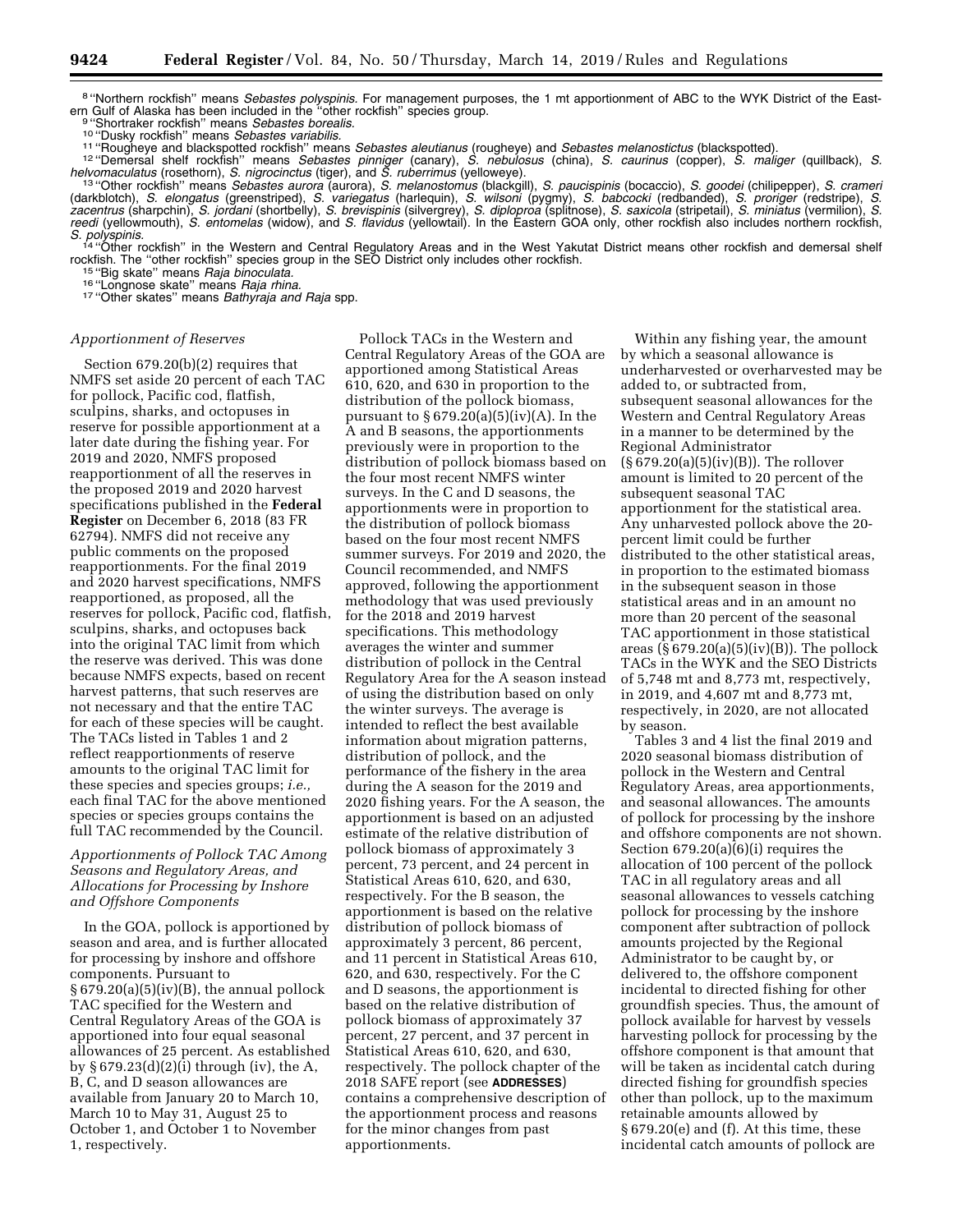unknown and will be determined during the fishing year during the course of fishing activities by the offshore component.

TABLE 3—FINAL 2019 DISTRIBUTION OF POLLOCK IN THE WESTERN AND CENTRAL REGULATORY AREAS OF THE GULF OF ALASKA; SEASONAL BIOMASS DISTRIBUTION; AREA APPORTIONMENTS; AND SEASONAL ALLOWANCES OF ANNUAL TAC

[Values are rounded to the nearest metric ton and percentages are rounded to the nearest 0.01]

| Season <sup>1</sup>                                                               |                                | Shumagin (Area 610)                |                                    | Chirikof (Area 620)                  |                                    | Kodiak (Area 630)                    | Total <sup>2</sup>                   |
|-----------------------------------------------------------------------------------|--------------------------------|------------------------------------|------------------------------------|--------------------------------------|------------------------------------|--------------------------------------|--------------------------------------|
| A (Jan 20–Mar 10)<br>B (Mar 10–May 31)<br>C (Aug $25 - Oct 1)$<br>D (Oct 1–Nov 1) | 848<br>848<br>11.590<br>11.590 | 2.68%<br>2.68%<br>36.59%<br>36.59% | 23.236<br>27.306<br>8.423<br>8.423 | 73.35%<br>86.20%<br>26.59%<br>26.59% | 7.593<br>3,522<br>11.664<br>11.664 | 23.97%<br>11.12%<br>36.82%<br>36.82% | 31.677<br>31.677<br>31.677<br>31.677 |
| Annual Total                                                                      | 24.875                         |                                    | 67.388                             |                                      | 34.443                             |                                      | 126,706                              |

<sup>1</sup>As established by § 679.23(d)(2)(i) through (iv), the A, B, C, and D season allowances are available from January 20 to March 10, March 10 to May 31, August 25 to October 1, and October 1 to November 1, respectively. The amounts of pollock for processing by the inshore and off-<br>shore components are not shown in this table.

are components are not shown in the tracte. 2The MCS are not allocated by season and are not included in the total pollock TACs shown in this <sup>2</sup>The WYK District and SEO District pollock TACs shown in this table.

TABLE 4—FINAL 2020 DISTRIBUTION OF POLLOCK IN THE WESTERN AND CENTRAL REGULATORY AREAS OF THE GULF OF ALASKA; SEASONAL BIOMASS DISTRIBUTION; AREA APPORTIONMENTS; AND SEASONAL ALLOWANCES OF ANNUAL TAC

[Values are rounded to the nearest metric ton and percentages are rounded to the nearest 0.01]

| Season <sup>1</sup>                                                           |                              | Shumagin (Area 610)                |                                    | Chirikof (Area 620)                  |                                  | Kodiak (Area 630)                    | Total <sup>2</sup>                   |
|-------------------------------------------------------------------------------|------------------------------|------------------------------------|------------------------------------|--------------------------------------|----------------------------------|--------------------------------------|--------------------------------------|
| A (Jan 20–Mar 10)<br>B (Mar 10–May 31)<br>C (Aug 25–Oct 1)<br>D (Oct 1–Nov 1) | 680<br>680<br>9.290<br>9.290 | 2.68%<br>2.68%<br>36.59%<br>36.59% | 21.888<br>21.888<br>6.752<br>6.752 | 86.20%<br>86.20%<br>26.59%<br>26.59% | 2.823<br>2.823<br>9.349<br>9.349 | 11.12%<br>11.12%<br>36.82%<br>36.82% | 25.391<br>25.391<br>25.391<br>25.391 |
| Annual Total                                                                  | 19.939                       |                                    | 57.279                             |                                      | 24.345                           |                                      | 101,564                              |

1As established by § 679.23(d)(2)(i) through (iv), the A, B, C, and D season allowances are available from January 20 to March 10, March 10 to May 31, August 25 to October 1, and October 1 to November 1, respectively. The amounts of pollock for processing by the inshore and off-

shore components are not shown in this table.<br><sup>2</sup>The WYK District and SEO District pollock TACs are not allocated by season and are not included in the total pollock TACs shown in this<br>table.

table.<br><sup>3</sup>Following the December 2018 Council meeting, NMFS identified an error in the calculation of the seasonal apportionment of pollock. This error affects the A season TAC apportionments for Statistical Areas 620 and 630 (*i.e.,* the Central GOA management area), and the annual total ABC and TAC for the Central GOA management area. NMFS corrects the 2019 seasonal TAC apportionments for pollock in the final 2019 and 2020 harvest specifications. During the next annual harvest specifications process, NMFS will revise the 2020 seasonal TAC apportionments for pollock, which will be based on the Council's recommendations at the December 2019 meeting for the 2020 and 2021 harvest specifications. Annually, NMFS makes an inseason adjustment to the next year's pollock specifications (*i.e.,* 2020) if necessary to ensure that the GOA pollock TAC for the upcoming year is the appropriate amount based on the best scientific information for pollock in the GOA.

#### *Annual and Seasonal Apportionments of Pacific Cod TAC*

Pursuant to § 679.20(a)(12)(i), NMFS seasonally allocates the 2019 and 2020 Pacific cod TACs in the Western and Central Regulatory Areas of the GOA among gear and operational sectors. NMFS also allocates the Pacific cod TACs annually between the inshore (90 percent) and offshore (10 percent) components in the Eastern Regulatory Area of the GOA (§ 679.20(a)(6)(ii)). In the Central GOA, the Pacific cod TAC is apportioned seasonally first to vessels using jig gear, and then among catcher vessels (CVs) less than 50 feet in length overall using hook-and-line gear, CVs equal to or greater than 50 feet in length overall using hook-and-line gear, catcher/processors (C/Ps) using hookand-line gear, CVs using trawl gear, C/Ps using trawl gear, and vessels using pot gear (§ 679.20(a)(12)(i)(B)). In the Western GOA, the Pacific cod TAC is

apportioned seasonally first to vessels using jig gear, and then among CVs using hook-and-line gear, C/Ps using hook-and-line gear, CVs using trawl gear, C/Ps using trawl gear, and vessels using pot gear  $(S 679.20(a)(12)(i)(A)).$ The overall seasonal apportionments in the Western and Central GOA are 60 percent of the annual TAC to the A season and 40 percent of the annual TAC to the B season.

Under § 679.20(a)(12)(ii), any overage or underage of the Pacific cod allowance from the A season may be subtracted from, or added to, the subsequent B season allowance. In addition, any portion of the hook-and-line, trawl, pot, or jig sector allocations that is determined by NMFS as likely to go unharvested by a sector may be reallocated to other sectors for harvest during the remainder of the fishery year.

Pursuant to  $\S 679.20(a)(12)(i)(A)$  and (B), a portion of the annual Pacific cod

TACs in the Western and Central GOA will be allocated to vessels with a Federal fisheries permit that use jig gear before the TACs are apportioned among other non-jig sectors. In accordance with the FMP, the annual jig sector allocations may increase to up to 6 percent of the annual Western and Central GOA Pacific cod TACs, depending on the annual performance of the jig sector (see Table 1 of Amendment 83 to the FMP for a detailed discussion of the jig sector allocation process (76 FR 74670, December 1, 2011)). Jig sector allocation increases are established for a minimum of two years.

NMFS has evaluated the 2018 harvest performance of the jig sector in the Western and Central GOA, and is establishing the 2019 and 2020 Pacific cod apportionments to this sector as follows. For 2019 and 2020, NMFS allocates the jig sector 2.5 percent of the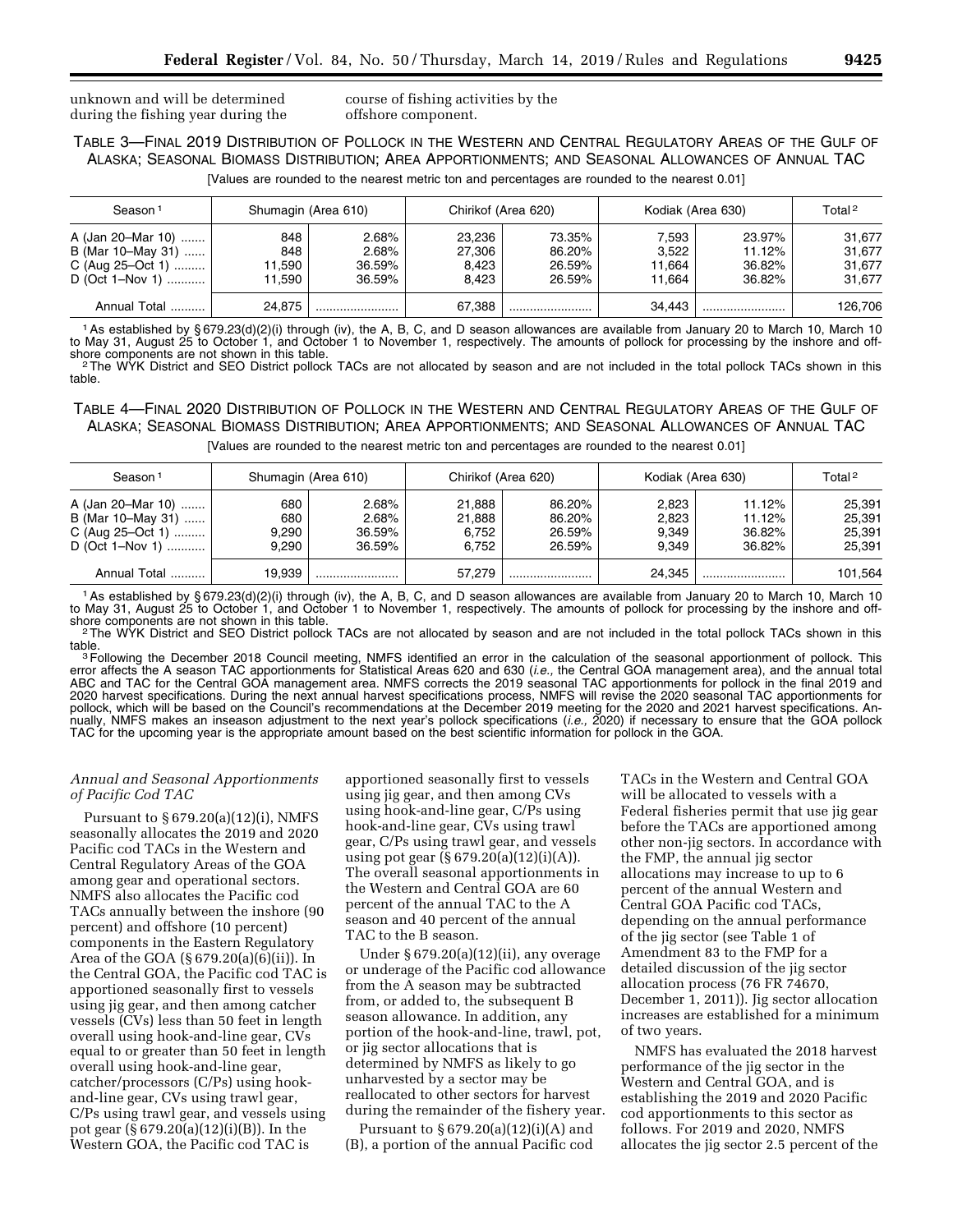annual Pacific cod TAC in the Western GOA. This is an increase from the 2018 jig sector allocation of 1.5 percent. The 2019 and 2020 allocations consist of a base allocation of 1.5 percent of the Western GOA Pacific cod TAC, and a 1.0 percent performance increase because in 2018 the jig sector harvested greater than 90 percent of its 2018 Pacific cod allocation.

For 2019 and 2020, NMFS allocates the jig sector 1.0 percent of the annual Pacific cod TAC in the Central GOA. This is the same percent as the 2018 jig sector allocation because in 2018 this sector harvested less than 90 percent of its 2018 Pacific cod allocation. The 2019 and 2020 allocations consist of a base allocation of 1.0 percent of the Central GOA Pacific cod TAC, and no additional performance increase in the Central GOA.

Tables 5 and 6 list the seasonal apportionments and allocations of the 2019 and 2020 Pacific cod TACs.

# TABLE 5—FINAL 2019 SEASONAL APPORTIONMENTS AND ALLOCATION OF PACIFIC COD TOTAL ALLOWABLE CATCH (TAC) AMOUNTS IN THE GOA; ALLOCATIONS IN THE WESTERN GOA AND CENTRAL GOA SECTORS, AND THE EASTERN GOA INSHORE AND OFFSHORE PROCESSING COMPONENTS

[Values are rounded to the nearest metric ton]

|                            |                              | A Season                                         |                                | <b>B</b> Season                                  |                                |  |
|----------------------------|------------------------------|--------------------------------------------------|--------------------------------|--------------------------------------------------|--------------------------------|--|
| Regulatory area and sector | Annual<br>allocation<br>(mt) | Sector<br>percentage<br>of annual<br>non-jig TAC | Seasonal<br>allowances<br>(mt) | Sector<br>percentage<br>of annual<br>non-jig TAC | Seasonal<br>allowances<br>(mt) |  |
| Western GOA:               |                              |                                                  |                                |                                                  |                                |  |
|                            | 134                          | N/A                                              | 80                             | N/A                                              | 53                             |  |
|                            | 73                           | 0.70                                             | 36                             | 0.70                                             | 36                             |  |
|                            | 1.031                        | 10.90                                            | 568                            | 8.90                                             | 464                            |  |
|                            | 2.000                        | 27.70                                            | 1.443                          | 10.70                                            | 557                            |  |
|                            | 125                          | 0.90                                             | 47                             | 1.50                                             | 78                             |  |
|                            | 1.980                        | 19.80                                            | 1.031                          | 18.20                                            | 948                            |  |
|                            | 5,343                        | 60.00                                            | 3,206                          | 40.00                                            | 2,137                          |  |
| Central GOA:               |                              |                                                  |                                |                                                  |                                |  |
|                            | 58                           | N/A                                              | 35                             | N/A                                              | 23                             |  |
|                            | 831                          | 9.32                                             | 530                            | 5.29                                             | 301                            |  |
|                            | 382                          | 5.61                                             | 319                            | 1.10                                             | 62                             |  |
|                            | 291                          | 4.11                                             | 234                            | 1.00                                             | 57                             |  |
|                            | 2,367                        | 21.14                                            | 1,203                          | 20.45                                            | 1,164                          |  |
|                            | 239                          | 2.00                                             | 114                            | 2.19                                             | 125                            |  |
|                            | 1.583                        | 17.83                                            | 1.015                          | 9.97                                             | 568                            |  |
|                            | 5,750                        | 60.00                                            | 3.450                          | 40.00                                            | 2,300                          |  |
|                            |                              | Inshore (90% of Annual TAC)                      |                                | Offshore (10% of Annual TAC)                     |                                |  |
|                            | 1,275                        |                                                  | 1,148                          |                                                  | 127                            |  |

1Trawl catcher vessels participating in Rockfish Program cooperatives receive 3.81 percent, or 219 mt, of the annual Central GOA TAC (see Table 28c to 50 CFR part 679), which is deducted from the Trawl CV B season allowance (see Table 12. Final 2019 Apportionments of Rockfish Secondary Species in the Central GOA and Table 28c to 50 CFR part 679).

TABLE 6—FINAL 2020 SEASONAL APPORTIONMENTS AND ALLOCATION OF PACIFIC COD TOTAL ALLOWABLE CATCH (TAC) AMOUNTS IN THE GOA; ALLOCATIONS IN THE WESTERN GOA AND CENTRAL GOA SECTORS, AND THE EASTERN GOA INSHORE AND OFFSHORE PROCESSING COMPONENTS

[Values are rounded to the nearest metric ton]

|                            |                              |                                                  | A Season                       | <b>B</b> Season                                  |                                |  |
|----------------------------|------------------------------|--------------------------------------------------|--------------------------------|--------------------------------------------------|--------------------------------|--|
| Regulatory area and sector | Annual<br>allocation<br>(mt) | Sector<br>percentage<br>of annual<br>non-jig TAC | Seasonal<br>allowances<br>(mt) | Sector<br>percentage<br>of annual<br>non-jig TAC | Seasonal<br>allowances<br>(mt) |  |
| Western GOA:               |                              |                                                  |                                |                                                  |                                |  |
|                            | 170                          | N/A                                              | 102                            | N/A                                              | 68                             |  |
|                            | 93                           | 0.70                                             | 46                             | 0.70                                             | 46                             |  |
|                            | 1,310                        | 10.90                                            | 721                            | 8.90                                             | 589                            |  |
|                            | 2,541                        | 27.70                                            | 1.833                          | 10.70                                            | 708                            |  |
|                            | 159                          | 0.90                                             | 60                             | 1.50                                             | 99                             |  |
|                            | 2.514                        | 19.80                                            | 1.310                          | 18.20                                            | 1.204                          |  |
|                            | 6.787                        | 60.00                                            | 4.072                          | 40.00                                            | 2.715                          |  |
| Central GOA:               |                              |                                                  |                                |                                                  |                                |  |
|                            | 73                           | N/A                                              | 44                             | N/A                                              | 29                             |  |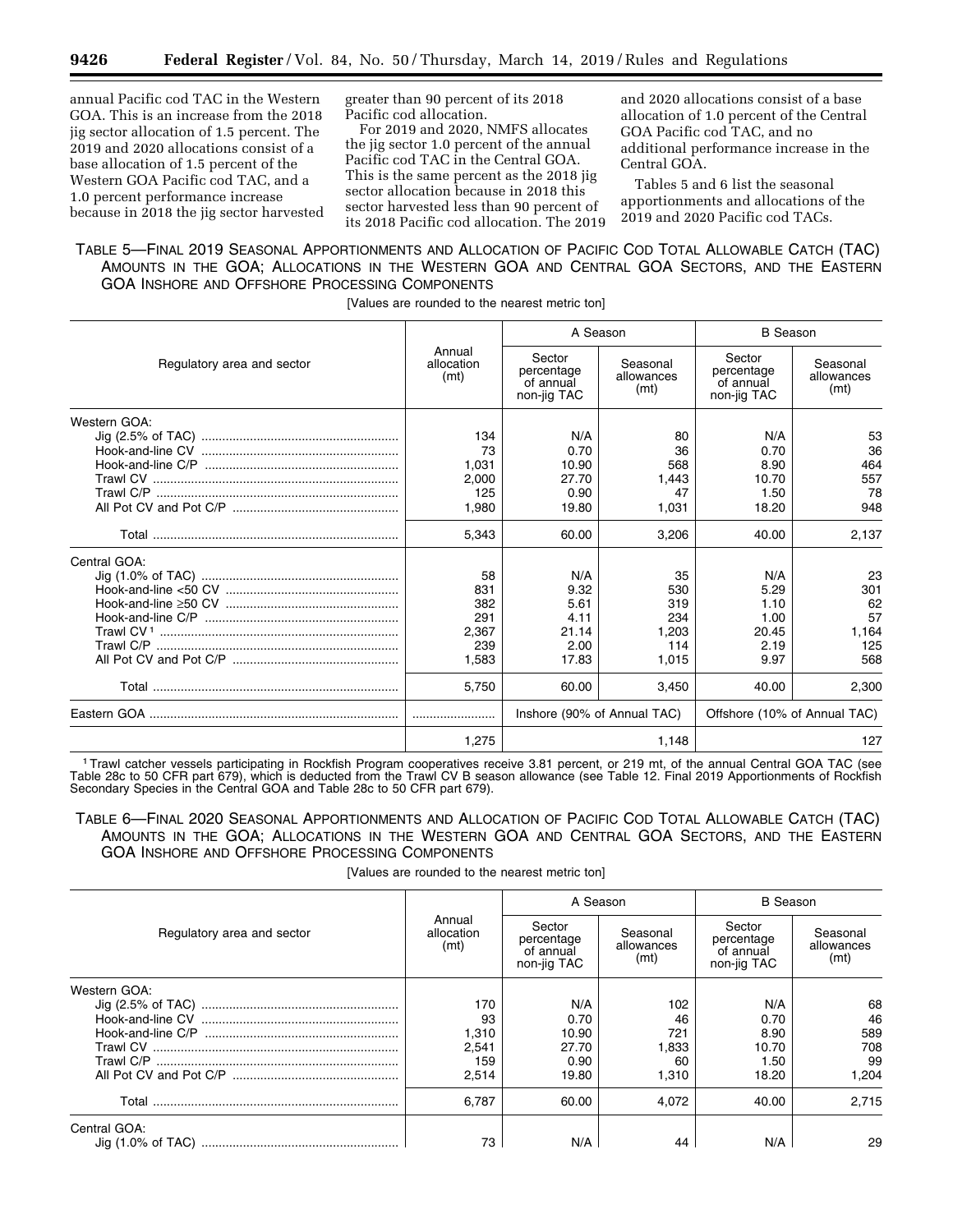TABLE 6—FINAL 2020 SEASONAL APPORTIONMENTS AND ALLOCATION OF PACIFIC COD TOTAL ALLOWABLE CATCH (TAC) AMOUNTS IN THE GOA; ALLOCATIONS IN THE WESTERN GOA AND CENTRAL GOA SECTORS, AND THE EASTERN GOA INSHORE AND OFFSHORE PROCESSING COMPONENTS—Continued

|                            |                              | A Season                                                    |                                | <b>B</b> Season                                  |                                |  |
|----------------------------|------------------------------|-------------------------------------------------------------|--------------------------------|--------------------------------------------------|--------------------------------|--|
| Regulatory area and sector | Annual<br>allocation<br>(mt) | Sector<br>percentage<br>of annual<br>non-jig TAC            | Seasonal<br>allowances<br>(mt) | Sector<br>percentage<br>of annual<br>non-jig TAC | Seasonal<br>allowances<br>(mt) |  |
|                            | .056                         | 9.32                                                        | 674                            | 5.29                                             | 382                            |  |
|                            | 485                          | 5.61                                                        | 406                            | 1.10                                             | 79                             |  |
|                            | 369                          | 4.11                                                        | 297                            | 1.00                                             | 72                             |  |
|                            | 3.007                        | 21.14                                                       | 1.528                          | 20.45                                            | 1.479                          |  |
|                            | 304                          | 2.00                                                        | 145                            | 2.19                                             | 159                            |  |
|                            | 2.010                        | 17.83                                                       | l.289                          | 9.97                                             | 721                            |  |
|                            | 7.304                        | 60.00                                                       | 4.382                          | 40.00                                            | 2.921                          |  |
|                            |                              | Offshore (10% of Annual TAC)<br>Inshore (90% of Annual TAC) |                                |                                                  |                                |  |
|                            | 1.619                        |                                                             | 1.457                          |                                                  | 162                            |  |

[Values are rounded to the nearest metric ton]

1Trawl catcher vessels participating in Rockfish Program cooperatives receive 3.81 percent, or 278 mt, of the annual Central GOA TAC (see Table 28c to 50 CFR part 679), which is deducted from the Trawl CV B season allowance (see Table 13. Final 2020 Apportionments of Rockfish Secondary Species in the Central GOA and Table 28c to 50 CFR part 679).

#### *Allocations of the Sablefish TACs to Vessels Using Fixed and Trawl Gear*

Section 679.20(a)(4)(i) and (ii) require allocations of sablefish TACs for each of the regulatory areas and districts to fixed and trawl gear. In the Western and Central Regulatory Areas, 80 percent of each TAC is allocated to fixed gear, and 20 percent of each TAC is allocated to trawl gear. In the Eastern Regulatory Area, 95 percent of the TAC is allocated to fixed gear, and 5 percent is allocated to trawl gear. The trawl gear allocation in the Eastern Regulatory Area may only be used to support incidental catch of sablefish using trawl gear while directed fishing for other target species  $(S 679.20(a)(4)(i)).$ 

In recognition of the prohibition against trawl gear in the SEO District of the Eastern Regulatory Area, the Council recommended and NMFS approves specifying for incidental catch the allocation of 5 percent of the combined Eastern Regulatory Area sablefish TAC to trawl gear in the WYK District. The remainder of the WYK sablefish TAC is allocated to vessels using fixed gear.

NMFS allocates 100 percent of the sablefish TAC in the SEO District to vessels using fixed gear. This action results in a 2019 allocation of 241 mt to trawl gear and 1,587 mt to fixed gear in the WYK District, a 2019 allocation of 2,984 mt to fixed gear in the SEO District, and a 2020 allocation of 321 mt to trawl gear in the WYK District. Table 7 lists the allocations of the 2019 sablefish TACs to fixed and trawl gear. Table 8 lists the allocations of the 2020 sablefish TACs to trawl gear.

The Council recommended that a trawl sablefish TAC be established for two years so that retention of incidental catch of sablefish by trawl gear could commence in January in the second year of the groundfish harvest specifications. Both the 2019 and 2020 trawl allocations are specified in these final harvest specifications, in Tables 7 and 8, respectively.

The Council also recommended that the fixed gear sablefish TAC be established annually to ensure that this IFQ fishery is conducted concurrently with the halibut IFQ fishery and is based on the most recent survey

information. Since there is an annual assessment for sablefish and since the final harvest specifications are expected to be published before the IFQ season begins on March 15, 2019, the Council recommended that the fixed gear sablefish TAC be set annually, rather than for two years, so that the best scientific information available could be considered in establishing the sablefish ABCs and TACs. Accordingly, Table 7 lists the 2019 fixed gear allocations, and the 2020 fixed gear allocations will be specified in the 2020 and 2021 harvest specifications.

With the exception of the trawl allocations that are provided to the Rockfish Program (see Table 28c to 50 CFR part 679), directed fishing for sablefish with trawl gear in the GOA is closed during the fishing year. Also, fishing for groundfish with trawl gear is prohibited prior to January 20 (§ 679.23(c)). Therefore, it is not likely that the sablefish allocation to trawl gear would be reached before the effective date of the final 2019 and 2020 harvest specifications.

TABLE 7—FINAL 2019 SABLEFISH TAC SPECIFICATIONS IN THE GULF OF ALASKA AND ALLOCATIONS TO FIXED AND TRAWL

GEAR

[Values are rounded to the nearest metric ton]

| Area/district                                                                     | TAC                            | Fixed gear<br>allocation       | Frawl gear<br>allocation       |
|-----------------------------------------------------------------------------------|--------------------------------|--------------------------------|--------------------------------|
| Western<br>Central <sup>1</sup><br>West Yakutat <sup>2</sup><br>Southeast Outside | .581<br>5,178<br>.828<br>2.984 | .265<br>4.142<br>.587<br>2,984 | 316<br>,036<br>241<br>$\Omega$ |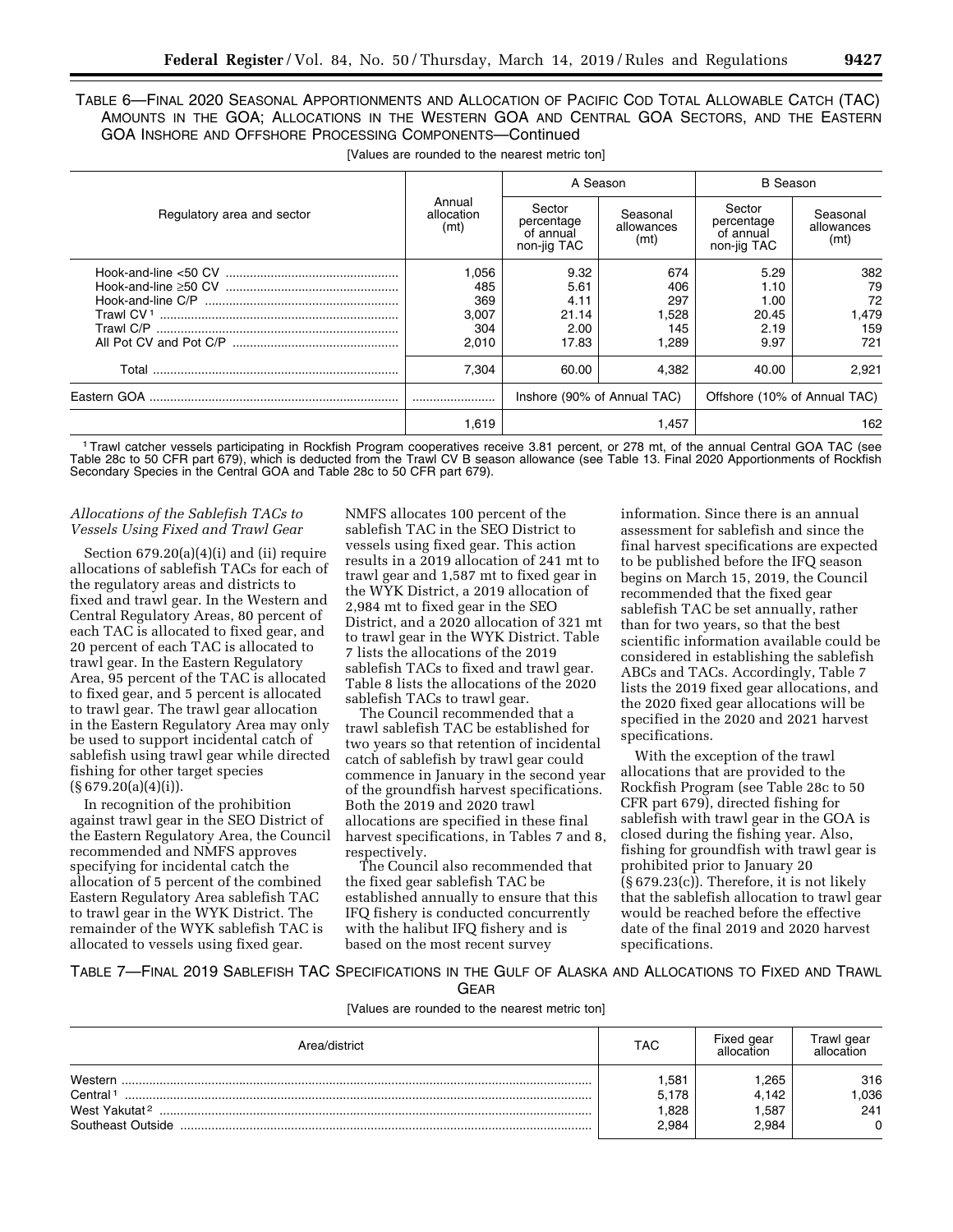## TABLE 7—FINAL 2019 SABLEFISH TAC SPECIFICATIONS IN THE GULF OF ALASKA AND ALLOCATIONS TO FIXED AND TRAWL GEAR—Continued

[Values are rounded to the nearest metric ton]

| Area/district | <b>TAC</b>    | Fixed gear<br>allocation | Trawl gear<br>allocation |
|---------------|---------------|--------------------------|--------------------------|
| Total         | $-$<br>h<br>. | 9,978                    | .593                     |

1The trawl allocation of sablefish in the Central Regulatory Area is further apportioned to the Rockfish Program cooperatives (533 mt). See Table 12: Final 2019 Apportionments of Rockfish Secondary Species in the Central GOA. This results in 503 mt being available for the non-<br>Rockfish Program trawl fisheries.

<sup>2</sup>The trawl allocation is based on allocating 5 percent of the combined Eastern Regulatory Area (West Yakutat and Southeast Outside Districts) sablefish TAC as incidental catch to trawl gear in the West Yakutat District.

TABLE 8—FINAL 2020 SABLEFISH TAC SPECIFICATIONS IN THE GULF OF ALASKA AND ALLOCATION TO TRAWL GEAR 1 [Values are rounded to the nearest metric ton]

| ∖rea/district                                                                     | TAC                              | Fixed gear               | rawl gear<br>allocation        |
|-----------------------------------------------------------------------------------|----------------------------------|--------------------------|--------------------------------|
| Western<br>Central <sup>2</sup><br>West Yakutat <sup>3</sup><br>Southeast Outside | 2.105<br>6,931<br>2,433<br>3.993 | n/a<br>n/a<br>n/a<br>n/a | 421<br>.386<br>321<br>$\Omega$ |
| Г∩tal                                                                             | 15.462                           | n/a                      | 2.129                          |

<sup>1</sup>The Council recommended that the final 2020 harvest specifications for the fixed gear sablefish Individual Fishing Quota fisheries not be specified in the final 2019 and 2020 harvest specifications. specified in the final 2019 and 2020 harvest specifications.<br><sup>2</sup>The trawl allocation of sablefish in the Central Regulatory Area is further apportioned to the Rockfish Program cooperatives (713 mt). See

Table 13: Final 2020 Apportionments of Rockfish Secondary Species in the Central GOA. This results in 673 mt being available for the non-Rockfish Program trawl fisheries.<br>3The trawl allocation is based on allocating 5 percent of the combined Eastern Regulatory Area (West Yakutat and Southeast Outside Dis-

tricts) sablefish TAC as incidental catch to trawl gear in the West Yakutat District.

#### *Allocations, Apportionments, and Sideboard Limits for the Rockfish Program*

These final 2019 and 2020 harvest specifications for the GOA include the fishery cooperative allocations and sideboard limitations established by the Rockfish Program. Program participants are primarily trawl CVs and trawl C/Ps, with limited participation by vessels using longline gear. The Rockfish Program assigns quota share and cooperative quota to participants for primary species (Pacific ocean perch, northern rockfish, and dusky rockfish) and secondary species (Pacific cod, rougheye and blackspotted rockfish, sablefish, shortraker rockfish, and thornyhead rockfish), allows a participant holding a license limitation program (LLP) license with rockfish quota share to form a rockfish cooperative with other persons, and allows holders of C/P LLP licenses to opt out of the fishery. The Rockfish Program also has an entry level fishery for rockfish primary species for vessels using longline gear. Longline gear includes hook-and-line, jig, troll, and handline gear.

Under the Rockfish Program, rockfish primary species in the Central GOA are allocated to participants after deducting for incidental catch needs in other directed groundfish fisheries (§ 679.81(a)(2)). Participants in the Rockfish Program also receive a portion of the Central GOA TAC of specific secondary species. In addition to groundfish species, the Rockfish Program allocates a portion of the halibut PSC limit (191 mt) from the third season deep-water species fishery allowance for the GOA trawl fisheries to Rockfish Program participants (§ 679.81(d) and Table 28d to 50 CFR part 679). The Rockfish Program also establishes sideboard limits to restrict the ability of harvesters operating under the Rockfish Program to increase their participation in other, non-Rockfish Program fisheries. These restrictions and halibut PSC limits are discussed in a subsequent section in this rule titled ''Rockfish Program Groundfish Sideboard and Halibut PSC Limitations.''

Section 679.81(a)(2)(ii) and Table 28e to 50 CFR part 679 require allocations of 5 mt of Pacific ocean perch, 5 mt of

northern rockfish, and 50 mt of dusky rockfish to the entry level longline fishery in 2019 and 2020. The allocation for the entry level longline fishery may increase incrementally each year if the catch exceeds 90 percent of the allocation of a species. The incremental increase in the allocation would continue each year until it reaches the maximum percent of the TAC for that species. In 2018, the catch of Pacific ocean perch, northern rockfish, and dusky rockfish did not attain the 90 percent threshold, and those allocations for 2019 remain the same as the 2018 allocations. The remainder of the TACs for the rockfish primary species would be allocated to the CV and C/P cooperatives  $(\S 679.81(a)(2)(iii))$ . Table 9 lists the allocations of the 2019 and 2020 TACs for each rockfish primary species to the entry level longline fishery, the potential incremental increases for future years, and the maximum percentages of the TACs assigned to the Rockfish Program that may be allocated to the rockfish entry level longline fishery.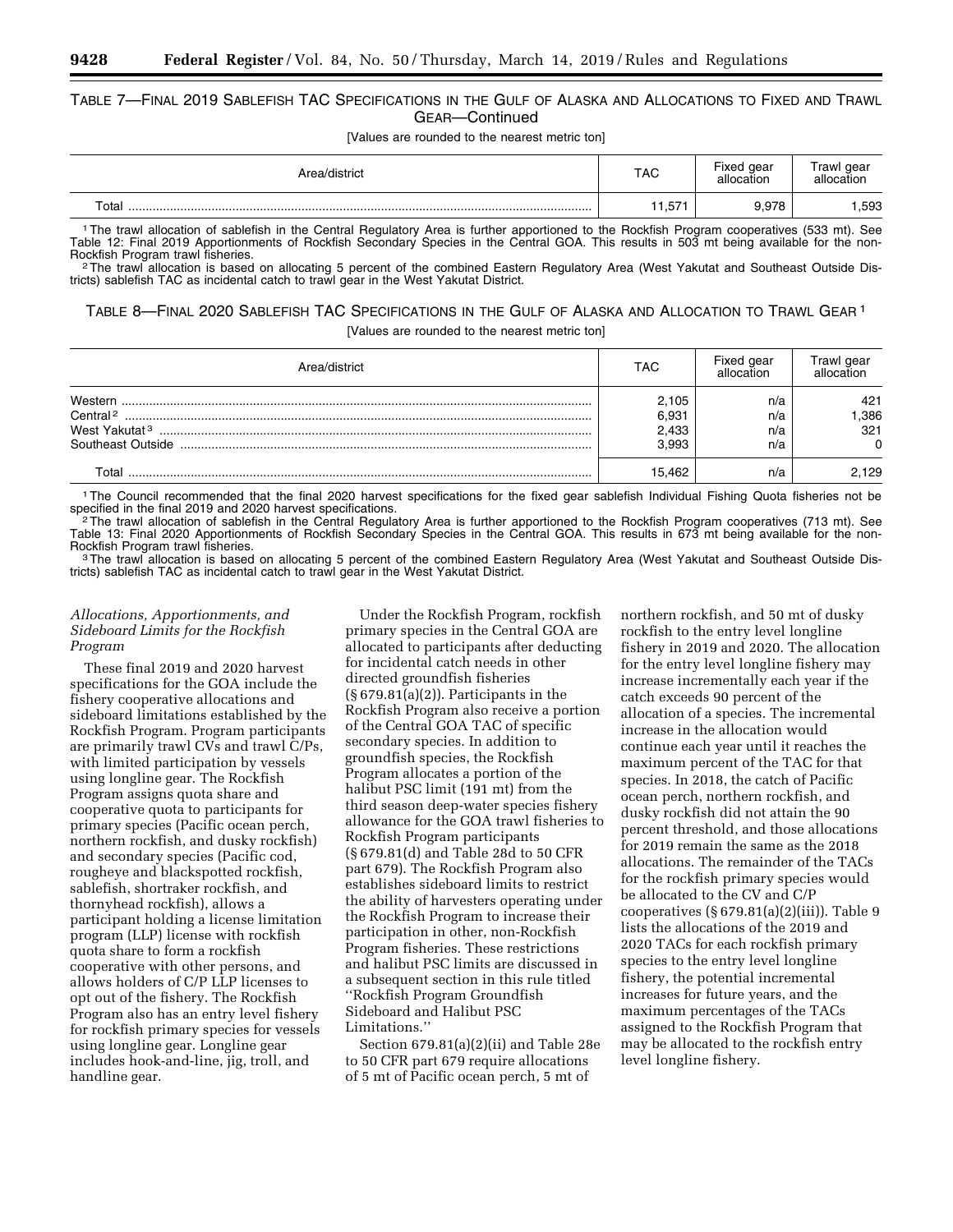TABLE 9—FINAL 2019 AND INITIAL 2020 ALLOCATIONS OF ROCKFISH PRIMARY SPECIES TO THE ENTRY LEVEL LONGLINE FISHERY IN THE CENTRAL GULF OF ALASKA

| Rockfish primary species | 2019 and 2020 allocations | Incremental increase in 2020 if >90%<br>of 2019 allocation is harvested | Up to maximum<br>percent of TAC: |
|--------------------------|---------------------------|-------------------------------------------------------------------------|----------------------------------|
|                          |                           |                                                                         | ◠<br>-5                          |

Section 679.81 requires allocations of rockfish primary species among various sectors of the Rockfish Program. Tables 10 and 11 list the final 2019 and 2020 allocations of rockfish primary species in the Central GOA to the entry level longline fishery, and rockfish CV and C/ P cooperatives in the Rockfish Program. NMFS also is setting aside incidental catch amounts (ICAs) for other directed fisheries in the Central GOA of 3,000 mt

of Pacific ocean perch, 300 mt of northern rockfish, and 250 mt of dusky rockfish. These amounts are based on recent average incidental catches in the Central GOA by other groundfish fisheries.

Allocations among vessels belonging to CV or C/P cooperatives are not included in these final harvest specifications. Rockfish Program applications for CV cooperatives and

C/P cooperatives are not due to NMFS until March 1 of each calendar year; therefore, NMFS cannot calculate 2019 and 2020 allocations in conjunction with these final harvest specifications. NMFS will post the 2019 allocations on the Alaska Region website at *[https://](https://alaskafisheries.noaa.gov/fisheries/central-goa-rockfish-program) [alaskafisheries.noaa.gov/fisheries/](https://alaskafisheries.noaa.gov/fisheries/central-goa-rockfish-program)  [central-goa-rockfish-program](https://alaskafisheries.noaa.gov/fisheries/central-goa-rockfish-program)* when they become available after March 1.

# TABLE 10—FINAL 2019 ALLOCATIONS OF ROCKFISH PRIMARY SPECIES IN THE CENTRAL GULF OF ALASKA TO THE ENTRY LEVEL LONGLINE FISHERY AND ROCKFISH COOPERATIVES IN THE ROCKFISH PROGRAM

[Values are rounded to the nearest metric ton]

| Rockfish primary species | Central GOA<br>annual TAC | Incidental<br>catch<br>allowance | <b>TAC</b> minus<br>ICA  | Allocation to<br>the entry level<br>longline <sup>1</sup><br>fishery | Allocation to<br>the rockfish<br>cooperatives <sup>2</sup> |
|--------------------------|---------------------------|----------------------------------|--------------------------|----------------------------------------------------------------------|------------------------------------------------------------|
|                          | 19,646<br>3,338<br>2.764  | 3.000<br>300<br>250              | 16,646<br>3,038<br>2.514 | 50                                                                   | 16,641<br>3,033<br>2,464                                   |
| Total                    | 25.748                    | 3.550                            | 22.198                   | 60                                                                   | 22,138                                                     |

1 Longline gear includes hook-and-line, jig, troll, and handline gear (50 CFR 679.2).

2 Rockfish cooperatives include vessels in CV and C/P cooperatives (50 CFR 679.81).

# TABLE 11—FINAL 2020 ALLOCATIONS OF ROCKFISH PRIMARY SPECIES IN THE CENTRAL GULF OF ALASKA TO THE ENTRY LEVEL LONGLINE FISHERY AND ROCKFISH COOPERATIVES IN THE ROCKFISH PROGRAM

[Values are rounded to the nearest metric ton]

| Rockfish primary species | Central GOA<br>annual TAC | Incidental<br>catch<br>allowance | <b>TAC</b> minus<br>ICA | Allocation to<br>the entry level<br>longline <sup>1</sup><br>fishery | Allocation to<br>the rockfish<br>cooperatives <sup>2</sup> |
|--------------------------|---------------------------|----------------------------------|-------------------------|----------------------------------------------------------------------|------------------------------------------------------------|
|                          | 19,024                    | 3,000                            | 16,024                  |                                                                      | 16,019                                                     |
|                          | 3,147                     | 300                              | 2,847                   |                                                                      | 2,842                                                      |
|                          | 2.742                     | 250                              | 2.492                   | 50                                                                   | 2,442                                                      |
| Total                    | 24.913                    | 3.550                            | 21,363                  | 60                                                                   | 21,303                                                     |

1 Longline gear includes hook-and-line, jig, troll, and handline gear (50 CFR 679.2).

2 Rockfish cooperatives include vessels in CV and C/P cooperatives (50 CFR 679.81).

Section 679.81(c) and Table 28c to 50 CFR part 679 requires allocations of rockfish secondary species to CV and C/P cooperatives in the Central GOA. CV cooperatives receive allocations of Pacific cod, sablefish from the trawl gear

allocation, and thornyhead rockfish. C/P cooperatives receive allocations of sablefish from the trawl gear allocation, rougheye and blackspotted rockfish, shortraker rockfish, and thornyhead rockfish. Tables 12 and 13 list the

apportionments of the 2019 and 2020 TACs of rockfish secondary species in the Central GOA to CV and C/P cooperatives.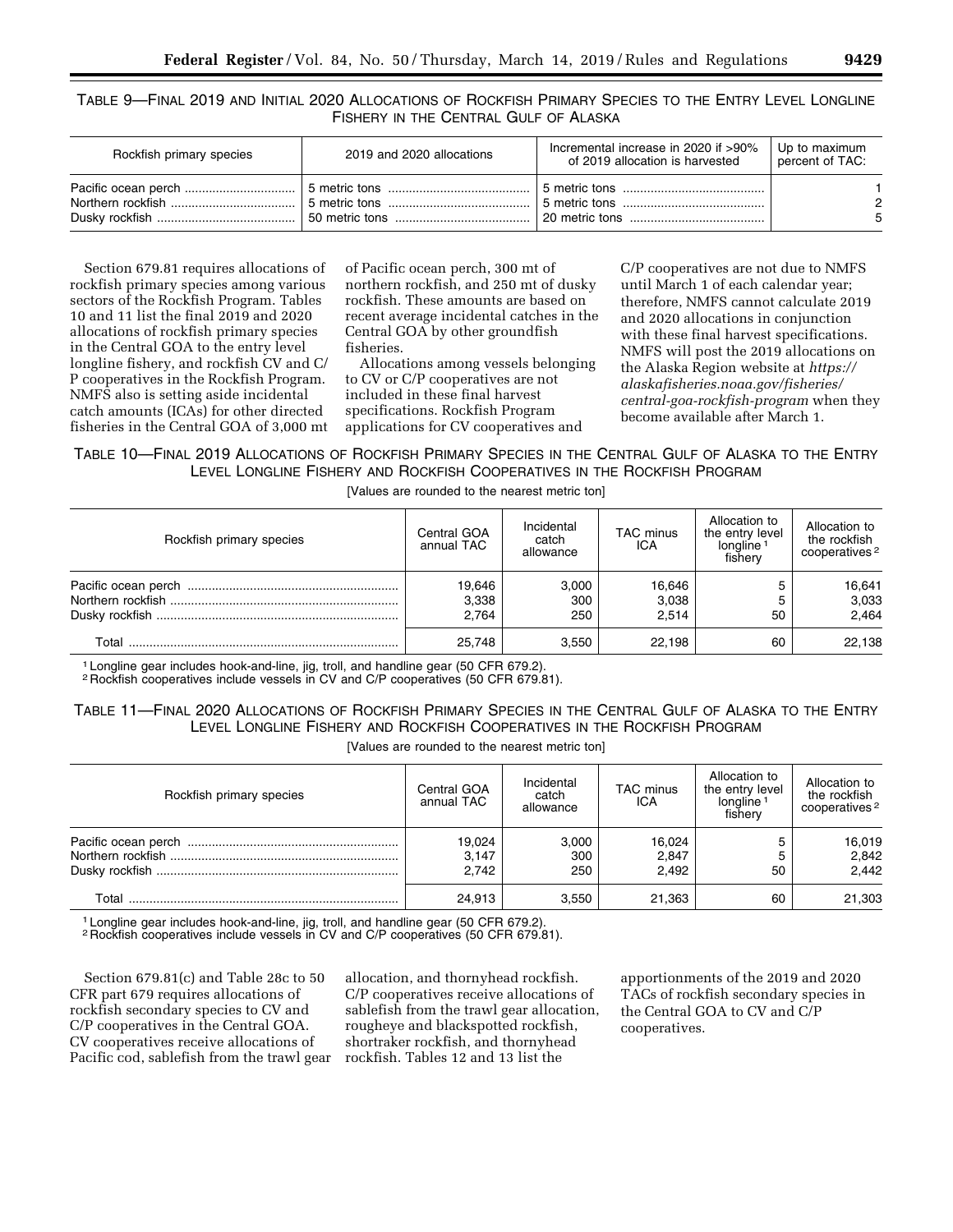# TABLE 12—FINAL 2019 APPORTIONMENTS OF ROCKFISH SECONDARY SPECIES IN THE CENTRAL GOA TO CATCHER VESSEL AND CATCHER/PROCESSOR COOPERATIVES

[Values are rounded to the nearest metric ton]

|                            |                                     |                                      | Catcher vessel cooperatives | Catcher/processor<br>cooperatives<br>Percentage of<br>Apportionment<br>TAC <sup>-</sup><br>(mt' |                               |
|----------------------------|-------------------------------------|--------------------------------------|-----------------------------|-------------------------------------------------------------------------------------------------|-------------------------------|
| Rockfish secondary species | Central GOA<br>annual TAC           | Percentage of<br>TAC <sup>-</sup>    | Apportionment<br>(mt)       |                                                                                                 |                               |
|                            | 5,750<br>5,178<br>305<br>550<br>911 | 3.81<br>6.78<br>0.00<br>0.00<br>7.84 | 219<br>351                  | 0.00<br>3.51<br>40.00<br>58.87<br>26.50                                                         | 0<br>182<br>122<br>324<br>241 |

# TABLE 13—FINAL 2020 APPORTIONMENTS OF ROCKFISH SECONDARY SPECIES IN THE CENTRAL GOA TO CATCHER VESSEL AND CATCHER/PROCESSOR COOPERATIVES

[Values are rounded to the nearest metric ton]

| Rockfish secondary species | Central GOA                         | Catcher vessel cooperatives          |                       | Catcher/processor<br>cooperatives       |                               |
|----------------------------|-------------------------------------|--------------------------------------|-----------------------|-----------------------------------------|-------------------------------|
|                            | annual TAC                          | Percentage of<br>TAC                 | Apportionment<br>(mt) | Percentage of<br>TAC                    | Apportionment<br>(mt)         |
|                            | 7.304<br>6.931<br>305<br>545<br>911 | 3.81<br>6.78<br>0.00<br>0.00<br>7.84 | 278<br>470<br>71      | 0.00<br>3.51<br>40.00<br>58.87<br>26.50 | 0<br>243<br>122<br>321<br>241 |

#### *Halibut PSC Limits*

Section 679.21(d) establishes annual halibut PSC limit apportionments to trawl gear and hook-and-line gear, and authorizes the establishment of apportionments for pot gear. In December 2018, the Council recommended halibut PSC limits of 1,706 mt for trawl gear, 257 mt for hookand-line gear, and 9 mt for the DSR fishery in the SEO District for both 2019 and 2020.

The DSR fishery in the SEO District is defined at § 679.21(d)(2)(ii)(A). This fishery is apportioned 9 mt of the halibut PSC limit in recognition of its small-scale harvests of groundfish (§ 679.21(d)(2)(i)(A)). The separate halibut PSC limit for the DSR fishery is intended to prevent that fishery from being impacted from the halibut PSC incurred by other GOA fisheries. NMFS estimates low halibut bycatch in the DSR fishery because (1) the duration of the DSR fisheries and the gear soak times are short, (2) the DSR fishery occurs in the winter when there is less overlap in the distribution of DSR and halibut, and (3) the directed commercial DSR fishery has a low DSR TAC. The Alaska Department of Fish and Game sets the commercial GHL for the DSR fishery after deducting (1) estimates of DSR incidental catch in all fisheries (including halibut and subsistence); and (2) the allocation to the DSR sport

fishery. Of the 250 mt TAC for DSR in 2018, 58 mt were available for directed fishing by the DSR commercial fishery, of which 26 mt were harvested (through December 17, 2018).

The FMP authorizes the Council to exempt specific gear from the halibut PSC limits. NMFS, after consultation with the Council, exempts pot gear, jig gear, and the sablefish IFQ hook-andline gear fishery categories from the non-trawl halibut PSC limit for 2019 and 2020. The Council recommended, and NMFS approves, these exemptions because: (1) The pot gear fisheries have low annual halibut bycatch mortality, (2) IFQ program regulations prohibit discard of halibut if any halibut IFQ permit holder on board a catcher vessel holds unused halibut IFQ for that vessel category and the IFQ regulatory area in which the vessel is operating (§ 679.7(f)(11)), (3) some sablefish IFQ fishermen hold halibut IFQ permits and are therefore required to retain the halibut they catch while fishing sablefish IFQ, and (4) NMFS estimates negligible halibut mortality for the jig gear fisheries given the small amount of groundfish harvested by jig gear, the selective nature of jig gear, and the high survival rates of halibut caught and released with jig gear.

The best available information on estimated halibut bycatch consists of data collected by fisheries observers during 2018. The calculated halibut

bycatch mortality through December 31, 2018, is 1,103 mt for trawl gear and 51 mt for hook-and-line gear for a total halibut mortality of 1,154 mt. This halibut mortality was calculated using groundfish and halibut catch data from the NMFS Alaska Region's catch accounting system. This accounting system contains historical and recent catch information compiled from each Alaska groundfish fishery.

Section 679.21(d)(4)(i) and (ii) authorizes NMFS to seasonally apportion the halibut PSC limits after consultation with the Council. The FMP and regulations require that the Council and NMFS consider the following information in seasonally apportioning halibut PSC limits: (1) Seasonal distribution of halibut; (2) seasonal distribution of target groundfish species relative to halibut distribution; (3) expected halibut bycatch needs on a seasonal basis relative to changes in halibut biomass and expected catch of target groundfish species; (4) expected bycatch rates on a seasonal basis; (5) expected changes in directed groundfish fishing seasons; (6) expected actual start of fishing effort; and (7) economic effects of establishing seasonal halibut allocations on segments of the target groundfish industry. The Council considered information from the 2018 SAFE report, NMFS catch data, State of Alaska catch data, IPHC stock assessment and mortality data, and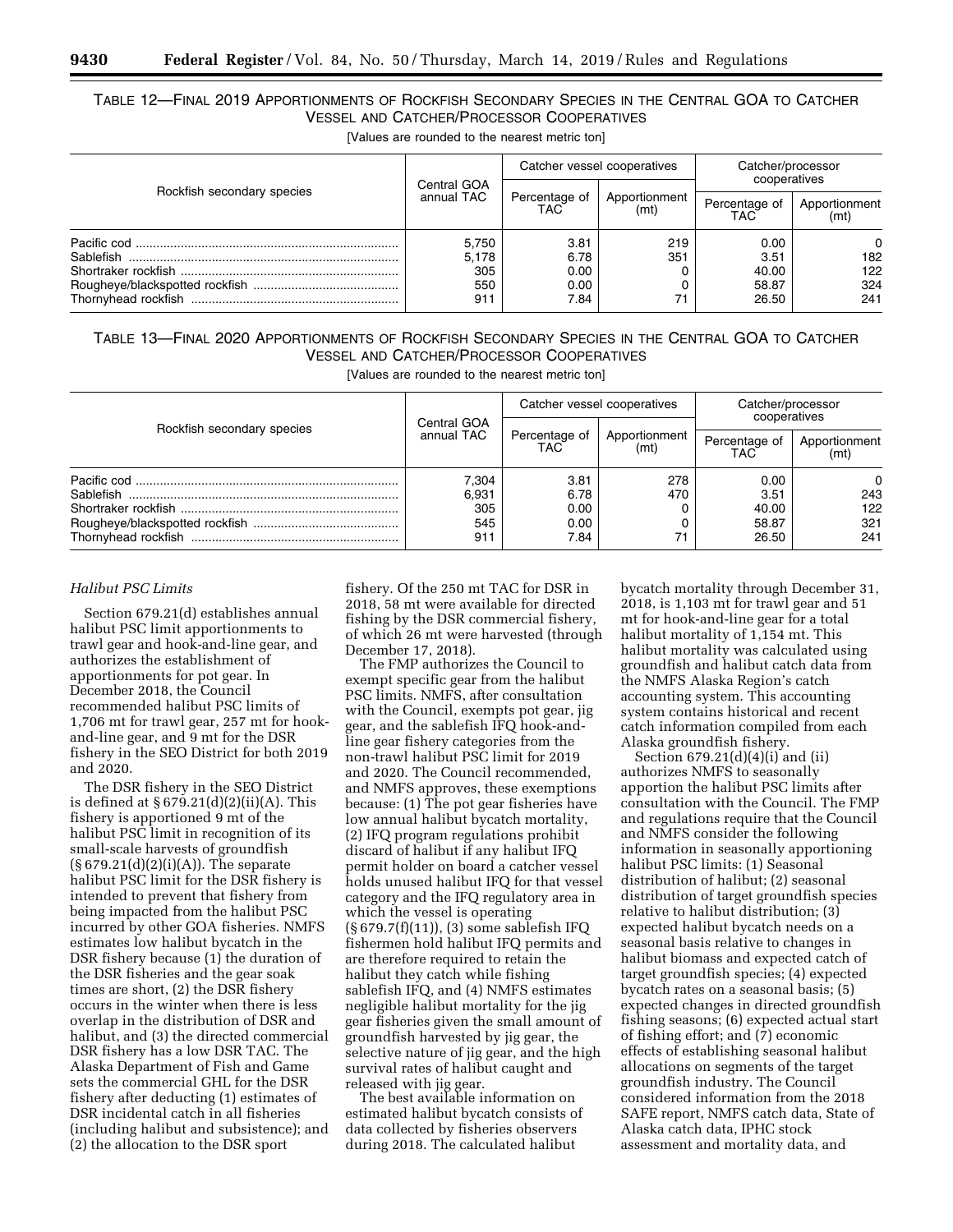public testimony when apportioning the halibut PSC limits.

For 2019 and 2020, the Council increased the trawl halibut PSC apportionment in the first season to 519 mt, an increase of 50 mt. The trawl halibut PSC apportionment for the third season was reduced by 50 mt to 462 mt. The 50 mt of halibut PSC that was moved from the third season to the first season was apportioned to the deepwater species fishery, which increased to 135 mt. The trawl halibut PSC apportionment in the fourth season was apportioned between the shallow-water (53 mt) and deep-water (75 mt) species fisheries. The overall trawl halibut PSC limit (of 1,706 mt) is unchanged. In addition, the Council changed the end date of the third season halibut PSC apportionment to August 1 from

September 1. The Council also changed the beginning date of the fourth season halibut PSC apportionment to August 1 from September 1.

The changes to the apportionment amounts and seasons are intended to better align halibut PSC use in the groundfish fisheries relative to expected halibut PSC needs on a seasonal basis and relative to changes in halibut biomass distribution and the expected catches of target groundfish species and corresponding halibut PSC rates. Also, the changes are intended to ensure that there is more consistent trawl fishing effort throughout the year, with fewer fishery closures due to the attainment of seasonal halibut PSC limits. These changes could result in increased efficiency for the trawl fleet and the GOA seafood processors dependent on

groundfish caught by vessels using trawl gear. These changes are reflected in both Tables 14 and 15.

NMFS concurs with and implements the Council's recommendations listed in Table 14, which show the final 2019 and 2020 Pacific halibut PSC limits, allowances, and apportionments. These halibut PSC limits and seasons differ from those contained in the proposed 2019 and 2020 harvest specifications (83 FR 62794, December 6, 2018), for the reasons discussed above.

Section  $679.21(d)(4)(iii)$  and  $(iv)$ specifies that any underages or overages of a seasonal apportionment of a halibut PSC limit will be added to or deducted from the next respective seasonal apportionment within the fishing year.

#### TABLE 14—FINAL 2019 AND 2020 PACIFIC HALIBUT PROHIBITED SPECIES CATCH (PSC) LIMITS, ALLOWANCES, AND APPORTIONMENTS

[Values are in metric tons]

| Trawl gear                                              |                      |                   | Hook-and-line gear <sup>1</sup>                                         |               |            |                       |        |
|---------------------------------------------------------|----------------------|-------------------|-------------------------------------------------------------------------|---------------|------------|-----------------------|--------|
|                                                         |                      |                   | Other than DSR                                                          |               | <b>DSR</b> |                       |        |
| Season                                                  | Percent              | Amount            | Season                                                                  | Percent       | Amount     | Season                | Amount |
| January 20-April 1<br>April 1-July 1<br>July 1-August 1 | 30.4<br>20.0<br>27.0 | 519<br>341<br>462 | January 1-June 10<br>June 10-September 1<br>September 1-December<br>31. | 86<br>2<br>12 | 221<br>31  | January 1-December 31 | 9      |
| August 1-October 1<br>October 1-December 31.            | 7.5<br>15.0          | 128<br>256        |                                                                         |               |            |                       |        |
| Total                                                   |                      | .706              |                                                                         |               | 257        |                       | 9      |

1The Pacific halibut prohibited species catch (PSC) limit for hook-and-line gear is allocated to the demersal shelf rockfish (DSR) fishery in the SEO District and to the hook-and-line fisheries other than the DSR fishery. The hook-and-line sablefish IFQ fishery is exempt from halibut PSC limits, as are pot and jig gear for all groundfish fisheries. Note: Seasonal or sector apportionments may not total precisely due to rounding.

Section 679.21(d)(3)(ii) authorizes further apportionment of the trawl halibut PSC limit to trawl fishery categories listed in § 679.21(d)(3)(iii). The annual apportionments are based on each category's proportional share of the anticipated halibut bycatch mortality during the fishing year and optimization of the total amount of groundfish harvest under the halibut PSC limit. The fishery categories for the trawl halibut PSC limits are: (1) A deepwater species fishery, composed of sablefish, rockfish, deep-water flatfish, rex sole, and arrowtooth flounder; and (2) a shallow-water species fishery, composed of pollock, Pacific cod, shallow-water flatfish, flathead sole, Atka mackerel, and ''other species'' (sculpins, sharks, and octopuses)  $(S679.21(d)(3)(iii))$ . Halibut mortality incurred while directed fishing for skates with trawl gear accrues towards the shallow-water species fishery

halibut PSC limit (69 FR 26320, May 12, 2004).

NMFS will combine available trawl halibut PSC limit apportionments on May 15 during the second season deepwater and shallow-water species fisheries for use in either fishery from May 15 through June 30  $(\S 679.21(d)(4)(iii)(D))$ . This is intended to maintain groundfish harvest while minimizing halibut bycatch by these sectors to the extent practicable. This provides the deep-water and shallowwater species trawl fisheries additional flexibility and the incentive to participate in fisheries at times of the year that may have lower halibut PSC rates relative to other times of the year.

Table 15 lists the final 2019 and 2020 apportionments of trawl halibut PSC limits between the trawl gear deepwater and shallow-water species fishery categories. As described above, the Council recommended, and NMFS implements, the changes to the amount

of the halibut PSC apportionments between the deep-water and shallowwater species fisheries, along with changes to the season dates for the third and fourth seasons.

Table 28d to 50 CFR part 679 specifies the amount of the trawl halibut PSC limit that is assigned to the CV and C/ P sectors that are participating in the Rockfish Program. This includes 117 mt of halibut PSC limit to the CV sector and 74 mt of halibut PSC limit to the C/P sector. These amounts are allocated from the trawl deep-water species fishery's halibut PSC third seasonal apportionment. After the combined CV and C/P halibut PSC limit allocation of 191 mt to the Rockfish Program, 150 mt remains for the trawl deep-water species fishery's halibut PSC third seasonal apportionment.

Section  $679.21(d)(4)(iii)(B)$  limits the amount of the halibut PSC limit allocated to Rockfish Program participants that could be re-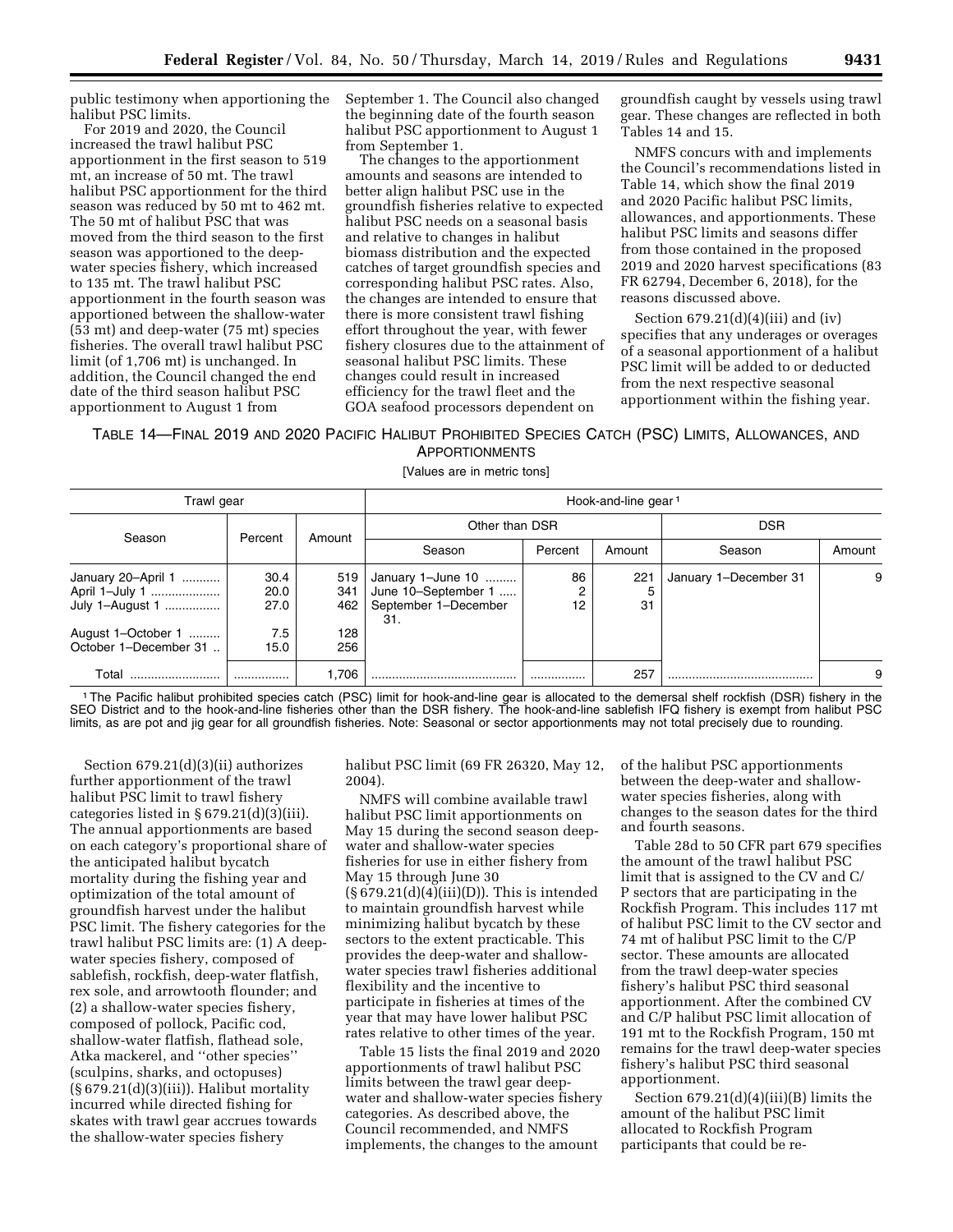apportioned to the general GOA trawl fisheries during the current fishing year to no more than 55 percent of the unused annual halibut PSC limit

apportioned to Rockfish Program participants. The remainder of the unused Rockfish Program halibut PSC limit is unavailable for use by any

person for the remainder of the fishing year  $(\S 679.21(d)(4)(iii)(C)).$ 

TABLE 15—FINAL 2019 AND 2020 APPORTIONMENT OF TRAWL PACIFIC HALIBUT PROHIBITED SPECIES CATCH LIMITS BETWEEN THE TRAWL GEAR DEEP-WATER SPECIES FISHERY AND THE SHALLOW-WATER SPECIES FISHERY CATEGORIES

[Values are in metric tons]

|                | Shallow-water | Deep-water | ั∩tal       |
|----------------|---------------|------------|-------------|
| April 1-July 1 | 384<br>85     | 135<br>256 | 519<br>341  |
| ∵1–Auɑust      | 12٠<br>53     | 341<br>۰.  | 462<br>128  |
|                | 643<br>       | 80.<br>    | .450<br>256 |
| ⊺otal          |               |            | .706        |

1Vessels participating in cooperatives in the Central GOA Rockfish Program will receive 191 mt of the third season (July 1 through August 1)

 $2$ There is no apportionment between trawl shallow-water and deep-water species fishery categories during the fifth season (October 1 through December 31).

Section 679.21(d)(2)(i)(B) requires that the ''other hook-and-line fishery'' halibut PSC limit apportionment to vessels using hook-and-line gear must be apportioned between CVs and C/Ps in accordance with § 679.21(d)(2)(iii) in conjunction with these harvest specifications. A comprehensive description and example of the calculations necessary to apportion the ''other hook-and-line fishery'' halibut PSC limit between the hook-and-line CV and C/P sectors were included in the proposed rule to implement Amendment 83 to the FMP (76 FR 44700, July 26, 2011) and are not repeated here.

Pursuant to  $\S 679.21(d)(2)(iii)$ , the hook-and-line halibut PSC limit for the ''other hook-and-line fishery'' is apportioned between the CV and C/P sectors in proportion to the total Western and Central GOA Pacific cod allocations, which vary annually based on the proportion of the Pacific cod biomass between the Western, Central,

and Eastern GOA. Pacific cod is apportioned among these two management areas based on the percentage of overall biomass per area, as calculated in the 2018 Pacific cod stock assessment. Updated information in the final 2018 SAFE report describes this distributional calculation, which allocates ABC among regulatory areas on the basis of the three most recent stock surveys. For 2019 and 2020, the distribution of the total GOA Pacific cod ABC is 45 percent to the Western GOA, 45 percent to the Central GOA, and 10 percent to the Eastern GOA. Therefore, the calculations made in accordance with  $\S 679.21(d)(2)(iii)$  incorporate the most recent information on GOA Pacific cod distribution with respect to establishing the annual halibut PSC limits for the CV and C/P hook-and-line sectors. The annual halibut PSC limits for both the CV and C/P sectors of the ''other hook-and-line fishery'' are divided into three seasonal apportionments, using seasonal

percentages of 86 percent, 2 percent, and 12 percent.

For 2019 and 2020, NMFS apportions halibut PSC limits of 120 mt and 137 mt to the hook-and-line CV and hook-andline C/P sectors, respectively. Table 16 lists the final 2019 and 2020 apportionments of halibut PSC limits between the hook-and-line CV and the hook-and-line C/P sectors of the ''other hook-and-line fishery.''

No later than November 1 of each year, NMFS will calculate the projected unused amount of halibut PSC limit by either of the CV or C/P hook-and-line sectors of the ''other hook-and-line fishery'' for the remainder of the year. The projected unused amount of halibut PSC limit is made available to the other hook-and-line sector for the remainder of that fishing year  $(S679.21(d)(2)(iii)(C))$ , if NMFS determines that an additional amount of halibut PSC is necessary for that sector to continue its directed fishing operations.

TABLE 16—FINAL 2019 AND 2020 APPORTIONMENTS OF THE ''OTHER HOOK-AND-LINE FISHERY'' ANNUAL HALIBUT PRO-HIBITED SPECIES CATCH ALLOWANCE BETWEEN THE HOOK-AND-LINE GEAR CATCHER VESSEL AND CATCHER/PROC-ESSOR SECTORS

[Values are in metric tons]

| "Other than<br>DSR"<br>allowance | Hook-and-line sector | Sector annual<br>amount | Season                                                                  | Seasonal<br>percentage | Sector<br>seasonal<br>amount |
|----------------------------------|----------------------|-------------------------|-------------------------------------------------------------------------|------------------------|------------------------------|
| 257                              |                      |                         | 120 January 1-June 10<br>June 10-September 1<br>September 1-December 31 | 86<br>12               | 103<br>$\mathcal{P}$<br>14   |
|                                  | Catcher/Processor    |                         | 137 January 1-June 10<br>June 10-September 1<br>September 1-December 31 | 86<br>12               | 118<br>3<br>16               |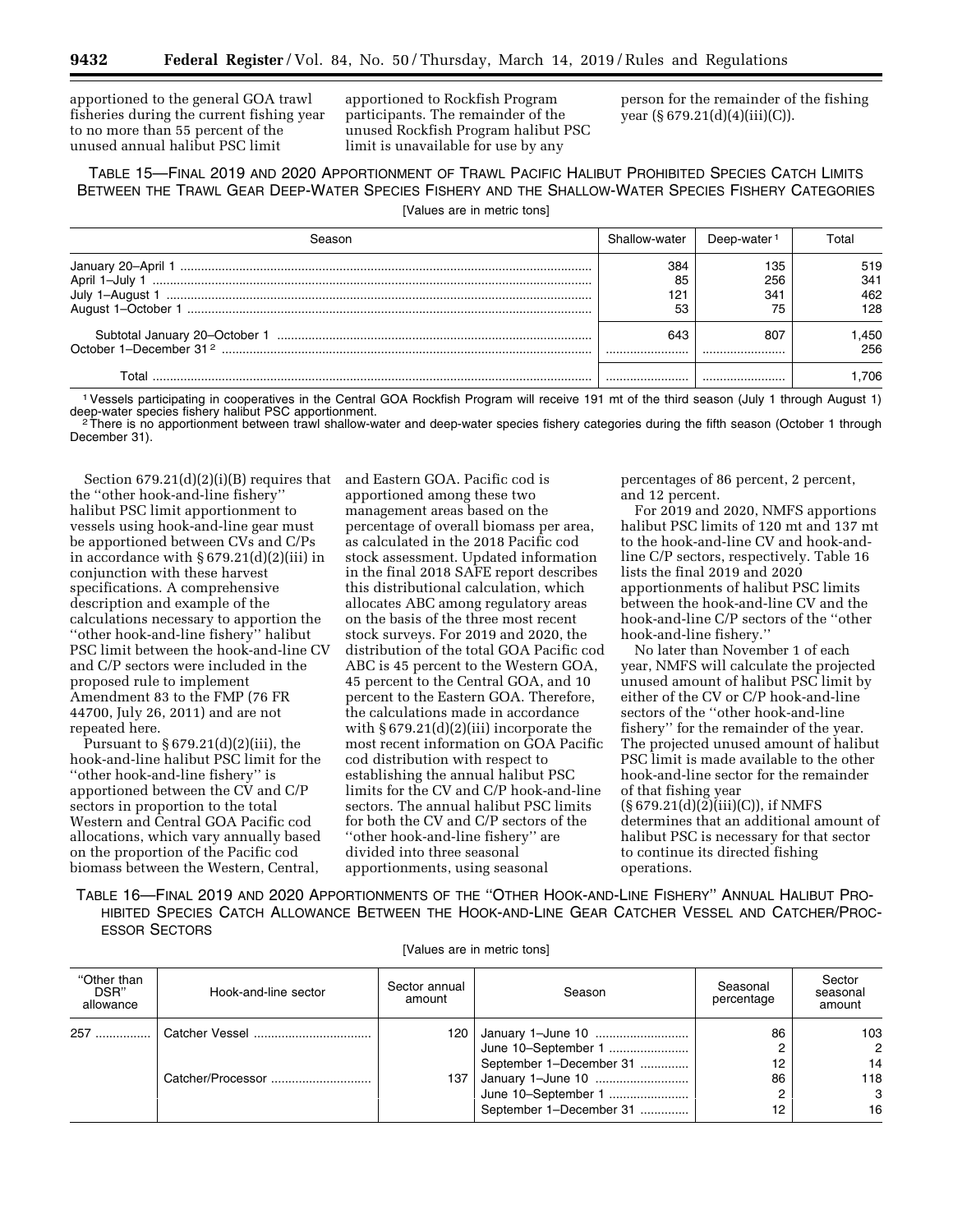#### *Estimates of Halibut Biomass and Stock Condition*

The IPHC annually assesses the abundance and potential yield of the Pacific halibut stock using all available data from the commercial and sport fisheries, other removals, and scientific surveys. Additional information on the Pacific halibut stock assessment may be found in the IPHC's 2018 Pacific halibut stock assessment (December 2018), available on the IPHC website at *[www.iphc.int.](http://www.iphc.int)* The IPHC considered the 2018 Pacific halibut stock assessment at its January 2019 annual meeting when it set the 2019 commercial halibut fishery catch limits.

#### *Halibut Discard Mortality Rates*

To monitor halibut bycatch mortality allowances and apportionments, the Regional Administrator uses observed halibut incidental catch rates, halibut discard mortality rates (DMRs), and estimates of groundfish catch to project when a fishery's halibut bycatch mortality allowance or seasonal apportionment is reached. Halibut incidental catch rates are based on observers' estimates of halibut incidental catch in the groundfish fishery. DMRs are estimates of the proportion of incidentally caught

halibut that do not survive after being returned to the sea. The cumulative halibut mortality that accrues to a particular halibut PSC limit is the product of a DMR multiplied by the estimated halibut PSC. DMRs are estimated using the best scientific information available in conjunction with the annual GOA stock assessment process. The DMR methodology and findings are included as an appendix to the annual GOA groundfish SAFE report.

In 2016, the DMR estimation methodology underwent revisions per the Council's directive. An interagency halibut working group (IPHC, Council, and NMFS staff) developed improved estimation methods that have undergone review by the GOA Plan Team, SSC, and the Council. A summary of the revised methodology is contained in the GOA proposed 2017 and 2018 harvest specifications (81 FR 87881, December 6, 2016), and the comprehensive discussion of the working group's statistical methodology is available from the Council (see **ADDRESSES**). The DMR working group's revised methodology is intended to improve estimation accuracy, transparency, and transferability in the methodology used for calculating DMRs. The working group will continue to

consider improvements to the methodology used to calculate halibut mortality, including potential changes to the reference period (the period of data used for calculating the DMRs). Future DMRs, including the 2020 DMRs, may change based on additional years of observer sampling, which could provide more recent and accurate data and which could improve the accuracy of estimation and progress on methodology. The new methodology will continue to ensure that NMFS is using DMRs that more accurately reflect halibut mortality, which will inform the different sectors of their estimated halibut mortality and allow specific sectors to respond with methods that could reduce mortality and, eventually, the DMR for that sector.

At the December 2018 meeting, the SSC, AP, and the Council concurred with the revised DMR estimation methodology, and NMFS adopted for 2019 and 2020 the DMRs calculated under the revised methodology, which uses an updated 2-year reference period. The final 2019 and 2020 DMRs in this rule are unchanged from the DMRs in the proposed 2019 and 2020 harvest specifications (83 FR 62794, December 6, 2018). Table 17 lists these final 2019 and 2020 DMRs.

TABLE 17—FINAL 2019 AND 2020 HALIBUT DISCARD MORTALITY RATES FOR VESSELS FISHING IN THE GULF OF ALASKA [Values are percent of halibut assumed to be dead]

| Gear | Sector                               | Groundfish fishery | Halibut discard<br>mortality rate<br>(percent) |
|------|--------------------------------------|--------------------|------------------------------------------------|
|      |                                      |                    | 100                                            |
|      |                                      |                    | 100                                            |
|      |                                      |                    | 49                                             |
|      |                                      |                    | 67                                             |
|      | Mothership and catcher/processor     |                    | 79                                             |
|      |                                      |                    |                                                |
|      |                                      |                    |                                                |
| Pot  | Catcher vessel and catcher/processor |                    |                                                |

#### *Chinook Salmon Prohibited Species Catch Limits*

Amendment 93 to the FMP (77 FR 42629, July 20, 2012) established separate Chinook salmon PSC limits in the Western and Central GOA in the directed pollock trawl fishery. These limits require that NMFS close the pollock directed fishery in the Western and Central Regulatory Areas of the GOA if the applicable Chinook salmon PSC limit in that regulatory area is reached  $(\S 679.21(h)(8))$ . The annual Chinook salmon PSC limits in the pollock directed fishery of 6,684 salmon in the Western GOA and 18,316 salmon

in the Central GOA are set at § 679.21(h)(2)(i) and (ii).

Amendment 97 to the FMP (79 FR 71350, December 2, 2014) established an initial annual PSC limit of 7,500 Chinook salmon for the trawl nonpollock groundfish fisheries in the Western and Central GOA. This limit is apportioned among three sectors directed fishing for groundfish species other than pollock: 3,600 Chinook salmon to trawl C/Ps; 1,200 Chinook salmon to trawl CVs participating in the Rockfish Program; and 2,700 Chinook salmon to trawl CVs not participating in the Rockfish Program (§ 679.21(h)(4)). NMFS will monitor the Chinook salmon

PSC in the trawl non-pollock groundfish fisheries and close an applicable sector if it reaches its Chinook salmon PSC limit.

The Chinook salmon PSC limit for two sectors, trawl C/Ps and trawl CVs not participating in the Rockfish Program, may be increased in subsequent years based on the performance of these two sectors and their ability to minimize their use of their respective Chinook salmon PSC limits. If either or both of these two sectors limits its use of Chinook salmon PSC to a specified threshold amount in 2018 (3,120 for trawl C/Ps and 2,340 for Non-Rockfish Program trawl CVs), that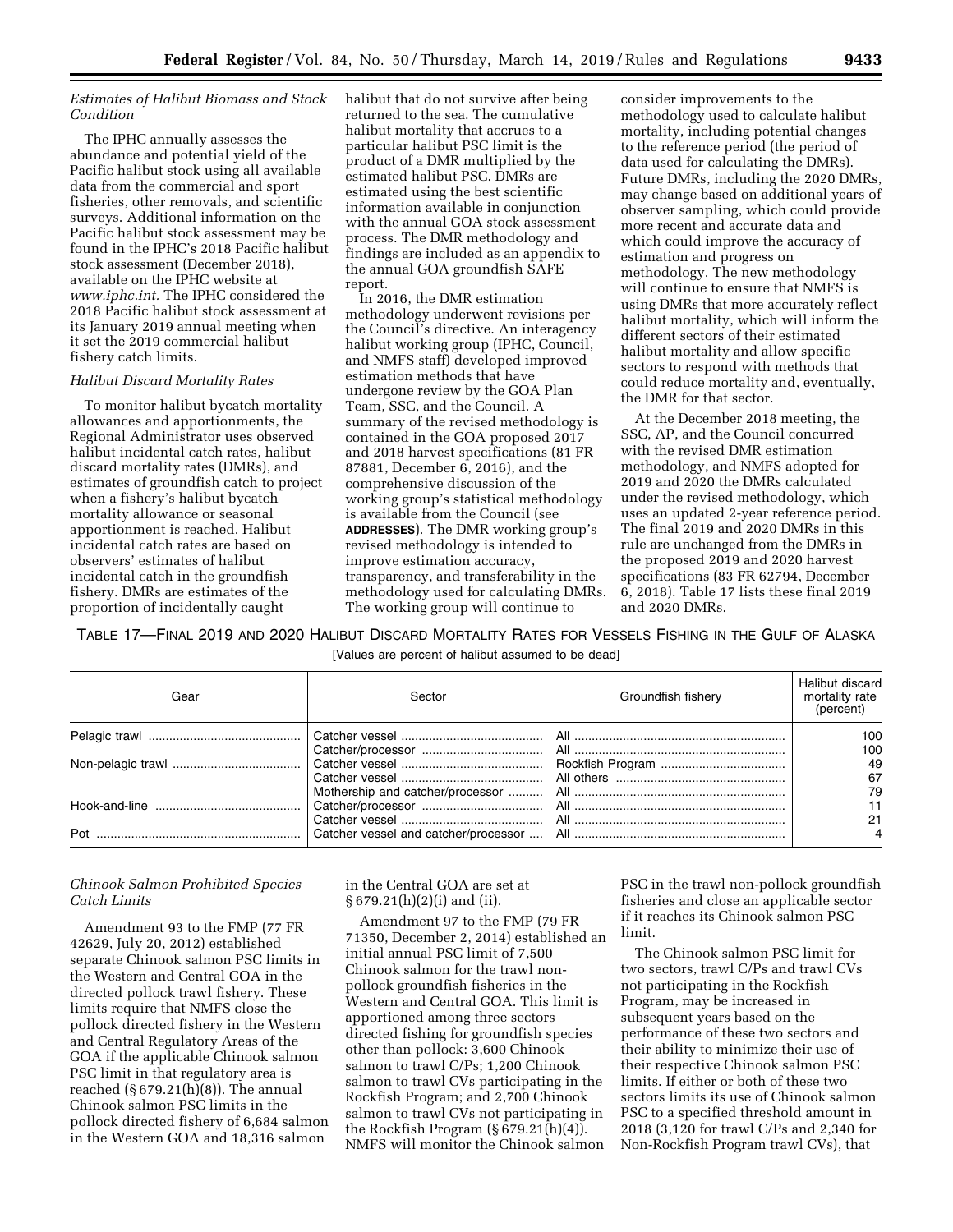**9434 Federal Register** / Vol. 84, No. 50 / Thursday, March 14, 2019 / Rules and Regulations

sector will receive an incremental increase to its 2019 Chinook salmon PSC limit (§ 679.21(h)(4)). In 2018, the trawl C/P sector did not exceed 3,120 Chinook salmon PSC; therefore, the 2019 trawl C/P sector Chinook salmon PSC limit will be 4,080 Chinook salmon. In 2018, the Non-Rockfish Program trawl CV sector did not exceed 2,340 Chinook salmon PSC; therefore, the 2019 Non-Rockfish Program trawl CV sector Chinook salmon PSC limit will be 3,060 Chinook salmon.

#### *American Fisheries Act (AFA) Catcher/ Processor and Catcher Vessel Groundfish Harvest and PSC Limits*

Section 679.64 establishes groundfish harvesting and processing sideboard limitations on AFA C/Ps and CVs in the GOA. These sideboard limits are necessary to protect the interests of fishermen and processors who do not directly benefit from the AFA from those fishermen and processors who receive exclusive harvesting and processing privileges under the AFA. Section  $679.7(k)(1)(ii)$  prohibits listed

AFA C/Ps and C/Ps designated on a listed AFA C/P permit from harvesting any species of groundfish in the GOA. Additionally, § 679.7(k)(1)(iv) prohibits listed AFA C/Ps and C/Ps designated on a listed AFA C/P permit from processing any pollock harvested in a directed pollock fishery in the GOA and any groundfish harvested in Statistical Area 630 of the GOA.

AFA CVs that are less than 125 feet (38.1 meters) length overall, have annual landings of pollock in the Bering Sea and Aleutian Islands less than 5,100 mt, and have made at least 40 GOA groundfish landings from 1995 through 1997 are exempt from GOA CV groundfish sideboard limits under § 679.64(b)(2)(ii). Sideboard limits for non-exempt AFA CVs in the GOA are based on their traditional harvest levels of TAC in groundfish fisheries covered by the FMP. Section  $679.64(b)(3)(iv)$ establishes the CV groundfish sideboard limitations in the GOA based on the aggregate retained catch of non-exempt AFA CVs of each sideboard species or species group from 1995 through 1997

divided by the sum of the TACs for that species or species group available to CVs over the same period.

As discussed earlier in this preamble, NMFS published a final rule (84 FR 2723, February 8, 2019) that establishes regulations to prohibit directed fishing for sideboard limits for specific groundfish species or species groups, rather than prohibiting directed fishing for non-exempt AFA CV sideboards through the GOA annual harvest specifications. This applies to most, but not all, of the species and area apportionments listed in Table 18 and 19. Beginning with the 2020 and 2021 harvest specifications, NMFS will incorporate such changes into the specification and management of nonexempt AFA CV sideboard limits.

Tables 18 and 19 list the final 2019 and 2020 groundfish sideboard limits for non-exempt AFA CVs. NMFS will deduct all targeted or incidental catch of sideboard species made by non-exempt AFA CVs from the sideboard limits listed in Tables 18 and 19.

TABLE 18—FINAL 2019 GOA NON-EXEMPT AMERICAN FISHERIES ACT CATCHER VESSEL (CV) GROUNDFISH SIDEBOARD LIMITS

[Values are rounded to the nearest metric ton]

| <b>Species</b>         | Apportionments by<br>season/gear      | Area/component | Ratio of 1995-<br>1997 non-ex-<br>empt AFA CV<br>catch to 1995-<br>1997 TAC | <b>Final 2019</b><br><b>TACs</b> | <b>Final 2019</b><br>non-exempt<br>AFA CV<br>sideboard<br>limit $3$ |
|------------------------|---------------------------------------|----------------|-----------------------------------------------------------------------------|----------------------------------|---------------------------------------------------------------------|
|                        | A Season-January 20-                  | Shumagin (610) | 0.6047                                                                      | 848                              | 513                                                                 |
|                        | March 10.                             | Chirikof (620) | 0.1167                                                                      | 23,236                           | 2,712                                                               |
|                        |                                       | Kodiak (630)   | 0.2028                                                                      | 7,593                            | 1,540                                                               |
|                        | B Season-March 10-May                 | Shumagin (610) | 0.6047                                                                      | 848                              | 513                                                                 |
|                        | 31.                                   | Chirikof (620) | 0.1167                                                                      | 27.306                           | 3,187                                                               |
|                        |                                       | Kodiak (630)   | 0.2028                                                                      | 3,522                            | 714                                                                 |
|                        | C Season-August 25-Oc-                | Shumagin (610) | 0.6047                                                                      | 11,590                           | 7,008                                                               |
|                        | tober 1.                              | Chirikof (620) | 0.1167                                                                      | 8.423                            | 983                                                                 |
|                        |                                       | Kodiak (630)   | 0.2028                                                                      | 11.664                           | 2,365                                                               |
|                        | D Season-October 1-No-                | Shumagin (610) | 0.6047                                                                      | 11.590                           | 7,008                                                               |
|                        | vember 1.                             | Chirikof (620) | 0.1167                                                                      | 8,423                            | 983                                                                 |
|                        |                                       | Kodiak (630)   | 0.2028                                                                      | 11.664                           | 2,365                                                               |
|                        |                                       | WYK (640)      | 0.3495                                                                      | 5.748                            | 2,009                                                               |
|                        |                                       | SEO (650)      | 0.3495                                                                      | 8.773                            | 3,066                                                               |
| Pacific cod            | A Season <sup>1</sup> -January 1-June |                | 0.1331                                                                      | 3,206                            | 427                                                                 |
|                        | 10.                                   |                | 0.0692                                                                      | 3,450                            | 239                                                                 |
|                        | B Season <sup>2</sup> -September 1-   |                | 0.1331                                                                      | 2,137                            | 284                                                                 |
|                        | December 31.                          |                | 0.0692                                                                      | 2,300                            | 159                                                                 |
|                        |                                       | E inshore      | 0.0079                                                                      | 1,148                            | 9                                                                   |
|                        |                                       | E offshore     | 0.0078                                                                      | 128                              | $\mathbf{1}$                                                        |
| Sablefish              | Annual, trawl gear                    |                | 0.0000                                                                      | 316                              | 0                                                                   |
|                        |                                       |                | 0.0642                                                                      | 1,036                            | 67                                                                  |
|                        |                                       |                | 0.0433                                                                      | 241                              | 10                                                                  |
| Shallow-water flatfish |                                       | w              | 0.0156                                                                      | 13,250                           | 207                                                                 |
|                        |                                       | C.             | 0.0587                                                                      | 25,731                           | 1,510                                                               |
|                        |                                       |                | 0.0126                                                                      | 4,236                            | 53                                                                  |
| Deep-water flatfish    |                                       | W              | 0.0000                                                                      | 416                              | $\Omega$                                                            |
|                        |                                       | C.             | 0.0647                                                                      | 3,443                            | 223                                                                 |
|                        |                                       |                | 0.0128                                                                      | 5,642                            | 72                                                                  |
| Rex sole               |                                       | W              | 0.0007                                                                      | 2,951                            | 2                                                                   |
|                        |                                       | C.             | 0.0384                                                                      | 8,357                            | 321                                                                 |
|                        |                                       | E.             | 0.0029                                                                      | 3,384                            | 10                                                                  |
| Arrowtooth flounder    |                                       | W              | 0.0021                                                                      | 14,500                           | 30                                                                  |
|                        |                                       | C              | 0.0280                                                                      | 70,995                           | 1,988                                                               |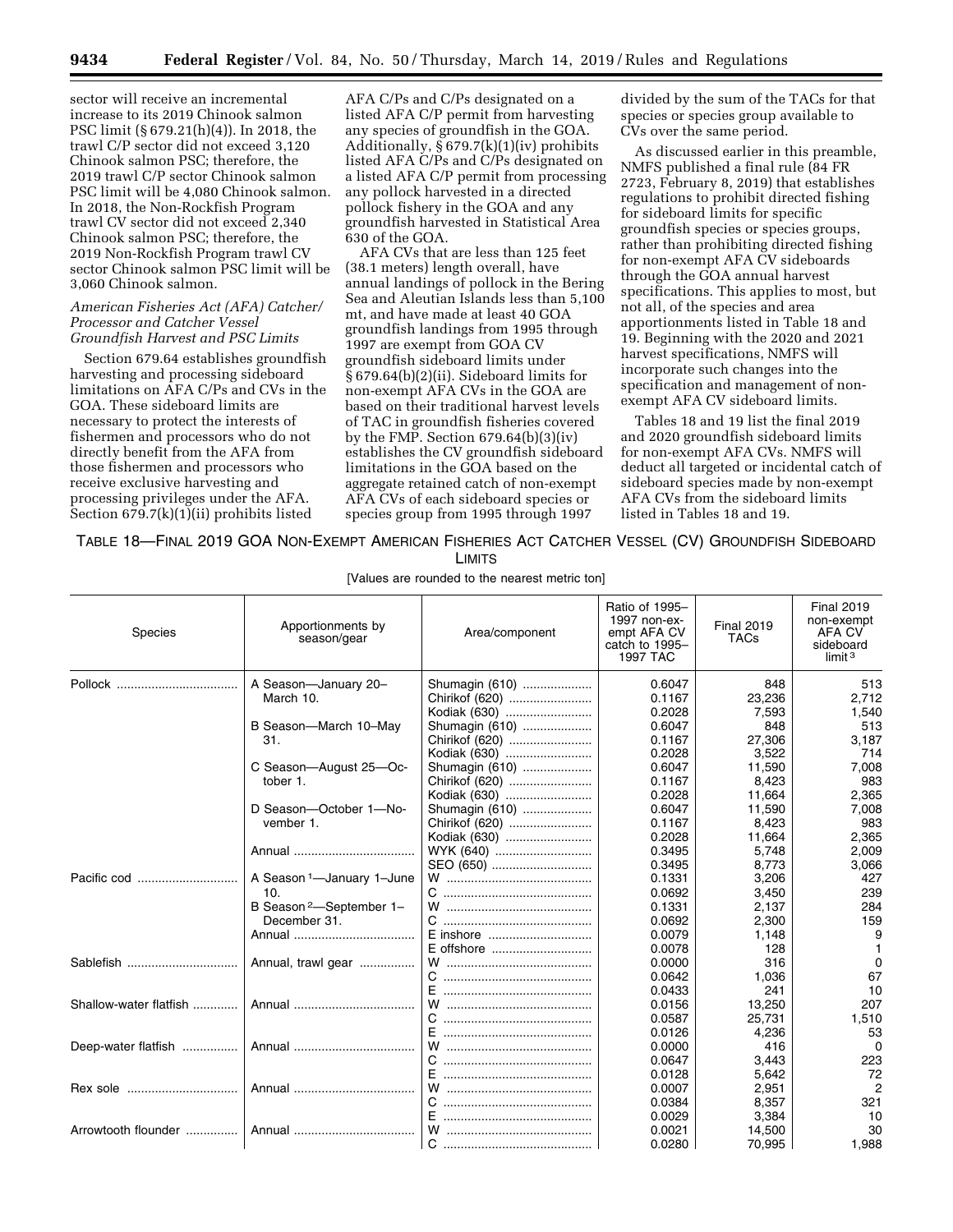# TABLE 18—FINAL 2019 GOA NON-EXEMPT AMERICAN FISHERIES ACT CATCHER VESSEL (CV) GROUNDFISH SIDEBOARD LIMITS—Continued

[Values are rounded to the nearest metric ton]

| Species                   | Apportionments by<br>season/gear | Area/component | Ratio of 1995-<br>1997 non-ex-<br>empt AFA CV<br>catch to 1995-<br>1997 TAC | <b>Final 2019</b><br><b>TACs</b> | <b>Final 2019</b><br>non-exempt<br><b>AFA CV</b><br>sideboard<br>limit $3$ |
|---------------------------|----------------------------------|----------------|-----------------------------------------------------------------------------|----------------------------------|----------------------------------------------------------------------------|
|                           |                                  |                | 0.0002                                                                      | 13,800                           | 3                                                                          |
| Flathead sole             |                                  | w              | 0.0036                                                                      | 8,650                            | 31                                                                         |
|                           |                                  | C.<br>F.       | 0.0213<br>0.0009                                                            | 15,400                           | 328                                                                        |
|                           |                                  | W              | 0.0023                                                                      | 2.439                            | 2<br>7                                                                     |
| Pacific ocean perch       |                                  |                | 0.0748                                                                      | 3,227<br>19,646                  | 1,470                                                                      |
|                           |                                  |                | 0.0466                                                                      | 5,682                            | 265                                                                        |
| Northern rockfish         |                                  | W              | 0.0003                                                                      | 1.190                            | 0                                                                          |
|                           |                                  |                | 0.0277                                                                      | 3,338                            | 92                                                                         |
| Shortraker rockfish       |                                  | w              | 0.0000                                                                      | 44                               | 0                                                                          |
|                           |                                  |                | 0.0218                                                                      | 305                              |                                                                            |
|                           |                                  | F              | 0.0110                                                                      | 514                              | 6                                                                          |
| Dusky rockfish            |                                  | W              | 0.0001                                                                      | 781                              | 0                                                                          |
|                           |                                  |                | 0.0000                                                                      | 2,764                            | 0                                                                          |
|                           |                                  | Е              | 0.0067                                                                      | 155                              |                                                                            |
| Rougheye and blackspotted |                                  |                | 0.0000                                                                      | 174                              | $\Omega$                                                                   |
| rockfish.                 |                                  |                | 0.0237                                                                      | 550                              | 13                                                                         |
|                           |                                  | F.             | 0.0124                                                                      | 704                              | 9                                                                          |
| Demersal shelf rockfish   |                                  |                | 0.0020                                                                      | 261                              |                                                                            |
| Thornyhead rockfish       |                                  |                | 0.0280                                                                      | 326                              | 9                                                                          |
|                           |                                  |                | 0.0280                                                                      | 911                              | 26                                                                         |
|                           |                                  |                | 0.0280                                                                      | 779                              | 22                                                                         |
| Other rockfish            |                                  |                | 0.1699                                                                      | 1,737                            | 295                                                                        |
|                           |                                  | F.             | 0.0000                                                                      | 3.857                            | $\Omega$                                                                   |
| Atka mackerel             |                                  | Gulfwide       | 0.0309                                                                      | 3,000                            | 93                                                                         |
|                           |                                  |                | 0.0063                                                                      | 504                              | 3                                                                          |
|                           |                                  |                | 0.0063                                                                      | 1,774                            | 11                                                                         |
|                           |                                  | F              | 0.0063                                                                      | 570                              | 4                                                                          |
| Longnose skates           |                                  | W              | 0.0063                                                                      | 149                              |                                                                            |
|                           |                                  | C.             | 0.0063                                                                      | 2,804                            | 18                                                                         |
|                           |                                  |                | 0.0063                                                                      | 619                              | 4                                                                          |
| Other skates              |                                  | Gulfwide       | 0.0063                                                                      | 1,384                            | 9                                                                          |
| Sculpins                  |                                  | Gulfwide       | 0.0063                                                                      | 5,301                            | 33                                                                         |
|                           |                                  | Gulfwide       | 0.0063                                                                      | 8,184                            | 52                                                                         |
| Octopuses                 |                                  | Gulfwide       | 0.0063                                                                      | 975                              | 6                                                                          |

1The Pacific cod A season for trawl gear does not open until January 20.

<sup>2</sup>The Pacific cod B season for trawl gear closes November 1.<br><sup>3</sup>On February 8, 2019, NMFS published a final rule (84 FR 2723) that modifies regulations for AFA Program and CR Program participants subject to sideboard limits in the GOA. The final rule establishes regulations to prohibit directed fishing for sideboard limits for specific groundfish species or species groups, rather than prohibiting directed fishing for AFA Program and CR Program sideboard limits through the GOA annual harvest specifications. Once the final rule is effective (effective March 11, 2019), NMFS will no longer publish in the annual GOA harvest specifications the AFA Program and CR Program sideboard limit amounts for groundfish species subject to the final rule, and the groundfish species subject to the final rule will be prohibited to directed fishing in regulation (84 FR 2723).

#### TABLE 19—FINAL 2020 GOA NON-EXEMPT AMERICAN FISHERIES ACT CATCHER VESSEL (CV) GROUNDFISH SIDEBOARD LIMITS

[Values are rounded to the nearest metric ton]

| <b>Species</b> | Apportionments by season/<br>qear | Area/component | Ratio of<br>1995-1997<br>non-exempt<br>AFA CV catch<br>to 1995-1997<br>TAC. | <b>Final 2020</b><br><b>TACs</b> | <b>Final 2020</b><br>non-exempt<br>AFA CV<br>sideboard<br>limit <sup>3</sup> |
|----------------|-----------------------------------|----------------|-----------------------------------------------------------------------------|----------------------------------|------------------------------------------------------------------------------|
| Pollock        | A Season-January 20-              | Shumagin (610) | 0.6047                                                                      | 680                              | 411                                                                          |
|                | March 10.                         | Chirikof (620) | 0.1167                                                                      | 21,888                           | 2,554                                                                        |
|                |                                   | Kodiak (630)   | 0.2028                                                                      | 2,823                            | 573                                                                          |
|                | B Season-March 10-May             | Shumagin (610) | 0.6047                                                                      | 680                              | 411                                                                          |
|                | 31.                               | Chirikof (620) | 0.1167                                                                      | 21.888                           | 2,554                                                                        |
|                |                                   | Kodiak (630)   | 0.2028                                                                      | 2,823                            | 573                                                                          |
|                | C Season-August 25-Oc-            | Shumagin (610) | 0.6047                                                                      | 9,290                            | 5.617                                                                        |
|                | tober 1.                          | Chirikof (620) | 0.1167                                                                      | 6.752                            | 788                                                                          |
|                |                                   | Kodiak (630)   | 0.2028                                                                      | 9.349                            | 1,896                                                                        |
|                | D Season-October 1-No-            | Shumagin (610) | 0.6047                                                                      | 9,290                            | 5,617                                                                        |
|                | vember 1.                         | Chirikof (620) | 0.1167                                                                      | 6,752                            | 788                                                                          |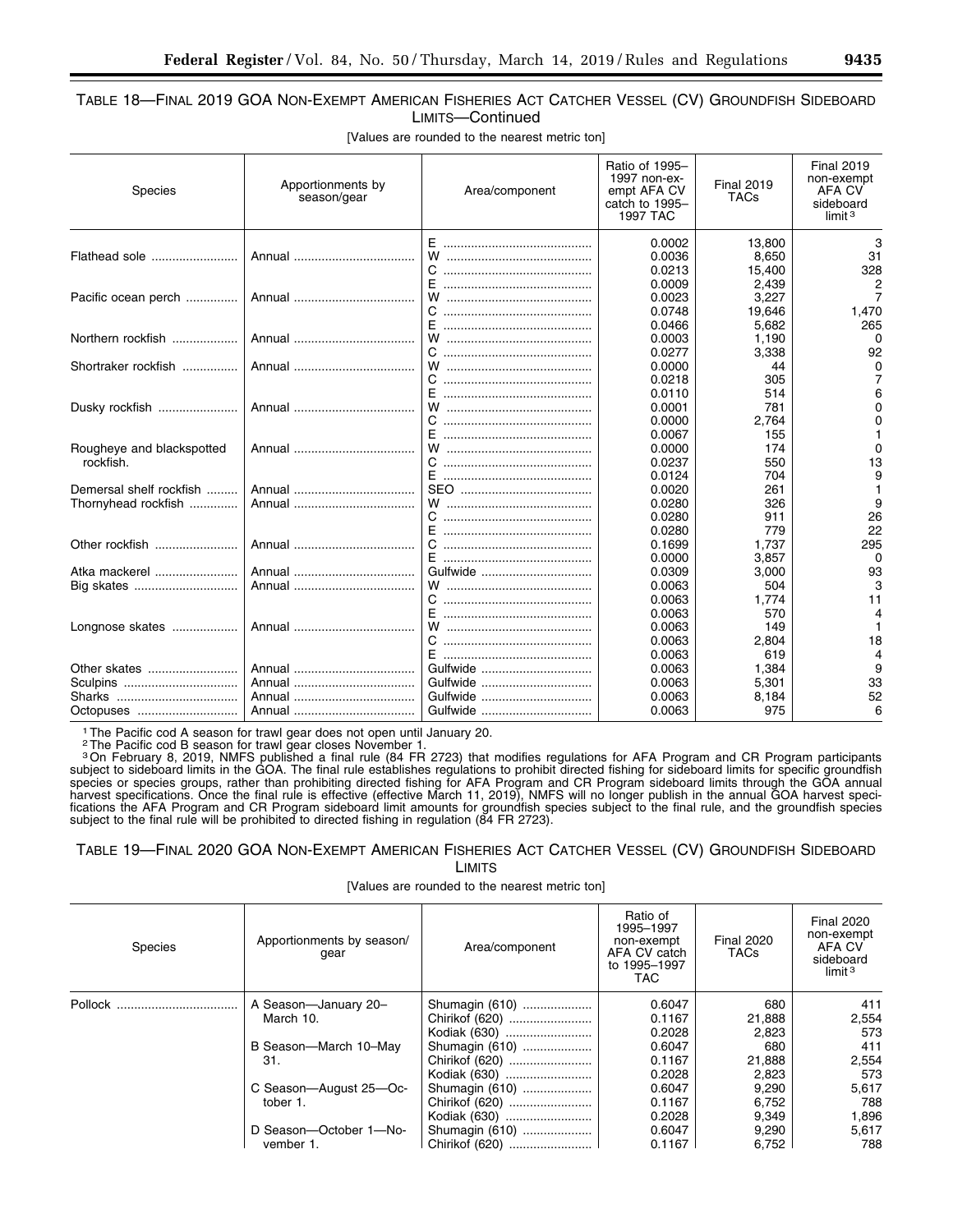-

# TABLE 19—FINAL 2020 GOA NON-EXEMPT AMERICAN FISHERIES ACT CATCHER VESSEL (CV) GROUNDFISH SIDEBOARD LIMITS—Continued

[Values are rounded to the nearest metric ton]

| Species                                | Apportionments by season/<br>gear   | Area/component       | Ratio of<br>1995-1997<br>non-exempt<br>AFA CV catch<br>to 1995-1997<br><b>TAC</b> | <b>Final 2020</b><br>TACs | <b>Final 2020</b><br>non-exempt<br>AFA CV<br>sideboard<br>limit <sup>3</sup> |
|----------------------------------------|-------------------------------------|----------------------|-----------------------------------------------------------------------------------|---------------------------|------------------------------------------------------------------------------|
|                                        |                                     | Kodiak (630)         | 0.2028                                                                            | 9,349                     | 1,896                                                                        |
|                                        |                                     | WYK (640)            | 0.3495                                                                            | 4,607                     | 1,610                                                                        |
|                                        |                                     | SEO (650)            | 0.3495                                                                            | 8,773                     | 3,066                                                                        |
|                                        | A Season <sup>1</sup> -January 1-   |                      | 0.1331                                                                            | 4,072                     | 542                                                                          |
|                                        | June 10.                            |                      | 0.0692                                                                            | 4,382                     | 303                                                                          |
|                                        | B Season <sup>2</sup> -September 1- |                      | 0.1331                                                                            | 2,715                     | 361                                                                          |
|                                        | December 31.                        | C                    | 0.0692                                                                            | 2,921                     | 202                                                                          |
|                                        |                                     | E inshore            | 0.0079                                                                            | 1,457                     | 12                                                                           |
|                                        |                                     | E offshore           | 0.0078                                                                            | 162                       | $\mathbf 1$                                                                  |
| Sablefish                              | Annual, trawl gear                  |                      | 0.0000                                                                            | 421                       | 0                                                                            |
|                                        |                                     |                      | 0.0642                                                                            | 1,386                     | 89                                                                           |
|                                        |                                     |                      | 0.0433                                                                            | 321                       | 14                                                                           |
| Shallow-water flatfish                 |                                     |                      | 0.0156                                                                            | 13,250                    | 207                                                                          |
|                                        |                                     |                      | 0.0587<br>0.0126                                                                  | 26,065<br>4,291           | 1,530<br>54                                                                  |
| Deep-water flatfish                    |                                     |                      | 0.0000                                                                            | 420                       | $\Omega$                                                                     |
|                                        |                                     |                      | 0.0647                                                                            | 3,488                     | 226                                                                          |
|                                        |                                     |                      | 0.0128                                                                            | 5,716                     | 73                                                                           |
| Rex sole                               |                                     | w                    | 0.0007                                                                            | 2,956                     | $\overline{2}$                                                               |
|                                        |                                     | C                    | 0.0384                                                                            | 8,371                     | 321                                                                          |
|                                        |                                     |                      | 0.0029                                                                            | 3,398                     | 10                                                                           |
| Arrowtooth flounder                    |                                     |                      | 0.0021                                                                            | 14,500                    | 30                                                                           |
|                                        |                                     |                      | 0.0280                                                                            | 68,575                    | 1,920                                                                        |
|                                        |                                     |                      | 0.0002                                                                            | 13,800                    | 3                                                                            |
| Flathead sole                          |                                     | w                    | 0.0036                                                                            | 8,650                     | 31                                                                           |
|                                        |                                     |                      | 0.0213                                                                            | 15,400                    | 328                                                                          |
|                                        |                                     |                      | 0.0009                                                                            | 2,537                     | 2                                                                            |
| Pacific ocean perch                    |                                     |                      | 0.0023                                                                            | 3,125                     | 7                                                                            |
|                                        |                                     |                      | 0.0748                                                                            | 19,024                    | 1,423                                                                        |
|                                        |                                     |                      | 0.0466                                                                            | 5,503                     | 256                                                                          |
| Northern rockfish                      |                                     | w                    | 0.0003                                                                            | 1,122                     | 0                                                                            |
|                                        |                                     |                      | 0.0277                                                                            | 3,147                     | 87                                                                           |
| Shortraker rockfish                    |                                     | w                    | 0.0000                                                                            | 44                        | 0                                                                            |
|                                        |                                     |                      | 0.0218                                                                            | 305                       | 7                                                                            |
|                                        |                                     |                      | 0.0110                                                                            | 514                       | 6                                                                            |
| Dusky rockfish                         |                                     | W                    | 0.0001                                                                            | 774                       | 0                                                                            |
|                                        |                                     | C                    | 0.0000                                                                            | 2,742                     | 0                                                                            |
|                                        |                                     | E.                   | 0.0067                                                                            | 154                       | 1<br>0                                                                       |
| Rougheye and blackspotted<br>rockfish. |                                     |                      | 0.0000                                                                            | 172                       |                                                                              |
|                                        |                                     |                      | 0.0237                                                                            | 545                       | 13                                                                           |
|                                        |                                     | E ………………………………………    | 0.0124                                                                            | 697                       | 9                                                                            |
| Demersal shelf rockfish                |                                     |                      | 0.0020                                                                            | 261                       | 1                                                                            |
| Thornyhead rockfish                    |                                     |                      | 0.0280                                                                            | 326                       | 9                                                                            |
|                                        |                                     |                      | 0.0280                                                                            | 911                       | 26                                                                           |
|                                        |                                     |                      | 0.0280                                                                            | 779                       | 22                                                                           |
| Other rockfish                         |                                     |                      | 0.1699                                                                            | 1,737                     | 295                                                                          |
|                                        |                                     |                      | 0.0000                                                                            | 3,857                     | 0                                                                            |
| Atka mackerel                          |                                     | Gulfwide             | 0.0309                                                                            | 3,000                     | 93                                                                           |
|                                        |                                     |                      | 0.0063                                                                            | 504                       | 3                                                                            |
|                                        |                                     |                      | 0.0063                                                                            | 1,774                     | 11                                                                           |
|                                        |                                     |                      | 0.0063                                                                            | 570                       | 4                                                                            |
| Longnose skates                        |                                     |                      | 0.0063                                                                            | 149                       |                                                                              |
|                                        |                                     |                      | 0.0063                                                                            | 2,804                     | 18                                                                           |
|                                        |                                     |                      | 0.0063                                                                            | 619                       |                                                                              |
|                                        |                                     | Gulfwide             | 0.0063                                                                            | 1,384                     | 9                                                                            |
| Sharks                                 |                                     | Gulfwide<br>Gulfwide | 0.0063                                                                            | 5,301                     | 33<br>52                                                                     |
|                                        |                                     | Gulfwide             | 0.0063<br>0.0063                                                                  | 8,184<br>975              | 6                                                                            |
|                                        |                                     |                      |                                                                                   |                           |                                                                              |

1The Pacific cod A season for trawl gear does not open until January 20.

2The Pacific cod B season for trawl gear closes November 1.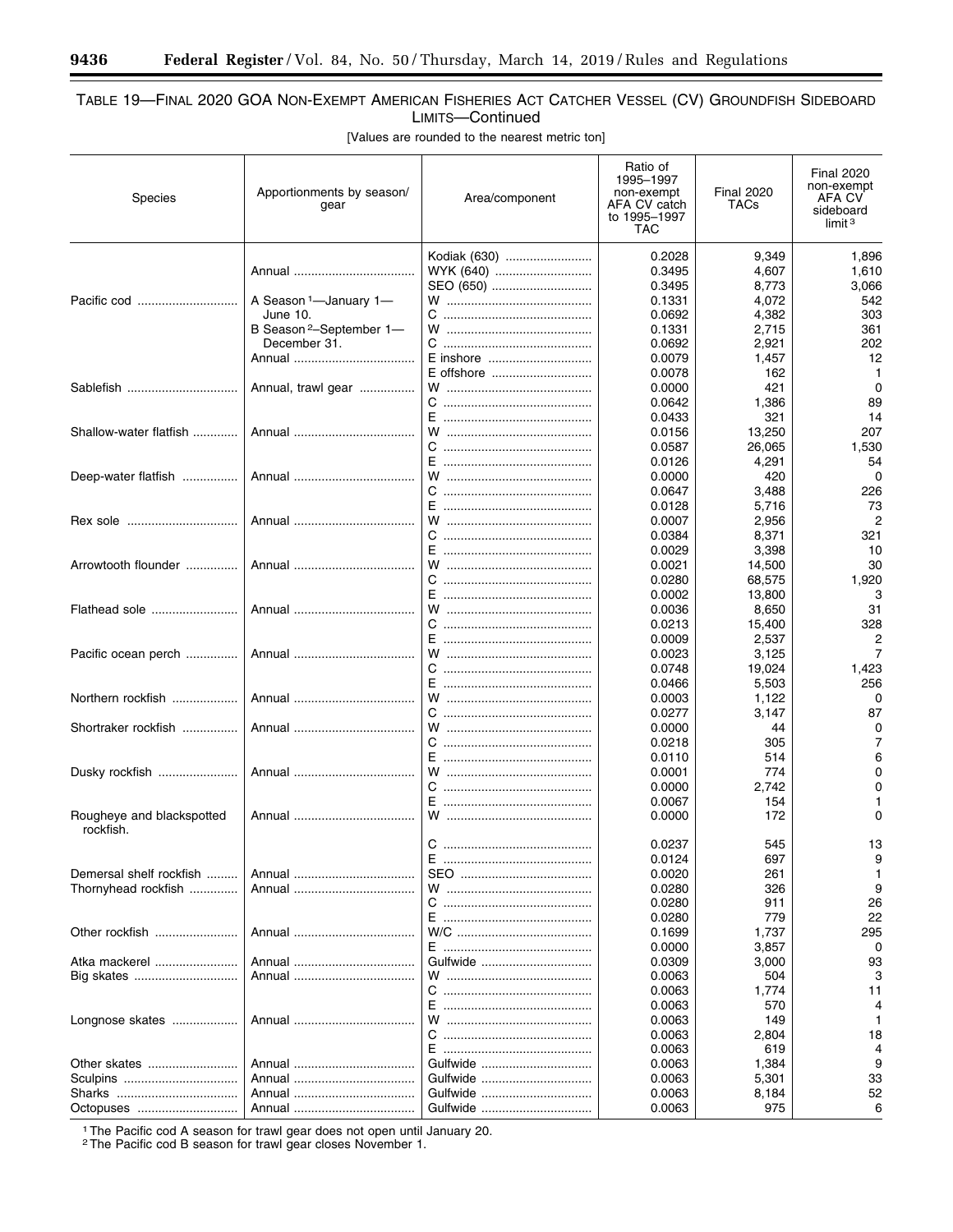3On February 8, 2019, NMFS published a final rule (84 FR 2723) that modifies regulations for AFA Program and CR Program participants subject to sideboard limits in the GOA. The final rule establishes regulations to prohibit directed fishing for sideboard limits for specific groundfish species or species groups, rather than prohibiting directed fishing for AFA Program and CR Program sideboard limits through the GOA annual harvest specifications. Once the final rule is effective (effective March 11, 2019), NMFS will no longer publish in the annual GOA harvest specifications the AFA Program and CR Program sideboard limit amounts for groundfish species subject to the final rule, and the groundfish species subject to the final rule will be prohibited to directed fishing in regulation (84 FR 2723).

#### *Non-Exempt AFA Catcher Vessel Halibut PSC Limits*

The halibut PSC sideboard limits for non-exempt AFA CVs in the GOA are

based on the aggregate retained groundfish catch by non-exempt AFA CVs in each PSC target category from 1995 through 1997 divided by the retained catch of all vessels in that

fishery from 1995 through 1997 (§ 679.64(b)(4)(ii)). Table 20 lists the final 2019 and 2020 non-exempt AFA CV halibut PSC limits for vessels using trawl gear in the GOA, respectively.

# TABLE 20—FINAL 2019 AND 2020 NON-EXEMPT AFA CV HALIBUT PROHIBITED SPECIES CATCH (PSC) SIDEBOARD LIMITS FOR VESSELS USING TRAWL GEAR IN THE GOA

[Values are rounded to nearest metric ton]

| Season | Season dates          | Target fishery                   | Ratio of<br>1995-1997<br>non-exempt<br>AFA CV<br>retained catch<br>to total<br>retained catch | 2019 and 2020<br><b>PSC</b> limit | 2019 and 2020<br>non-exempt<br>AFA CV<br><b>PSC</b> limit |
|--------|-----------------------|----------------------------------|-----------------------------------------------------------------------------------------------|-----------------------------------|-----------------------------------------------------------|
|        | January 20-April 1    |                                  | 0.340                                                                                         | 384                               | 131                                                       |
|        |                       |                                  | 0.070                                                                                         | 135                               | 9                                                         |
|        |                       |                                  | 0.340                                                                                         | 85                                | 29                                                        |
|        |                       |                                  | 0.070                                                                                         | 256                               | 18                                                        |
| 3      |                       |                                  | 0.340                                                                                         | 121                               | 41                                                        |
|        |                       |                                  | 0.070                                                                                         | 341                               | 24                                                        |
| 4      |                       |                                  | 0.340                                                                                         | 53                                | 18                                                        |
|        |                       |                                  | 0.070                                                                                         | 75                                | 5                                                         |
| 5      | October 1-December 31 |                                  | 0.205                                                                                         | 256                               | 52                                                        |
| Annual |                       | Total shallow-water              |                                                                                               |                                   | 219                                                       |
|        |                       |                                  |                                                                                               |                                   | 56                                                        |
|        |                       | Total, all season and categories |                                                                                               | 1,706                             | 328                                                       |

#### *Non-AFA Crab Vessel Groundfish Harvest Limitations*

Section 680.22 establishes groundfish catch limits for vessels with a history of participation in the Bering Sea snow crab fishery to prevent these vessels from using the increased flexibility provided by the Crab Rationalization Program to expand their level of participation in the GOA groundfish fisheries. Sideboard limits restrict these vessels' catch to their collective historical landings in each GOA groundfish fishery (except the fixed-gear sablefish fishery). Sideboard limits also apply to catch made using an LLP license derived from the history of a restricted vessel, even if that LLP license is used on another vessel.

The basis for these sideboard limits is described in detail in the final rules implementing the major provisions of the CR Program, including Amendments 18 and 19 to the Fishery Management Plan for Bering Sea/Aleutian Islands King and Tanner Crabs (Crab FMP) (70 FR 10174, March 2, 2005), Amendment 34 to the Crab FMP (76 FR 35772, June 20, 2011), Amendment 83 to the GOA FMP (76 FR 74670, December 1, 2011), and Amendment 45 to the Crab FMP (80 FR 28539, May 19, 2015).

As discussed earlier in this preamble, NMFS published a final rule (84 FR 2723, February 8, 2019) that establishes regulations to prohibit directed fishing for sideboard limits for specific groundfish species or species groups, rather than prohibiting directed fishing

for non-AFA crab vessel sideboards through the GOA annual harvest specifications. This will apply to most, but not all, of the species and area apportionments listed in Tables 21 and 22. Beginning with the 2020 and 2021 harvest specifications, NMFS will incorporate such changes into the specification and the management of non-AFA crab vessel sideboard limits.

Tables 21 and 22 list the final 2019 and 2020 groundfish sideboard limitations for non-AFA crab vessels. All targeted or incidental catch of sideboard species made by non-AFA crab vessels or associated LLP licenses will be deducted from these sideboard limits.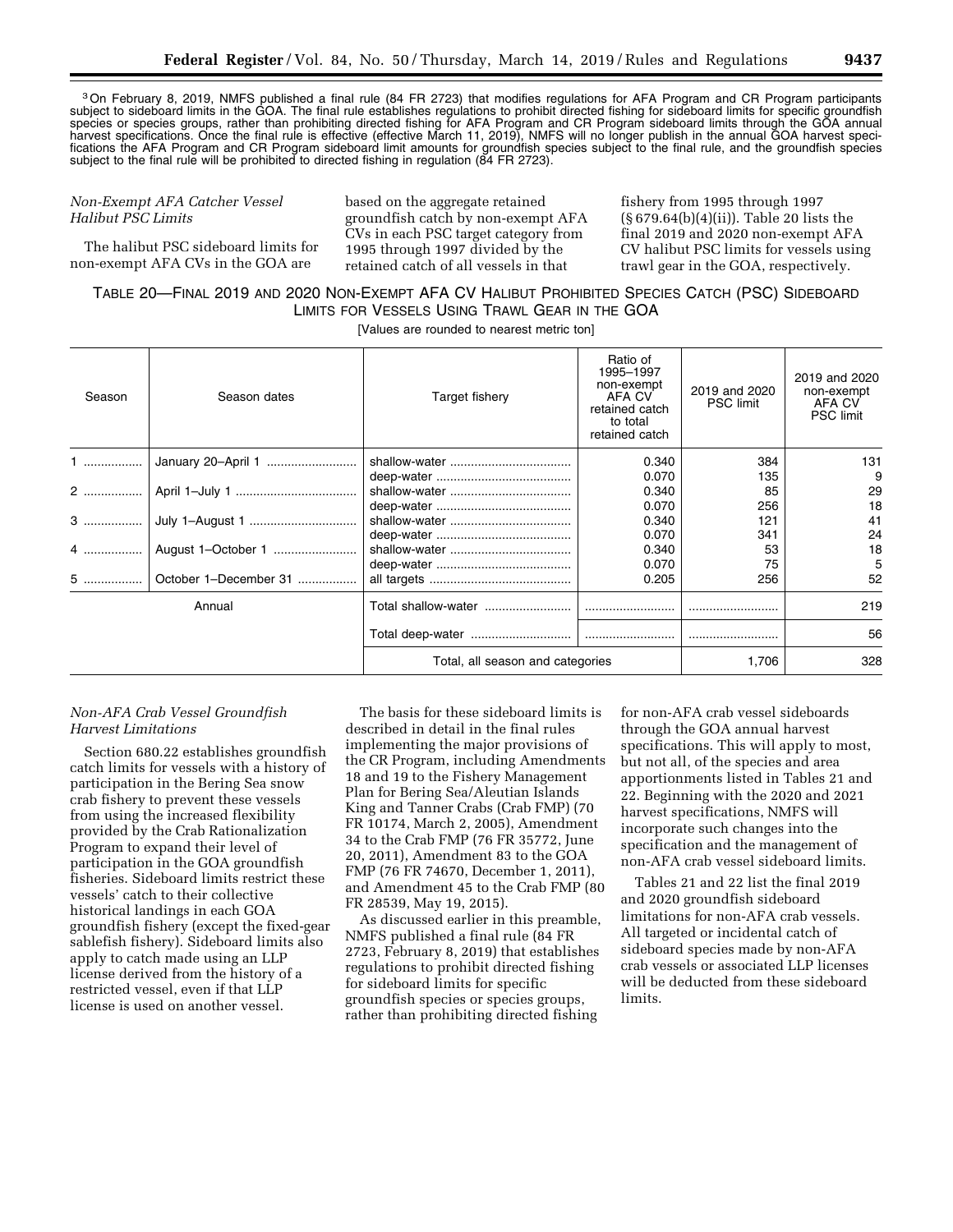۳

۲

# TABLE 21—FINAL 2019 GOA NON-AMERICAN FISHERIES ACT CRAB VESSEL GROUNDFISH SIDEBOARD LIMITS [Values are rounded to the nearest metric ton]

| <b>Species</b>                 | Season/gear                         | Area/component/gear            | Ratio of<br>1996-2000<br>non-AFA crab<br>vessel catch to<br>1996-2000<br>total harvest | <b>Final 2019</b><br>TACs | <b>Final 2019</b><br>non-AFA<br>crab vessel<br>sideboard<br>limit <sup>3</sup> |
|--------------------------------|-------------------------------------|--------------------------------|----------------------------------------------------------------------------------------|---------------------------|--------------------------------------------------------------------------------|
|                                | A Season-January 20-                | Shumagin (610)                 | 0.0098                                                                                 | 848                       | 8                                                                              |
|                                | March 10.                           | Chirikof (620)<br>Kodiak (630) | 0.0031<br>0.0002                                                                       | 23,236<br>7,593           | 72<br>$\overline{c}$                                                           |
|                                | B Season-March 10-May               | Shumagin (610)                 | 0.0098                                                                                 | 848                       | 8                                                                              |
|                                | 31.                                 | Chirikof (620)                 | 0.0031                                                                                 | 27.306                    | 85                                                                             |
|                                |                                     | Kodiak (630)                   | 0.0002                                                                                 | 3,522                     | 1                                                                              |
|                                | C Season-August 25-Octo-            | Shumagin (610)                 | 0.0098                                                                                 | 11,590                    | 114                                                                            |
|                                | ber 1.                              | Chirikof (620)                 | 0.0031                                                                                 | 8,423                     | 26                                                                             |
|                                |                                     | Kodiak (630)                   | 0.0002                                                                                 | 11,664                    | 2                                                                              |
|                                | D Season-October 1-No-              | Shumagin (610)                 | 0.0098                                                                                 | 11,590                    | 114                                                                            |
|                                | vember 1.                           | Chirikof (620)                 | 0.0031<br>0.0002                                                                       | 8,423<br>11,664           | 26<br>2                                                                        |
|                                | Annual                              | Kodiak (630)<br>WYK (640)      | 0.0000                                                                                 | 5,748                     | 0                                                                              |
|                                |                                     | SEO (650)                      | 0.0000                                                                                 | 8,773                     | 0                                                                              |
|                                | A Season 1-January 1-June           | WG Jig                         | 0.0000                                                                                 | 3,206                     | 0                                                                              |
|                                | 10.                                 | WG Hook-and-line CV            | 0.0004                                                                                 | 3,206                     | $\mathbf{1}$                                                                   |
|                                |                                     | WG Pot CV                      | 0.0997                                                                                 | 3,206                     | 320                                                                            |
|                                |                                     | WG Pot C/P                     | 0.0078                                                                                 | 3,206                     | 25                                                                             |
|                                |                                     | WG Trawl CV                    | 0.0007                                                                                 | 3,206                     | $\overline{2}$                                                                 |
|                                |                                     | CG Jig                         | 0.0000                                                                                 | 3,450                     | 0                                                                              |
|                                |                                     | CG Hook-and-line CV            | 0.0001                                                                                 | 3,450                     | $\Omega$                                                                       |
|                                |                                     | CG Pot CV<br>CG Pot C/P        | 0.0474<br>0.0136                                                                       | 3,450<br>3,450            | 164<br>47                                                                      |
|                                |                                     | CG Trawl CV                    | 0.0012                                                                                 | 3,450                     | 4                                                                              |
|                                | B Season <sup>2</sup> -September 1- | WG Jig                         | 0.0000                                                                                 | 2,137                     | 0                                                                              |
|                                | December 31.                        | WG Hook-and-line CV            | 0.0004                                                                                 | 2,137                     | 1                                                                              |
|                                |                                     | WG Pot CV                      | 0.0997                                                                                 | 2,137                     | 213                                                                            |
|                                |                                     | WG Pot C/P                     | 0.0078                                                                                 | 2,137                     | 17                                                                             |
|                                |                                     | WG Trawl CV                    | 0.0007                                                                                 | 2,137                     | -1                                                                             |
|                                |                                     | CG Jig                         | 0.0000                                                                                 | 2,300                     | 0                                                                              |
|                                |                                     | CG Hook-and-line CV            | 0.0001                                                                                 | 2,300                     | $\Omega$                                                                       |
|                                |                                     | CG Pot CV<br>CG Pot C/P        | 0.0474<br>0.0136                                                                       | 2,300                     | 109<br>31                                                                      |
|                                |                                     | CG Trawl CV                    | 0.0012                                                                                 | 2,300<br>2,300            | 3                                                                              |
|                                | Annual                              | EG inshore                     | 0.0110                                                                                 | 1,148                     | 13                                                                             |
|                                |                                     | EG offshore                    | 0.0000                                                                                 | 128                       | 0                                                                              |
|                                | Annual, trawl gear                  |                                | 0.0000                                                                                 | 316                       | 0                                                                              |
|                                |                                     |                                | 0.0000                                                                                 | 1,036                     | 0                                                                              |
|                                |                                     |                                | 0.0000                                                                                 | 241                       | 0                                                                              |
| Shallow-water flatfish         |                                     |                                | 0.0059                                                                                 | 13,250                    | 78                                                                             |
|                                |                                     |                                | 0.0001                                                                                 | 25,731                    | 3                                                                              |
| Deep-water flatfish    Annual  |                                     |                                | 0.0000<br>0.0035                                                                       | 4,236<br>416              | 0<br>1                                                                         |
|                                |                                     |                                | 0.0000                                                                                 | 3,443                     | 0                                                                              |
|                                |                                     | Е                              | 0.0000                                                                                 | 5,642                     | 0                                                                              |
|                                |                                     | w                              | 0.0000                                                                                 | 2,951                     | 0                                                                              |
|                                |                                     |                                | 0.0000                                                                                 | 8,357                     | 0                                                                              |
|                                |                                     |                                | 0.0000                                                                                 | 3,384                     | 0                                                                              |
| Arrowtooth flounder            | Annual                              |                                | 0.0004                                                                                 | 14,500                    | 6                                                                              |
|                                |                                     | C.                             | 0.0001                                                                                 | 70,995                    | 7                                                                              |
|                                |                                     |                                | 0.0000                                                                                 | 13,800                    | 0                                                                              |
| Flathead sole                  | Annual                              | С                              | 0.0002<br>0.0004                                                                       | 8,650<br>15,400           | 2<br>6                                                                         |
|                                |                                     |                                | 0.0000                                                                                 | 2,439                     | 0                                                                              |
| Pacific ocean perch            |                                     |                                | 0.0000                                                                                 | 3,227                     | 0                                                                              |
|                                |                                     | C.                             | 0.0000                                                                                 | 19,646                    | 0                                                                              |
|                                |                                     |                                | 0.0000                                                                                 | 5,682                     |                                                                                |
| Northern rockfish              |                                     |                                | 0.0005                                                                                 | 1,190                     |                                                                                |
|                                |                                     |                                | 0.0000                                                                                 | 3,338                     |                                                                                |
| Shortraker rockfish            |                                     |                                | 0.0013                                                                                 | 44                        |                                                                                |
|                                |                                     | С                              | 0.0012                                                                                 | 305                       |                                                                                |
| Dusky rockfish                 |                                     | w                              | 0.0009<br>0.0017                                                                       | 514<br>781                |                                                                                |
|                                |                                     | C                              | 0.0000                                                                                 | 2,764                     |                                                                                |
|                                |                                     |                                | 0.0000                                                                                 | 155                       |                                                                                |
| Rougheye/blackspotted rockfish |                                     |                                | 0.0067                                                                                 | 174                       | 1                                                                              |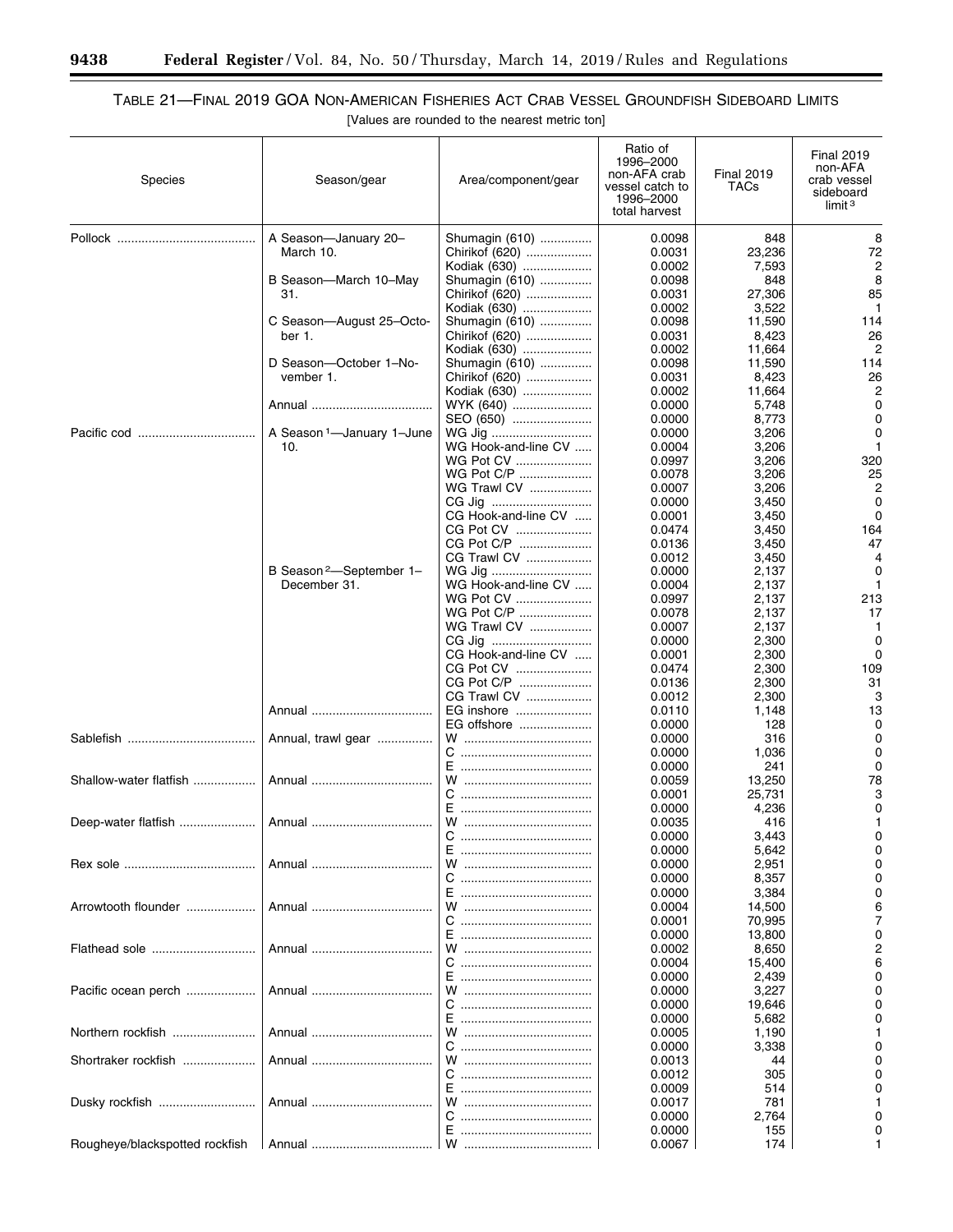# TABLE 21—FINAL 2019 GOA NON-AMERICAN FISHERIES ACT CRAB VESSEL GROUNDFISH SIDEBOARD LIMITS—Continued [Values are rounded to the nearest metric ton]

| <b>Species</b>          | Season/gear | Area/component/gear | Ratio of<br>1996-2000<br>non-AFA crab<br>vessel catch to<br>1996-2000<br>total harvest | <b>Final 2019</b><br><b>TACs</b> | <b>Final 2019</b><br>non-AFA<br>crab vessel<br>sideboard<br>limit $3$ |
|-------------------------|-------------|---------------------|----------------------------------------------------------------------------------------|----------------------------------|-----------------------------------------------------------------------|
|                         |             |                     | 0.0047                                                                                 | 550                              |                                                                       |
|                         |             |                     | 0.0008                                                                                 | 704                              |                                                                       |
| Demersal shelf rockfish |             | SEO                 | 0.0000                                                                                 | 261                              |                                                                       |
| Thornyhead rockfish     |             |                     | 0.0047                                                                                 | 326                              |                                                                       |
|                         |             |                     | 0.0066                                                                                 | 911                              |                                                                       |
|                         |             |                     | 0.0045                                                                                 | 779                              |                                                                       |
|                         |             |                     | 0.0033                                                                                 | 1.737                            |                                                                       |
|                         |             |                     | 0.0000                                                                                 | 3,857                            | 0                                                                     |
| Atka mackerel           |             | Gulfwide            | 0.0000                                                                                 | 3,000                            | O                                                                     |
|                         |             |                     | 0.0392                                                                                 | 504                              | 20                                                                    |
|                         |             |                     | 0.0159                                                                                 | 1.774                            | 28                                                                    |
|                         |             |                     | 0.0000                                                                                 | 570                              | O                                                                     |
| Longnose skate          |             |                     | 0.0392                                                                                 | 149                              |                                                                       |
|                         |             |                     | 0.0159                                                                                 | 2,804                            | 45                                                                    |
|                         |             | F                   | 0.0000                                                                                 | 619                              | O                                                                     |
|                         |             | Gulfwide            | 0.0176                                                                                 | 1,384                            | 24                                                                    |
|                         |             | Gulfwide            | 0.0176                                                                                 | 5,301                            | 93                                                                    |
|                         |             | Gulfwide            | 0.0176                                                                                 | 8,184                            | 144                                                                   |
|                         |             | Gulfwide            | 0.0176                                                                                 | 975                              | 17                                                                    |

1The Pacific cod A season for trawl gear does not open until January 20.

<sup>2</sup>The Pacific cod B season for jig gear opens June 10. The Pacific cod B season for trawl gear closes November 1.<br><sup>3</sup>On February 8, 2019, NMFS published a final rule (84 FR 2723) that modifies regulations for AFA Program subject to sideboard limits in the GOA. The final rule establishes regulations to prohibit directed fishing for sideboard limits for specific groundfish species or species groups, rather than prohibiting directed fishing for AFA Program and CR Program sideboard limits through the GOA annual harvest specifications. Once the final rule is effective (effective March 11, 2019), NMFS will no longer publish in the annual GOA harvest specifications the AFA Program and CR Program sideboard limit amounts for groundfish species subject to the final rule, and the groundfish species subject to the final rule will be prohibited to directed fishing in regulation (84 FR 2723).

#### TABLE 22—FINAL 2020 GOA NON-AMERICAN FISHERIES ACT CRAB VESSEL GROUNDFISH SIDEBOARD LIMITS

[Values are rounded to the nearest metric ton]

| Species | Season/gear                           | Area/component/gear | Ratio of<br>1996-2000<br>non-AFA crab<br>vessel catch to<br>1996-2000<br>total harvest | <b>Final 2020</b><br><b>TACs</b> | <b>Final 2020</b><br>non-AFA<br>crab vessel<br>sideboard<br>limit <sup>3</sup> |
|---------|---------------------------------------|---------------------|----------------------------------------------------------------------------------------|----------------------------------|--------------------------------------------------------------------------------|
| Pollock | A Season-January 20-                  | Shumagin (610)      | 0.0098                                                                                 | 680                              | $\overline{7}$                                                                 |
|         | March 10.                             | Chirikof (620)      | 0.0031                                                                                 | 21,888                           | 68                                                                             |
|         |                                       | Kodiak (630)        | 0.0002                                                                                 | 2,823                            |                                                                                |
|         | B Season-March 10-May                 | Shumagin (610)      | 0.0098                                                                                 | 680                              | 7                                                                              |
|         | 31.                                   | Chirikof (620)      | 0.0031                                                                                 | 21,888                           | 68                                                                             |
|         |                                       | Kodiak (630)        | 0.0002                                                                                 | 2,823                            |                                                                                |
|         | C Season-August 25-Octo-              | Shumagin (610)      | 0.0098                                                                                 | 9,290                            | 91                                                                             |
|         | ber 1.                                | Chirikof (620)      | 0.0031                                                                                 | 6,752                            | 21                                                                             |
|         |                                       | Kodiak (630)        | 0.0002                                                                                 | 9,349                            | $\overline{c}$                                                                 |
|         | D Season-October 1-No-                | Shumagin (610)      | 0.0098                                                                                 | 9,290                            | 91                                                                             |
|         | vember 1.                             | Chirikof (620)      | 0.0031                                                                                 | 6,752                            | 21                                                                             |
|         |                                       | Kodiak (630)        | 0.0002                                                                                 | 9,349                            | 2                                                                              |
|         | Annual                                | WYK (640)           | 0.0000                                                                                 | 4,607                            | 0                                                                              |
|         |                                       | SEO (650)           | 0.0000                                                                                 | 8,773                            | 0                                                                              |
|         | A Season <sup>1</sup> -January 1-June | WG Jig              | 0.0000                                                                                 | 4,072                            | 0                                                                              |
|         | 10.                                   | WG Hook-and-line CV | 0.0004                                                                                 | 4,072                            | $\overline{2}$                                                                 |
|         |                                       | WG Pot CV           | 0.0997                                                                                 | 4,072                            | 406                                                                            |
|         |                                       | WG Pot C/P          | 0.0078                                                                                 | 4,072                            | 32                                                                             |
|         |                                       | WG Trawl CV         | 0.0007                                                                                 | 4.072                            | 3                                                                              |
|         |                                       | CG Jig              | 0.0000                                                                                 | 4,382                            | 0                                                                              |
|         |                                       | CG Hook-and-line CV | 0.0001                                                                                 | 4,382                            | $\Omega$                                                                       |
|         |                                       | CG Pot CV           | 0.0474                                                                                 | 4,382                            | 208                                                                            |
|         |                                       | CG Pot C/P          | 0.0136                                                                                 | 4,382                            | 60                                                                             |
|         |                                       | CG Trawl CV         | 0.0012                                                                                 | 4,382                            | 5                                                                              |
|         | B Season <sup>2</sup> -September 1-   | WG Jig              | 0.0000                                                                                 | 2,715                            | $\Omega$                                                                       |
|         | December 31.                          | WG Hook-and-line CV | 0.0004                                                                                 | 2,715                            |                                                                                |
|         |                                       | WG Pot CV           | 0.0997                                                                                 | 2,715                            | 271                                                                            |
|         |                                       | WG Pot C/P          | 0.0078                                                                                 | 2,715                            | 21                                                                             |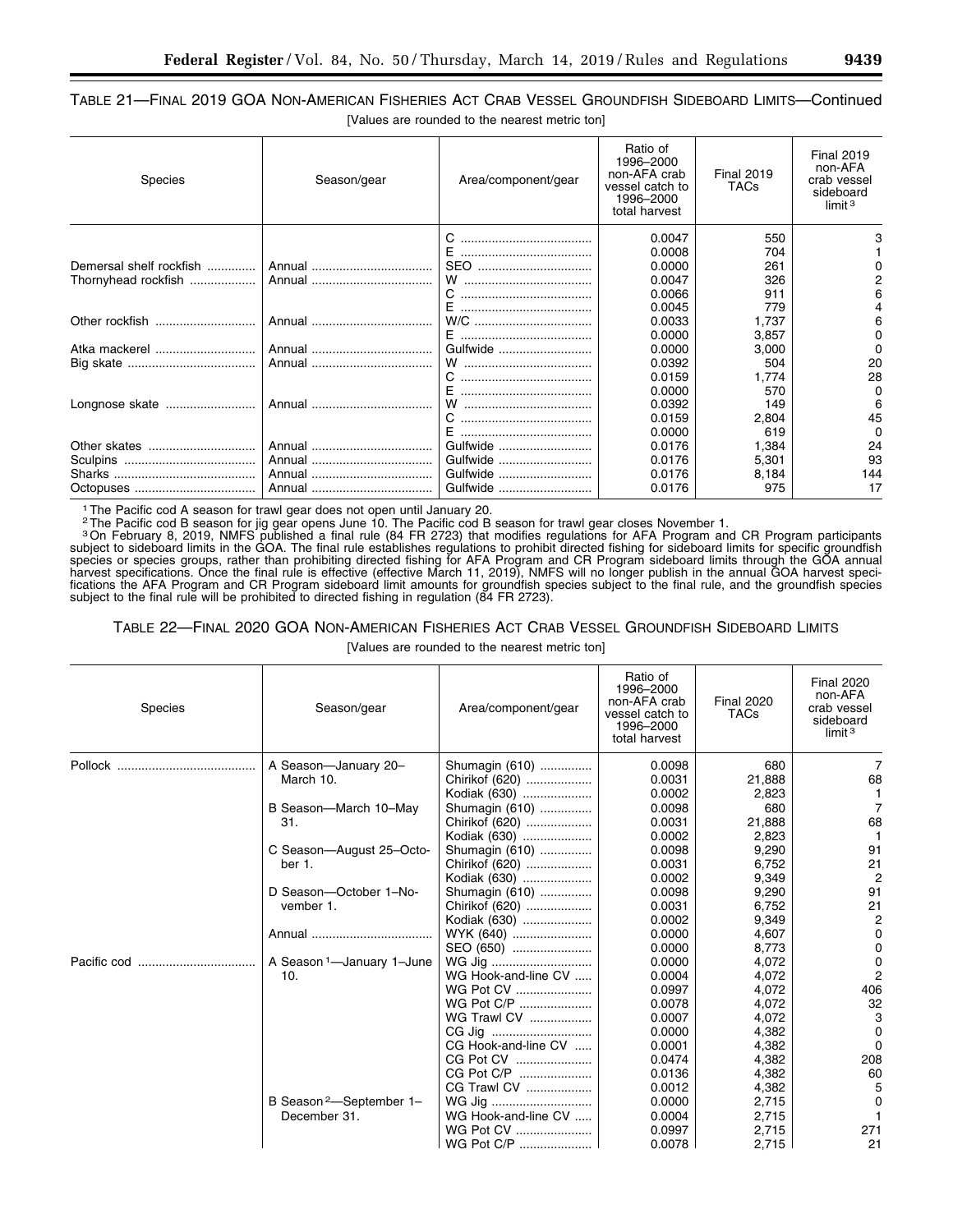# TABLE 22—FINAL 2020 GOA NON-AMERICAN FISHERIES ACT CRAB VESSEL GROUNDFISH SIDEBOARD LIMITS—Continued [Values are rounded to the nearest metric ton]

| <b>Species</b>                 | Season/gear        | Area/component/gear | Ratio of<br>1996-2000<br>non-AFA crab<br>vessel catch to<br>1996-2000<br>total harvest | <b>Final 2020</b><br>TACs | <b>Final 2020</b><br>non-AFA<br>crab vessel<br>sideboard<br>limit $3$ |
|--------------------------------|--------------------|---------------------|----------------------------------------------------------------------------------------|---------------------------|-----------------------------------------------------------------------|
|                                |                    | <b>WG Trawl CV </b> | 0.0007                                                                                 | 2,715                     | 2                                                                     |
|                                |                    |                     |                                                                                        |                           | 0                                                                     |
|                                |                    | CG Jig              | 0.0000                                                                                 | 2,921                     |                                                                       |
|                                |                    | CG Hook-and-line CV | 0.0001                                                                                 | 2,921                     | 0                                                                     |
|                                |                    | CG Pot CV           | 0.0474                                                                                 | 2,921                     | 138                                                                   |
|                                |                    | CG Pot C/P          | 0.0136                                                                                 | 2,921                     | 40                                                                    |
|                                |                    | CG Trawl CV         | 0.0012                                                                                 | 2,921                     | 4                                                                     |
|                                | Annual             | E inshore           | 0.0110                                                                                 | 1,457                     | 16                                                                    |
|                                |                    | E offshore          | 0.0000                                                                                 | 162                       | 0                                                                     |
|                                | Annual, trawl gear |                     | 0.0000                                                                                 | 421                       | 0                                                                     |
|                                |                    |                     | 0.0000                                                                                 | 1,386                     | 0                                                                     |
|                                |                    |                     | 0.0000                                                                                 | 321                       | 0                                                                     |
| Shallow-water flatfish         |                    |                     | 0.0059                                                                                 | 13,250                    | 78                                                                    |
|                                |                    |                     | 0.0001                                                                                 | 26,065                    | 3                                                                     |
|                                |                    |                     | 0.0000                                                                                 | 4,291                     | 0                                                                     |
| Deep-water flatfish            | Annual             |                     | 0.0035                                                                                 | 420                       |                                                                       |
|                                |                    |                     | 0.0000                                                                                 | 3,488                     | 0                                                                     |
|                                |                    |                     | 0.0000                                                                                 | 5,716                     | 0                                                                     |
|                                | Annual             |                     | 0.0000                                                                                 | 2,956                     | 0                                                                     |
|                                |                    | С                   | 0.0000                                                                                 | 8,371                     | 0                                                                     |
|                                |                    |                     | 0.0000                                                                                 | 3,398                     | 0                                                                     |
| Arrowtooth flounder            |                    |                     | 0.0004                                                                                 |                           | 6                                                                     |
|                                |                    |                     |                                                                                        | 14,500                    |                                                                       |
|                                |                    |                     | 0.0001                                                                                 | 68,575                    | 7                                                                     |
|                                |                    |                     | 0.0000                                                                                 | 13,800                    | 0                                                                     |
|                                |                    |                     | 0.0002                                                                                 | 8,650                     | 2                                                                     |
|                                |                    |                     | 0.0004                                                                                 | 15,400                    | 6                                                                     |
|                                |                    |                     | 0.0000                                                                                 | 2,537                     | 0                                                                     |
| Pacific ocean perch            |                    |                     | 0.0000                                                                                 | 3,125                     | 0                                                                     |
|                                |                    |                     | 0.0000                                                                                 | 19,024                    | 0                                                                     |
|                                |                    |                     | 0.0000                                                                                 | 5,503                     | O                                                                     |
| Northern rockfish              | Annual             |                     | 0.0005                                                                                 | 1,122                     |                                                                       |
|                                |                    |                     | 0.0000                                                                                 | 3,147                     | 0                                                                     |
| Shortraker rockfish            | Annual             |                     | 0.0013                                                                                 | 44                        | 0                                                                     |
|                                |                    | C.                  | 0.0012                                                                                 | 305                       |                                                                       |
|                                |                    |                     | 0.0009                                                                                 | 514                       |                                                                       |
| Dusky rockfish                 |                    |                     | 0.0017                                                                                 | 774                       |                                                                       |
|                                |                    |                     | 0.0000                                                                                 | 2,742                     |                                                                       |
|                                |                    |                     | 0.0000                                                                                 | 154                       |                                                                       |
| Rougheye/blackspotted rockfish | Annual             |                     | 0.0067                                                                                 | 172                       |                                                                       |
|                                |                    |                     | 0.0047                                                                                 | 545                       |                                                                       |
|                                |                    |                     | 0.0008                                                                                 | 697                       |                                                                       |
| Demersal shelf rockfish        |                    | SEO                 | 0.0000                                                                                 | 261                       |                                                                       |
| Thornyhead rockfish            |                    |                     | 0.0047                                                                                 | 326                       | 2                                                                     |
|                                |                    |                     | 0.0066                                                                                 | 911                       | 6                                                                     |
|                                |                    | E ……………………………………    | 0.0045                                                                                 | 779                       | 4                                                                     |
|                                |                    |                     |                                                                                        |                           |                                                                       |
|                                |                    |                     | 0.0033                                                                                 | 1,737                     | 6<br>0                                                                |
|                                |                    | E …………………………………     | 0.0000                                                                                 | 3,857                     |                                                                       |
| Atka mackerel                  |                    | Gulfwide            | 0.0000                                                                                 | 3,000                     | 0                                                                     |
|                                |                    |                     | 0.0392                                                                                 | 504                       | 20                                                                    |
|                                |                    |                     | 0.0159                                                                                 | 1,774                     | 28                                                                    |
|                                |                    |                     | 0.0000                                                                                 | 570                       | 0                                                                     |
| Longnose skate                 |                    |                     | 0.0392                                                                                 | 149                       | 6                                                                     |
|                                |                    |                     | 0.0159                                                                                 | 2,804                     | 45                                                                    |
|                                |                    |                     | 0.0000                                                                                 | 619                       | 0                                                                     |
|                                | Annual             | Gulfwide            | 0.0176                                                                                 | 1,384                     | 24                                                                    |
|                                |                    | Gulfwide            | 0.0176                                                                                 | 5,301                     | 93                                                                    |
|                                | Annual             | Gulfwide            | 0.0176                                                                                 | 8,184                     | 144                                                                   |
|                                | Annual             | Gulfwide            | 0.0176                                                                                 | 975                       | 17                                                                    |

<sup>1</sup> The Pacific cod A season for trawl gear does not open until January 20.

<sup>2</sup>The Pacific cod B season for jig gear opens June 10. The Pacific cod B season for trawl gear closes November 1.

3On February 8, 2019, NMFS published a final rule (84 FR 2723) that modifies regulations for AFA Program and CR Program participants subject to sideboard limits in the GOA. The final rule establishes regulations to prohibit directed fishing for sideboard limits for specific groundfish species or species groups, rather than prohibiting directed fishing for AFA Program and CR Program sideboard limits through the GOA annual harvest specifications. Once the final rule is effective (effective March 11, 2019), NMFS will no longer publish in the annual GOA harvest specifications the AFA Program and CR Program sideboard limit amounts for groundfish species subject to the final rule, and the groundfish species subject to the final rule will be prohibited to directed fishing in regulation (84 FR 2723).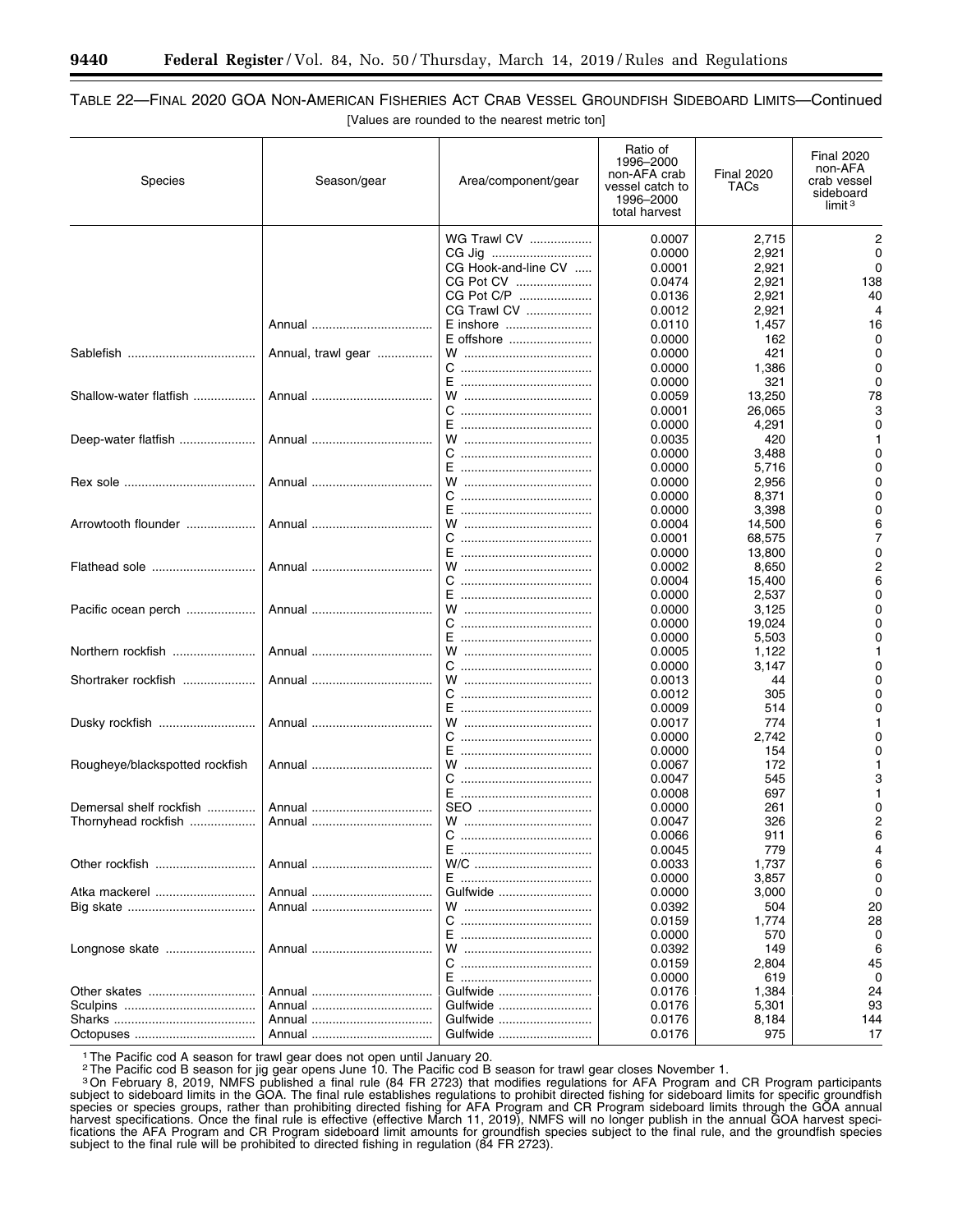#### *Rockfish Program Groundfish Sideboard and Halibut PSC Limitations*

The Rockfish Program establishes three classes of sideboard provisions: CV groundfish sideboard restrictions, C/ P rockfish sideboard restrictions, and C/ P opt-out vessel sideboard restrictions  $(\S 679.82(c)(1))$ . These sideboards are intended to limit the ability of rockfish harvesters to expand into other fisheries.

CVs participating in the Rockfish Program may not participate in directed fishing for dusky rockfish, Pacific ocean perch, and northern rockfish in the West Yakutat District and Western GOA from July 1 through July 31. Also, CVs may not participate in directed fishing for arrowtooth flounder, deep-water flatfish, and rex sole in the GOA from July 1 through July 31 (§ 679.82(d)).

C/Ps participating in Rockfish Program cooperatives are restricted by rockfish and halibut PSC sideboard limits. These C/Ps are prohibited from directed fishing for dusky rockfish, Pacific ocean perch, and northern rockfish in the West Yakutat District and Western GOA from July 1 through July 31 (§ 679.82(e)(2)). Holders of C/Pdesignated LLP licenses that opt out of

participating in a Rockfish Program cooperative will be able to access that portion of each rockfish sideboard limit that is not assigned to rockfish cooperatives  $(\S 679.82 \text{ (e)}(7))$ . The sideboard ratio for each fishery in the West Yakutat District and the Western GOA is set forth in § 679.82(e)(4). Tables 23 and 24 list the final 2019 and 2020 Rockfish Program C/P sideboard limits in the West Yakutat District and the Western GOA. Due to confidentiality requirements associated with fisheries data, the sideboard limits for the West Yakutat District are not displayed.

## TABLE 23—FINAL 2019 ROCKFISH PROGRAM SIDEBOARD LIMITS FOR THE WESTERN GOA AND WEST YAKUTAT DISTRICT BY FISHERY FOR THE CATCHER/PROCESSOR SECTOR

[Values are rounded to the nearest metric ton]

| Area | Fisherv | $C/P$ sector<br>% of TAC | <b>Final 2019</b><br><b>TACs</b> | Final 2019 C/P limit                                                    |
|------|---------|--------------------------|----------------------------------|-------------------------------------------------------------------------|
|      |         |                          | 781                              | 565.<br>$3,227$   1,633.                                                |
|      |         | Confidential 1           | $1,190$   884.                   | 95   Confidential. <sup>1</sup><br>$3.296$   Confidential. <sup>1</sup> |

1 Not released due to confidentiality requirements associated with fish ticket data, as established by NMFS and the State of Alaska.

# TABLE 24—FINAL 2020 ROCKFISH PROGRAM SIDEBOARD LIMITS FOR THE WESTERN GOA AND WEST YAKUTAT DISTRICT BY FISHERY FOR THE CATCHER/PROCESSOR SECTOR

[Values are rounded to the nearest metric ton]

| Area | Fishery | $C/P$ sector<br>% of TAC | <b>Final 2020</b><br>TACs | Final 2020 C/P limit                                                  |
|------|---------|--------------------------|---------------------------|-----------------------------------------------------------------------|
|      |         |                          | $3,125$   1,581.          | 774 560.                                                              |
|      |         |                          | $1,122$   834.            | 94   Confidential. <sup>1</sup><br>$3,192$ Confidential. <sup>1</sup> |

1 Not released due to confidentiality requirements associated with fish ticket data, as established by NMFS and the State of Alaska.

Under the Rockfish Program, the C/P sector is subject to halibut PSC sideboard limits for the trawl deepwater and shallow-water species fisheries from July 1 through July 31 (§ 679.82(e)(3) and (e)(5)). Halibut PSC sideboard ratios by fishery are set forth in § 679.82(e)(5). No halibut PSC sideboard limits apply to the CV sector, as CVs participating in cooperatives receive a portion of the annual halibut PSC limit. C/Ps that opt out of the Rockfish Program are able to access that

portion of the deep-water and shallowwater halibut PSC sideboard limit not assigned to C/P rockfish cooperatives. The sideboard provisions for C/Ps that elect to opt out of participating in a rockfish cooperative are described in § 679.82(c), (e), and (f). Sideboard limits are linked to the catch history of specific vessels that may choose to opt out. After March 1, NMFS will determine which C/Ps have opted-out of the Rockfish Program in 2019, and NMFS will know the ratios and amounts

used to calculate opt-out sideboard ratios. NMFS will then calculate any applicable opt-out sideboards for 2019 and post these limits on the Alaska Region website at *[https://](https://alaskafisheries.noaa.gov/sustainablefisheries/rockfish/) [alaskafisheries.noaa.gov/sustainable](https://alaskafisheries.noaa.gov/sustainablefisheries/rockfish/) [fisheries/rockfish/.](https://alaskafisheries.noaa.gov/sustainablefisheries/rockfish/)* Table 25 lists the final 2019 and 2020 Rockfish Program halibut PSC sideboard limits for the C/ P sector.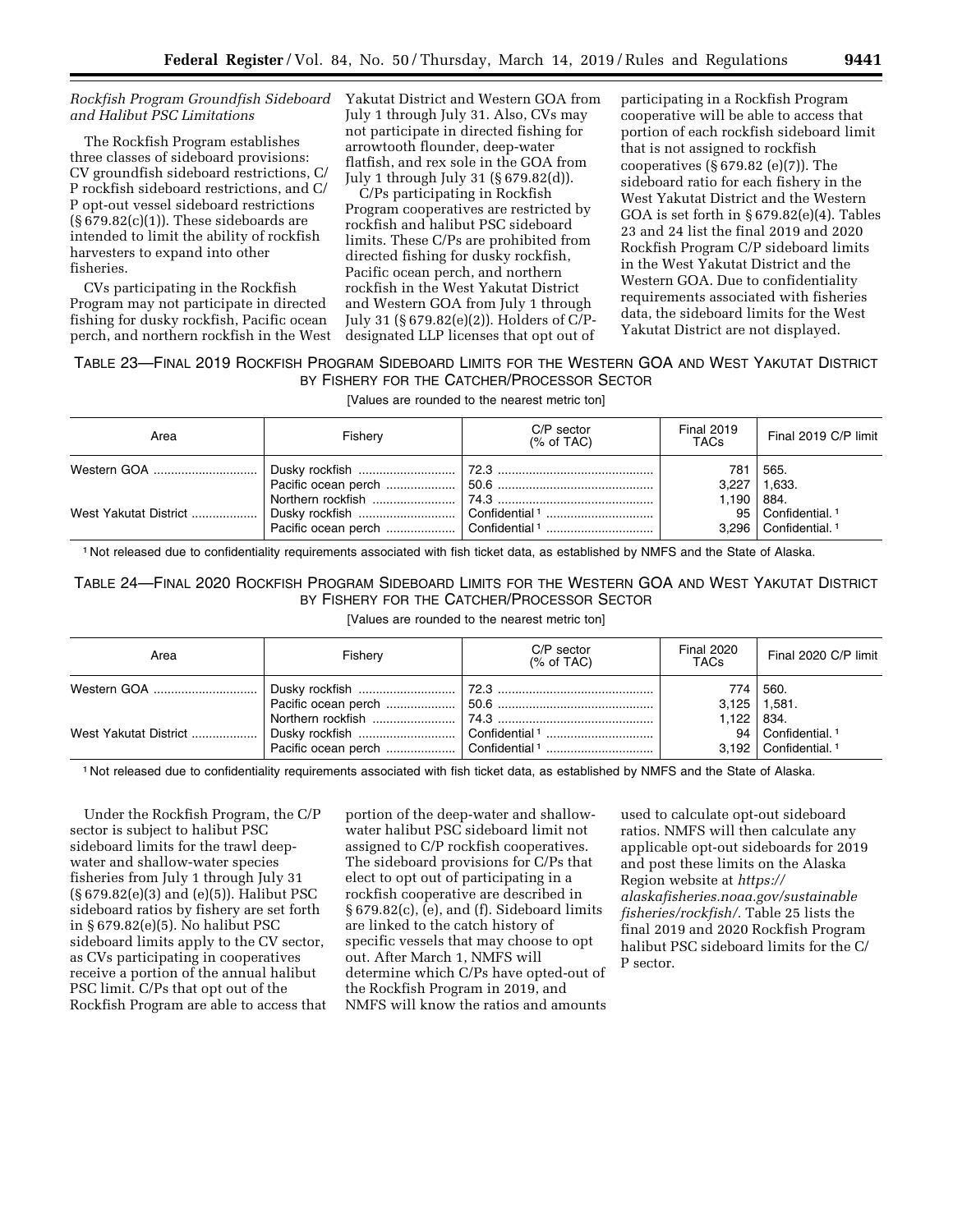TABLE 25—FINAL 2019 AND 2020 ROCKFISH PROGRAM HALIBUT PSC SIDEBOARD LIMITS FOR THE CATCHER/PROCESSOR **SECTOR** 

[Values are rounded to the nearest metric ton]

| Sector | Shallow-water<br>species fishery<br>halibut PSC<br>sideboard ratio<br>(percent) | Deep-water<br>species fishery<br>halibut PSC<br>sideboard ratio<br>(percent) | 2019 and<br>2020 halibut<br>mortality limit<br>(mt) | Annual<br>shallow-water<br>species<br>fisherv<br>halibut PSC<br>sideboard limit<br>(mt) | Annual deep-<br>water species<br>fishery halibut<br>PSC.<br>sideboard limit<br>(mt) |
|--------|---------------------------------------------------------------------------------|------------------------------------------------------------------------------|-----------------------------------------------------|-----------------------------------------------------------------------------------------|-------------------------------------------------------------------------------------|
|        | 0.10                                                                            | 2.50                                                                         | 1.706                                               |                                                                                         | 43                                                                                  |

#### *Amendment 80 Program Groundfish and PSC Sideboard Limits*

Amendment 80 to the Fishery Management Plan for Groundfish of the Bering Sea and Aleutian Islands Management Area (Amendment 80 Program) established a limited access privilege program for the non-AFA trawl C/P sector. The Amendment 80 Program established groundfish and halibut PSC catch limits for Amendment 80 Program participants to limit the ability of participants eligible for the Amendment

80 Program to expand their harvest efforts in the GOA.

Section 679.92 establishes groundfish harvesting sideboard limits on all Amendment 80 program vessels, other than the F/V *Golden Fleece,* to amounts no greater than the limits listed in Table 37 to 50 CFR part 679. Under § 679.92(d), the F/V *Golden Fleece* is prohibited from directed fishing for pollock, Pacific cod, Pacific ocean perch, dusky rockfish, and northern rockfish in the GOA.

Groundfish sideboard limits for Amendment 80 Program vessels operating in the GOA are based on their average aggregate harvests from 1998 through 2004 (72 FR 52668, September 14, 2007). Tables 26 and 27 list the final 2019 and 2020 groundfish sideboard limits for Amendment 80 Program vessels. NMFS will deduct all targeted or incidental catch of sideboard species made by Amendment 80 Program vessels from the sideboard limits in Tables 26 and 27.

TABLE 26—FINAL 2019 GOA GROUNDFISH SIDEBOARD LIMITS FOR AMENDMENT 80 PROGRAM VESSELS

|  | [Values are rounded to nearest metric ton] |  |
|--|--------------------------------------------|--|
|--|--------------------------------------------|--|

| <b>Species</b>      | Apportionments and<br>allocations by season | Area           | Ratio of<br>Amendment 80<br>sector vessels<br>1998-2004<br>catch to TAC | 2019 TAC<br>(mt) | 2019<br>Amendment<br>80 vessel<br>sideboards<br>(mt) |
|---------------------|---------------------------------------------|----------------|-------------------------------------------------------------------------|------------------|------------------------------------------------------|
| Pollock             | A Season-January 20-March                   | Shumagin (610) | 0.003                                                                   | 848              | 3                                                    |
|                     | 10.                                         | Chirikof (620) | 0.002                                                                   | 23,236           | 46                                                   |
|                     |                                             | Kodiak (630)   | 0.002                                                                   | 7,593            | 15                                                   |
|                     | B Season-March 10-May 31                    | Shumagin (610) | 0.003                                                                   | 848              | 3                                                    |
|                     |                                             | Chirikof (620) | 0.002                                                                   | 27,306           | 55                                                   |
|                     |                                             | Kodiak (630)   | 0.002                                                                   | 3,522            | 7                                                    |
|                     | C Season-August 25-Octo-                    | Shumagin (610) | 0.003                                                                   | 11.590           | 35                                                   |
|                     | ber 1.                                      | Chirikof (620) | 0.002                                                                   | 8,423            | 17                                                   |
|                     |                                             | Kodiak (630)   | 0.002                                                                   | 11,664           | 23                                                   |
|                     | D Season-October 1-Novem-                   | Shumagin (610) | 0.003                                                                   | 11,590           | 35                                                   |
|                     | ber 1.                                      | Chirikof (620) | 0.002                                                                   | 8.423            | 17                                                   |
|                     |                                             | Kodiak (630)   | 0.002                                                                   | 11.664           | 23                                                   |
|                     |                                             | WYK (640)      | 0.002                                                                   | 5,748            | 11                                                   |
|                     | A Season <sup>1</sup> —January 1-June       |                | 0.020                                                                   | 3,206            | 64                                                   |
|                     | 10.                                         |                | 0.044                                                                   | 3,450            | 152                                                  |
|                     | B Season <sup>2</sup> -September 1-De-      | W              | 0.020                                                                   | 2,137            | 43                                                   |
|                     | cember 31.                                  |                | 0.044                                                                   | 2,300            | 101                                                  |
|                     |                                             | WYK            | 0.034                                                                   | 1,275            | 43                                                   |
| Pacific ocean perch |                                             |                | 0.994                                                                   | 3,227            | 3,208                                                |
|                     |                                             | WYK            | 0.961                                                                   | 3,296            | 3,167                                                |
| Northern rockfish   |                                             |                | 1.000                                                                   | 1,190            | 1,190                                                |
| Dusky rockfish      | Annual                                      |                | 0.764                                                                   | 781              | 597                                                  |
|                     |                                             | WYK            | 0.896                                                                   | 95               | 85                                                   |

1The Pacific cod A season for trawl gear does not open until January 20.

2The Pacific cod B season for trawl gear closes November 1.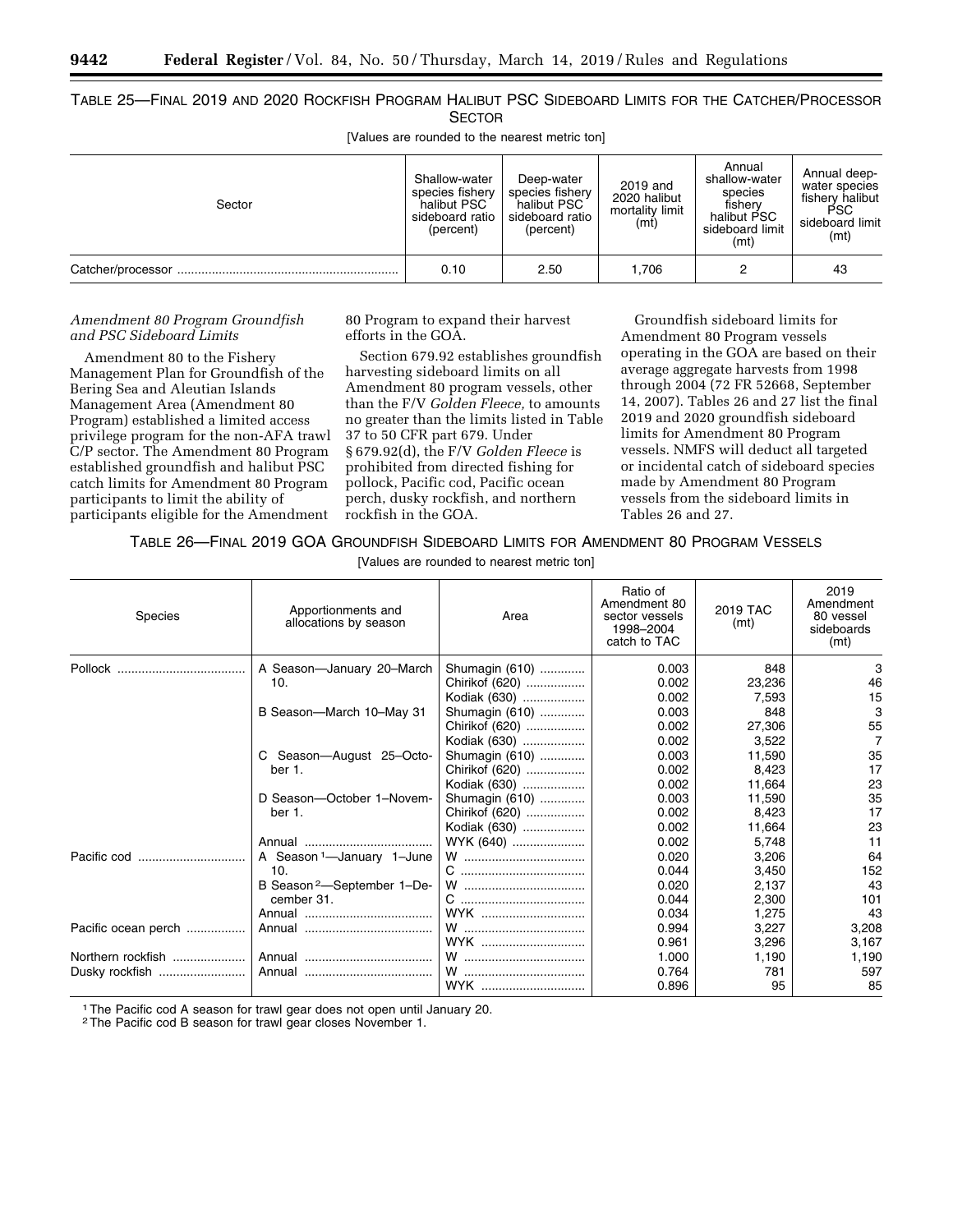# TABLE 27—FINAL 2020 GOA GROUNDFISH SIDEBOARD LIMITS FOR AMENDMENT 80 PROGRAM VESSELS [Values are rounded to nearest metric ton]

| <b>Species</b>      | Apportionments and<br>allocations by season | Area           | Ratio of<br>Amendment 80<br>sector vessels<br>1998-2004<br>catch to TAC | 2020 TAC<br>(mt) | 2020<br>Amendment<br>80 vessel<br>sideboards<br>(mt) |
|---------------------|---------------------------------------------|----------------|-------------------------------------------------------------------------|------------------|------------------------------------------------------|
|                     | A Season-January 20-March                   | Shumagin (610) | 0.003                                                                   | 680              | 2                                                    |
|                     | 10.                                         | Chirikof (620) | 0.002                                                                   | 21.888           | 44                                                   |
|                     |                                             | Kodiak (630)   | 0.002                                                                   | 2,823            | 6                                                    |
|                     | B Season-March 10-May 31                    | Shumagin (610) | 0.003                                                                   | 680              | $\overline{2}$                                       |
|                     |                                             | Chirikof (620) | 0.002                                                                   | 21,888           | 44                                                   |
|                     |                                             | Kodiak (630)   | 0.002                                                                   | 2.823            | 6                                                    |
|                     | C Season-August 25-Octo-                    | Shumagin (610) | 0.003                                                                   | 9,290            | 28                                                   |
|                     | ber 1.                                      | Chirikof (620) | 0.002                                                                   | 6.752            | 14                                                   |
|                     |                                             | Kodiak (630)   | 0.002                                                                   | 9,349            | 19                                                   |
|                     | D Season-October 1-Novem-                   | Shumagin (610) | 0.003                                                                   | 9,290            | 28                                                   |
|                     | ber 1.                                      | Chirikof (620) | 0.002                                                                   | 6,752            | 14                                                   |
|                     |                                             | Kodiak (630)   | 0.002                                                                   | 9,349            | 19                                                   |
|                     |                                             | WYK (640)      | 0.002                                                                   | 4,607            | 9                                                    |
|                     | A Season <sup>1</sup> -January 1-June       |                | 0.020                                                                   | 4.072            | 81                                                   |
|                     | 10.                                         |                | 0.044                                                                   | 4,382            | 193                                                  |
|                     | B Season <sup>2</sup> -September 1-De-      |                | 0.020                                                                   | 2,715            | 54                                                   |
|                     | cember 31.                                  |                | 0.044                                                                   | 2,921            | 129                                                  |
|                     |                                             | WYK            | 0.034                                                                   | 1.619            | 55                                                   |
| Pacific ocean perch |                                             |                | 0.994                                                                   | 3,125            | 3,106                                                |
|                     |                                             | WYK            | 0.961                                                                   | 3,192            | 3,068                                                |
| Northern rockfish   |                                             | W              | 1.000                                                                   | 1,122            | 1,122                                                |
| Dusky rockfish      | Annual                                      |                | 0.764                                                                   | 774              | 591                                                  |
|                     |                                             | WYK            | 0.896                                                                   | 94               | 84                                                   |

1The Pacific cod A season for trawl gear does not open until January 20.

2The Pacific cod B season for trawl gear closes November 1.

The halibut PSC sideboard limits for Amendment 80 Program vessels in the GOA are based on the historic use of halibut PSC by Amendment 80 Program vessels in each PSC target category from 1998 through 2004. These values are slightly lower than the average historic use to accommodate two factors:

Allocation of halibut PSC cooperative quota under the Rockfish Program and the exemption of the F/V *Golden Fleece*  from this restriction  $(\S 679.92(b)(2))$ . Table 28 lists the final 2019 and 2020 halibut PSC sideboard limits for Amendment 80 Program vessels. These tables incorporate the maximum

percentages of the halibut PSC sideboard limits that may be used by Amendment 80 Program vessels as contained in Table 38 to 50 CFR part 679. Any residual amount of a seasonal Amendment 80 halibut PSC sideboard limit may carry forward to the next season limit (§ 679.92(b)(2)).

TABLE 28—FINAL 2019 AND 2020 HALIBUT PSC SIDEBOARD LIMITS FOR AMENDMENT 80 PROGRAM VESSELS IN THE

GOA

[Values are rounded to nearest metric ton]

| Season | Season dates          | Target fishery | Historic<br>Amendment 80<br>use of the<br>annual halibut<br><b>PSC</b> limit catch<br>(ratio) | 2019 and 2020<br>annual<br><b>PSC</b> limit<br>(mt) | 2019 and 2020<br>Amendment<br>80 vessel<br><b>PSC</b> limit |
|--------|-----------------------|----------------|-----------------------------------------------------------------------------------------------|-----------------------------------------------------|-------------------------------------------------------------|
|        |                       |                | 0.0048                                                                                        | .706                                                | 8                                                           |
|        |                       |                | 0.0115                                                                                        | 1.706                                               | 20                                                          |
|        |                       |                | 0.0189                                                                                        | 1.706                                               | 32                                                          |
|        |                       |                | 0.1072                                                                                        | .706                                                | 183                                                         |
|        |                       |                | 0.0146                                                                                        | .706                                                | 25                                                          |
|        |                       |                | 0.0521                                                                                        | .706                                                | 89                                                          |
|        | August 1–October 1    |                | 0.0074                                                                                        | .706                                                | 13                                                          |
|        |                       |                | 0.0014                                                                                        | .706                                                | 2                                                           |
| $5$    | October 1-December 31 |                | 0.0227                                                                                        | 1.706                                               | 39                                                          |
|        |                       |                | 0.0371                                                                                        | .706                                                | 63                                                          |
| Total  |                       |                |                                                                                               |                                                     | 474                                                         |

#### *Directed Fishing Closures*

Pursuant to  $§ 679.20(d)(1)(i)$ , if the Regional Administrator determines (1)

that any allocation or apportionment of a target species or species group allocated or apportioned to a fishery

will be reached; or (2) with respect to pollock and Pacific cod, that an allocation or apportionment to an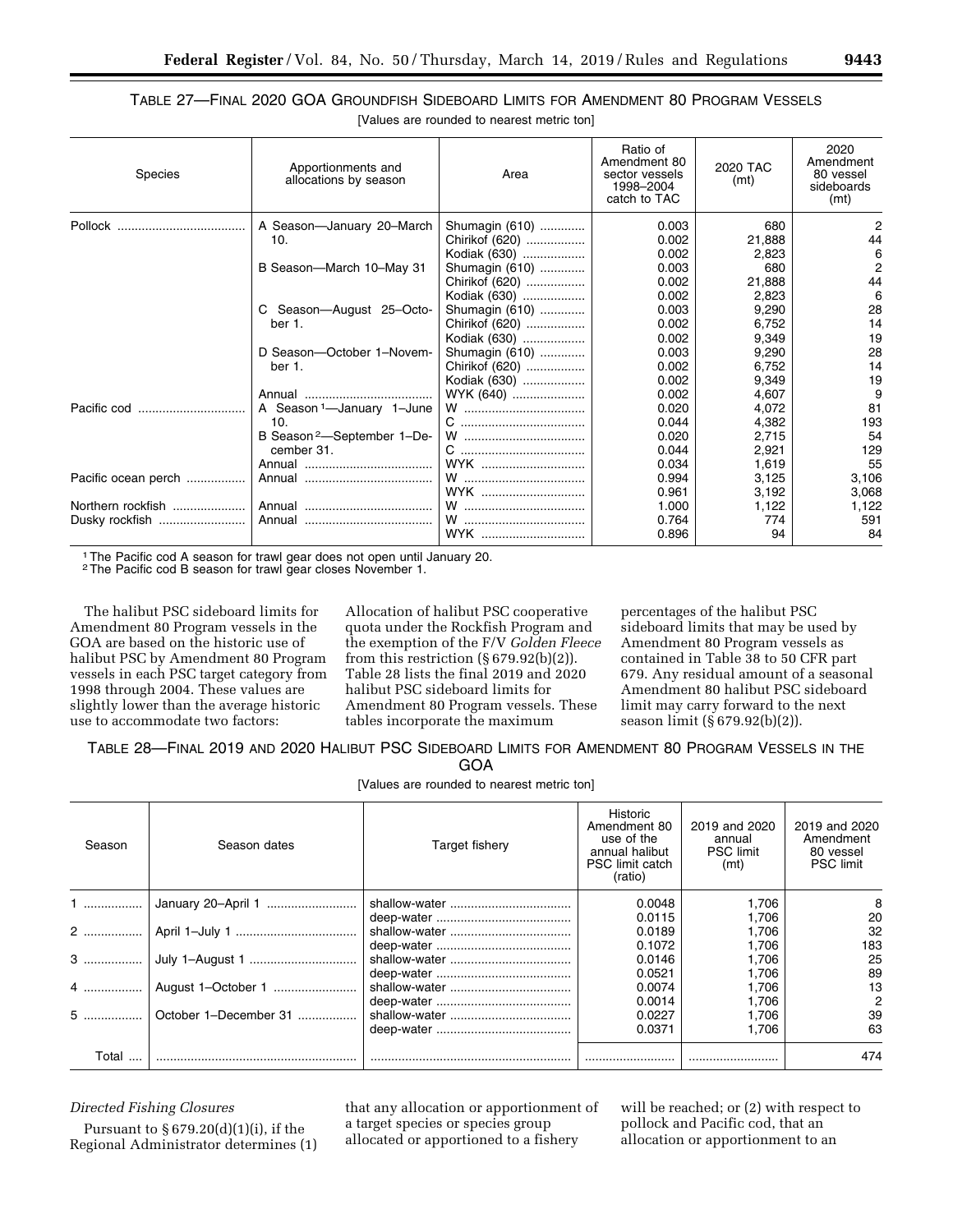inshore or offshore component or sector allocation will be reached, then the Regional Administrator may establish a directed fishing allowance (DFA) for that species or species group. If the Regional Administrator establishes a DFA and that allowance is or will be

reached before the end of the fishing year, NMFS will prohibit directed fishing for that species or species group in the specified GOA subarea, regulatory area, or district  $(\S 679.20(d)(1)(iii))$ .

The Regional Administrator has determined that the TACs for the

species listed in Table 29 are necessary to account for the incidental catch of these species in other anticipated groundfish fisheries for the 2019 and 2020 fishing years.

# TABLE 29—2019 AND 2020 DIRECTED FISHING CLOSURES IN THE GOA

[Amounts for incidental catch in other directed fisheries are in metric tons]

| Target                                      | Area/component/gear | Incidental catch amount and year<br>(if amounts differ by year)                                                   |
|---------------------------------------------|---------------------|-------------------------------------------------------------------------------------------------------------------|
| Pollock                                     | all/trawl           | not applicable. <sup>1</sup><br>1,583 (2019), 2,129 (2020).<br>125 (2019), 159 (2020).<br>239 (2019), 304 (2020). |
| Rougheye/blackspotted rockfish <sup>2</sup> | all<br>all          | 863.<br>1,428 (2019), 1,414 (2020).<br>5.594.<br>1,384.<br>3.000.<br>2,848.                                       |
| Octopuses                                   | All                 | 3.572.<br>1,384.<br>8.184.<br>975.                                                                                |

1Pollock is closed to directed fishing in the GOA by the offshore component under § 679.20(a)(6)(i).

2 Closures not applicable to participants in cooperatives conducted under the Central GOA Rockfish Program, as cooperatives are prohibited from exceeding their allocations (§ 679.7(n)(6)(viii)).

Consequently, in accordance with § 679.20(d)(1)(i), the Regional Administrator establishes the DFA for the species or species groups listed in Table 29 as zero mt. Therefore, in accordance with  $\S 679.20(d)(1)(iii)$ , NMFS is prohibiting directed fishing for those species, areas, gear types, and components in the GOA listed in Table 29 effective at 1200 hours, A.l.t., March 14, 2019, through 2400 hours, A.l.t., December 31, 2020.

Section 679.64(b)(5) provides for management of AFA CV groundfish harvest limits and PSC bycatch limits using directed fishing closures and PSC closures according to procedures set out at §§ 679.20(d)(1)(iv) and 679.21(d)(6) and (e)(3)(v). The Regional Administrator has determined that, in addition to the closures listed above, many of the non-exempt AFA CV sideboard limits listed in Tables 18 and 19 are necessary as incidental catch to support other anticipated groundfish

fisheries for the 2019 and 2020 fishing years. In accordance with § 679.20(d)(1)(iv), the Regional Administrator sets the DFAs for the species and species groups in Table 30 at zero mt. Therefore, in accordance with § 679.20(d)(1)(iii), NMFS is prohibiting directed fishing by nonexempt AFA CVs in the GOA for the species and specified areas listed in Table 30 effective at 1200 hours, A.l.t., March 14, 2019, through 2400 hours, A.l.t., December 31, 2020.

#### TABLE 30—2019 AND 2020 NON-EXEMPT AFA CV SIDEBOARD DIRECTED FISHING CLOSURES FOR ALL GEAR TYPES IN THE GOA

[Amounts for incidental catch in other directed fisheries are in metric tons]

| Species         | Regulatory area/district | Incidental catch amount                                                       |
|-----------------|--------------------------|-------------------------------------------------------------------------------|
|                 | Eastern                  | 10 (inshore) and 9 (offshore) [2019],<br>1 (inshore) and 1 (offshore) [2020]. |
|                 |                          | 53                                                                            |
|                 |                          |                                                                               |
|                 |                          | 2 and 10.                                                                     |
|                 |                          | 30 and 3.                                                                     |
|                 |                          | 31 and 2.                                                                     |
|                 |                          |                                                                               |
|                 |                          |                                                                               |
|                 |                          |                                                                               |
|                 |                          |                                                                               |
| <b>Sculpins</b> | Entire GOA               | 33.                                                                           |

Section 680.22 provides for the management of non-AFA crab vessel sideboards using directed fishing closures in accordance with

§ 680.22(e)(2) and (3). The Regional Administrator has determined that the non-AFA crab vessel sideboards listed in Tables 21 and 22 are insufficient to

support a directed fishery and has set the sideboard DFA at zero mt, with the exception of Pacific cod pot CV sector apportionments in the Western and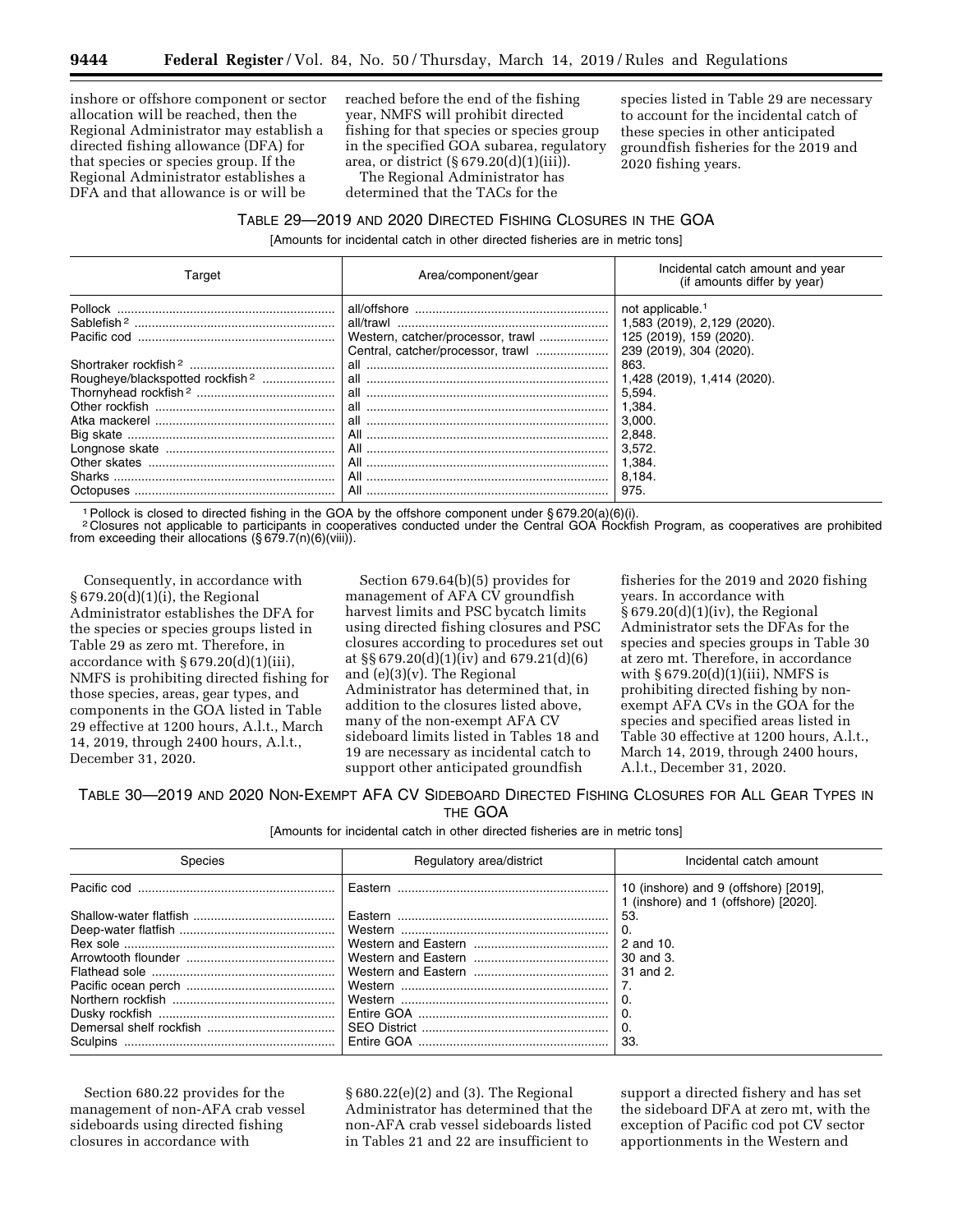Central Regulatory Areas. Therefore, NMFS is prohibiting directed fishing by non-AFA crab vessels in the GOA for all species and species groups listed in Tables 21 and 22, with the exception of the Pacific cod pot CV sector apportionments in the Western and Central Regulatory Areas.

Closures implemented under the 2018 and 2019 GOA harvest specifications for groundfish (83 FR 8768, March 1, 2018) remain effective under authority of these final 2019 and 2020 harvest specifications and until the date specified in those notices. Closures are posted at the following website: *[https://](https://alaskafisheries.noaa.gov/infobulletins/search) [alaskafisheries.noaa.gov/infobulletins/](https://alaskafisheries.noaa.gov/infobulletins/search)  [search.](https://alaskafisheries.noaa.gov/infobulletins/search)* While these closures are in effect, the maximum retainable amounts at § 679.20(e) and (f) apply at any time during a fishing trip. These closures to directed fishing are in addition to closures and prohibitions found at 50 CFR part 679. NMFS may implement other closures during the 2019 and 2020 fishing years as necessary for effective conservation and management.

#### **Comments and Responses**

NMFS received five letters containing six substantive comments during the public comment period for the proposed GOA groundfish harvest specifications. No changes were made to the final rule in response to the comment letters received. NMFS's response to public comments on the proposed GOA groundfish harvest specifications is provided below.

*Comment 1:* NMFS should prohibit harvesting for a year to make sure that the population does not decrease to an amount that would prohibit harvesting for another 2 to 3 years.

*Response 1:* The SAFE reports (see **ADDRESSES**) are intended to summarize the best available scientific information concerning the past, present, and possible future condition of the stocks and fisheries under federal management. The SSC reviews the stock assessments and sets ABC levels for each species and species group managed under the FMP. The ABC recommendations, together with social and economic factors, are considered by the Council in determining TACs and other management strategies for the fisheries. Based on the information provided in the SAFE report, the Council recommended and NMFS implements TACs that do not exceed the ABC and OFL for each groundfish species and species group. The OFL, ABC, and TAC amounts recommended by the Council and approved by NMFS in this final rule are set according to the harvest strategy adopted in the EIS, the management objectives outlined in the

FMP, and the statutory requirements of the Magnuson-Stevens Act to ensure the long-term health of each species and species group and the optimization of yield on a continuing basis.

*Comment 2:* Amendment 106 reclassified squid as an ''Ecosystem Component Species'' that do not require conservation and management. What warrants the regulation for directed fishing?

*Response 2:* Amendment 106 prohibits directed fishing for squid while allowing limited retention of some squid incidentally caught in other fisheries. Reclassifying squid as an ecosystem component species does not require NMFS to set annual catch limits of an OFL, ABC, or TAC for squid in the GOA groundfish harvest specifications. To monitor the incidental catch of squid in the groundfish fisheries, Amendment 106 maintains recordkeeping and reporting requirements for squid. Additionally, squid may be retained up to a maximum retainable amount in other groundfish fisheries. This allows some squid to be retained for bait or sale, but at a level that discourages fishermen from targeting squid species. More information on Amendment 106 can be found in the final rule to implement Amendment 106 to the FMP (83 FR 31460, July 6, 2018).

*Comment 3:* Would reducing rockfish TAC amounts have substantial economic implications for individuals reliant on the selling of rockfish for food industries?

*Response 3:* Pacific ocean perch is the largest rockfish fishery in the GOA, and the TAC amounts are reached each year. Reduced TAC amounts for Pacific ocean perch and other species of rockfish may result in price increases, but the amount of any potential price increase is unknown. Also, a price increase may not offset revenue declines from lower TACs. Most rockfish fisheries in the GOA are closed because the TAC limits are not larger enough to support directed fishing. However, some retention of rockfish as incidental catch in other fisheries is allowed. Decreased rockfish TAC amounts may require managers to prohibit all retention of rockfish, which would result in no revenue from the incidental catch of rockfish. Each year the SAFE report on the Economic Status of the Groundfish Fisheries off Alaska is updated with the most recent information about groundfish prices and value, including rockfish (see **ADDRESSES**).

*Comment 4:* NMFS administers the federal fisheries off Alaska for the benefit of a few Alaska fishermen, not for the benefit of all U.S. citizens or the Nation as a whole. There should never

be a stock increase, and all quotas should be cut by 50 percent immediately to try to save all stocks, which are being unsustainably fished.

*Response 4:* NMFS manages the GOA groundfish fisheries on behalf of all U.S. citizens, as well as on behalf of the commercial fishing industry, in accordance with the National Standards of the Magnuson-Stevens Act (16 U.S.C. 1851(a)). Participants in this industry reside in other states besides Alaska, and more information about the industry can be found in the SAFE report on the Economic Status of the Groundfish Fisheries off Alaska (see **ADDRESSES**). NMFS's primary objective in the harvest specifications process is the conservation and management of fish resources for the Nation as a whole. The annual harvest specifications process is a key element to ensuring that Alaska fisheries are sustainably managed in a controlled and orderly manner. This process incorporates the best available scientific information from the most recent SAFE reports prepared by multi-disciplinary teams of scientists. Such reports contain the most recent scientific information on the condition of various groundfish stocks, as well as the condition of other ecosystem components. Based on the SAFE reports, the Council and NMFS annually respond to new developments in the natural environment as part of the harvest specifications process. The Council and NMFS set for each groundfish species or species group the annual TAC and ABC amounts, and these amounts increase or decrease each year based on the biological condition of the groundfish stock. The Council and NMFS have reduced catch amounts if necessary based on the SAFE reports (such as the recent reductions in Pacific cod). More information on the biological condition of each groundfish species or species groups, including changes in annual TAC and ABC amounts, can be found in the annual SAFE reports. Currently, none of the NMFS-managed groundfish species off Alaska is overfished or subject to overfishing.

*Comment 5:* Pollock is overfished. There is no justification for allowing commercial fishing to catch all the pollock in the ocean, particularly to the detriment of marine mammals that also eat pollock.

*Response 5:* As mentioned in the response to Comment 4, none of the NMFS-managed groundfish species off Alaska, including pollock, is overfished or subject to overfishing, and the Council and NMFS continue to set annual harvest levels for groundfish species, including pollock, based on the best available scientific information on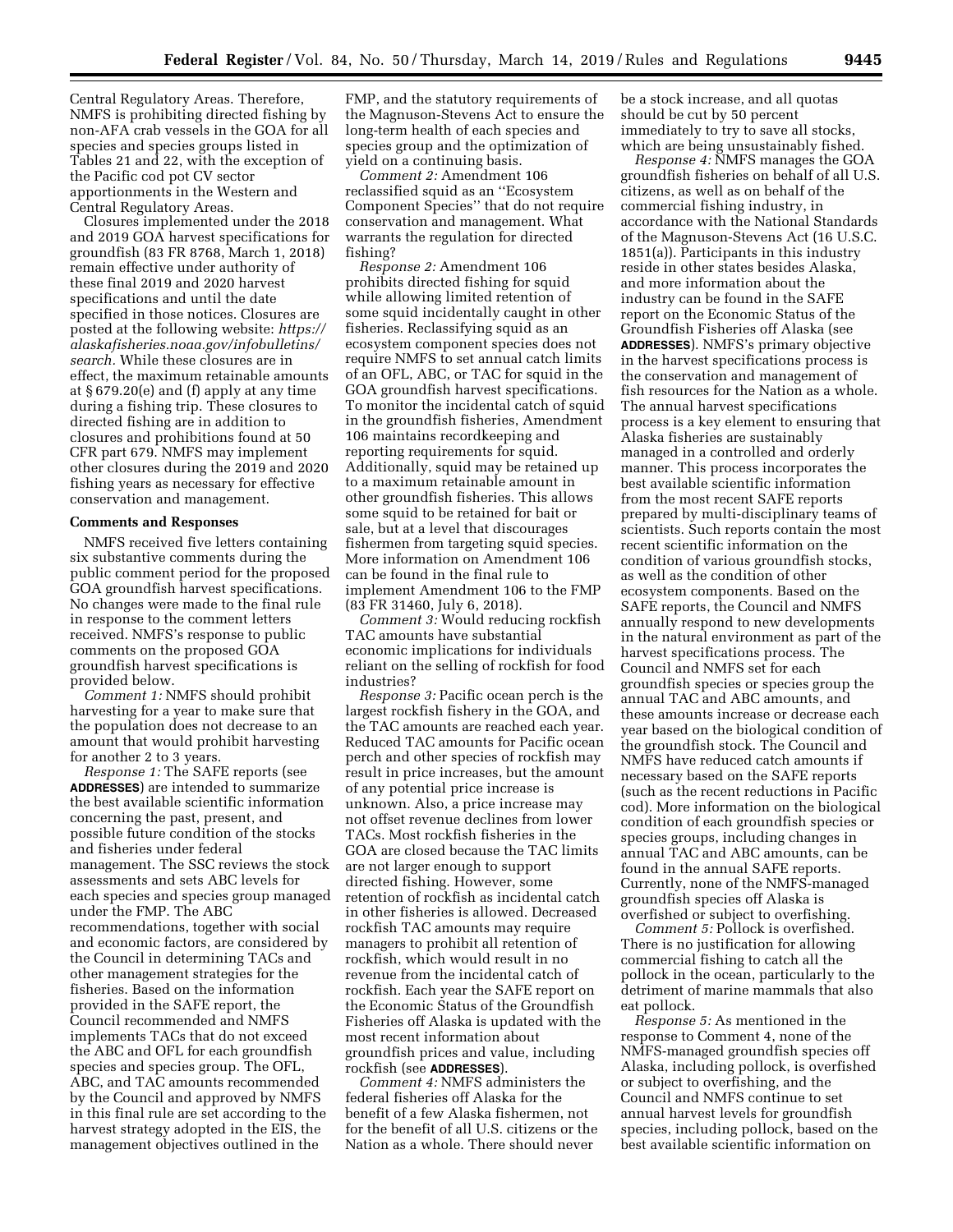the biological condition of the groundfish species, the status of ecosystem, and other socio-economic factors. In addition, there are a broad suite of conservation and management measures in place to protect Steller sea lions that were subject to consultation under Section 7 of the Endangered Species Act, including those described at *[https://www.fisheries.noaa.gov/](https://www.fisheries.noaa.gov/species/steller-sea-lion#management) [species/steller-sea-lion#management.](https://www.fisheries.noaa.gov/species/steller-sea-lion#management)* 

*Comment 6:* The information contained in the 2018 Pacific cod stock assessment indicates that the GOA Pacific cod spawning biomass will be at or below 20 percent of its unfished biomass at the beginning of 2019. Per applicable federal regulations, directed fishing for the key prey (pollock, Pacific cod, and Atka mackerel) of Steller sea lions should be prohibited in the event that the spawning biomass of such a species is projected in the stock assessment to fall below 20 percent of the projected unfished spawning biomass during a given year. Since 2015, counts of Steller sea lion pups in 2017 were down 33 percent in the Eastern GOA and down 17 percent in the Central GOA. This suggests that the lower birth rates and/or pup survival for Steller sea lions correlate with the decline of Pacific cod.

*Response 6:* The Pacific cod stock in the GOA experienced a decline in biomass and abundance since 2015, as first reported following the 2017 bottom trawl survey. As detailed in the 2018 Ecosystem Status Report (see **ADDRESSES**), the GOA experienced anomalous warm conditions throughout the water column starting in 2014 and extending through 2016 (an event now characterized in the Ecosystem Status Report as ''marine heat waves''). This unusual warm event apparently affected the entire ecosystem and, in particular, affected prey availability for upper trophic level predators as was evident in a number of ecosystem indicators including the poor condition of Pacific cod in recent years. These factors led to the current suite of Pacific cod assessment models, which include environmental factors in the assessment including a brief period of high natural mortality (M) and the relationship of longline survey catchability to a temperature index.

The 2019 ABC recommended in the stock assessment for Pacific cod (17,000 mt) resulted in a 13.6 percent reduction from the maximum permissible ABC. This reduction was determined based on catch projections that resulted in the spawning biomass estimate (''B'') being above 20 percent of unfished levels through 2020. The stock assessment's recommendation for a reduction from

the maximum permissible ABC for Pacific cod was explicitly made based on the need to maintain a projected spawning stock biomass above 20 percent of  $B_{100\%}$  in 2019. This is discussed in the 2018 Pacific cod stock assessment, particularly in the Executive Summary (p. 2) and Harvest Recommendations section (pp. 32–35). Based on the preferred assessment model and the ABC recommendation for 2019 of 17,000 mt, spawning biomass is estimated in 2019 at 34,701 (see the Summary Table at p. 3, the discussion under ''Specification of OFL and Maximum Permissible ABC'' on p. 33, and Table 2.28), and will remain above  $B<sub>20%</sub>$  in 2019 (see the discussion under ''ABC Recommendation'' on p. 34). The stock assessment discussion provides the scientific and statistical rationale for the recommended specification of OFL, ABC, and selection of a preferred assessment model to calculate such parameters. The 2018 Pacific cod stock assessment is available from the Council (see **ADDRESSES**).

The SSC concurred with the preferred assessment model and with the reduction in ABC. The SSC noted that the ABC reduction of 13.6 percent is in addition to the buffer incorporated by the sloping harvest control rule that is triggered when a stock, like Pacific cod, falls below  $B_{40\%}$ , which results in a total buffer of 59 percent from F<sub>40%</sub>. The SSC supported the 13.6 percent reduction in ABC to provide stability in future levels of spawning biomass, and the SSC noted that the 13.6 percent reduction in ABC to 17,000 mt was determined based on catch projections that resulted in the spawning biomass estimate being above 20% of unfished levels through 2020. The SSC set the Pacific cod ABC at 17,000 mt for 2019, and NMFS adopts the Pacific cod ABC of 17,000 mt for 2019 in these final 2019 and 2020 harvest specifications.

Regarding the decline in pup counts from 2015 to 2017 in the Eastern and Central GOA by 33 percent and 18 percent, respectively, the SSC noted this information but reiterated that two years do not make a trend and that more years of data are necessary to distinguish these changes from other potential declines. These preliminary data provides important information in light of the recent marine heat-wave impacts on the GOA ecosystem. More detailed information on current population trends of the western Distinct Population Segment (DPS) Steller sea lion can be found in the 2017 Marine Mammal Stock Assessment Report, which reports that there is strong evidence that across Alaska pup and non-pup counts of western DPS Steller

sea lions have increased at 2.19 percent and 2.24 percent, respectively, between 2003 and 2016, although there are strong differences across Alaska but generally positive trends in the Gulf of Alaska.

In addition, beginning in 2018, NMFS began managing the GOA Pacific cod fisheries with additional scrutiny and caution because of the reductions in the GOA Pacific cod ABCs and corresponding TACs. Beginning in 2018, NMFS closed various sectors to directed fishing for Pacific cod due to small sector allocations, as well as the need to conserve adequate amounts of Pacific cod for incidental catch in other groundfish fisheries. In 2018, approximately 15,132 mt (84 percent) of the 18,000 mt Pacific cod ABC was caught in the GOA. This precautionary management is continuing in 2019. NMFS closed several regulatory areas and sectors to directed fishing for the year, including trawl C/Ps in the Central GOA and Western GOA and trawl CVs in the Western GOA, and some sectors that were open have already closed to directed fishing. More detailed information on these inseason actions can be found in information bulletins posted at *[https://](https://alaskafisheries.noaa.gov/infobulletins/search) [alaskafisheries.noaa.gov/infobulletins/](https://alaskafisheries.noaa.gov/infobulletins/search)* 

*[search.](https://alaskafisheries.noaa.gov/infobulletins/search)* 

#### **Classification**

NMFS has determined that these final harvest specifications are consistent with the FMP and with the Magnuson-Stevens Fishery Conservation and Management Act and other applicable laws.

This action is authorized under 50 CFR 679.20 and is exempt from review under Executive Order 12866.

NMFS prepared an EIS for this action (see **ADDRESSES**) and made it available to the public on January 12, 2007 (72 FR 1512). On February 13, 2007, NMFS issued the ROD for the EIS. In February 2019, NMFS prepared a SIR for this action. Copies of the EIS, ROD, and annual SIRs for this action are available from NMFS (see **ADDRESSES**). The Final EIS analyzes the environmental, social, and economic consequences of the groundfish harvest specifications and alternative harvest strategies on resources in the action area. Based on the analysis in the Final EIS, NMFS concluded that the preferred Alternative (Alternative 2) provides the best balance among relevant environmental, social, and economic considerations and allows for continued management of the groundfish fisheries based on the most recent, best scientific information. The preferred alternative is a harvest strategy in which TACs are set at a level within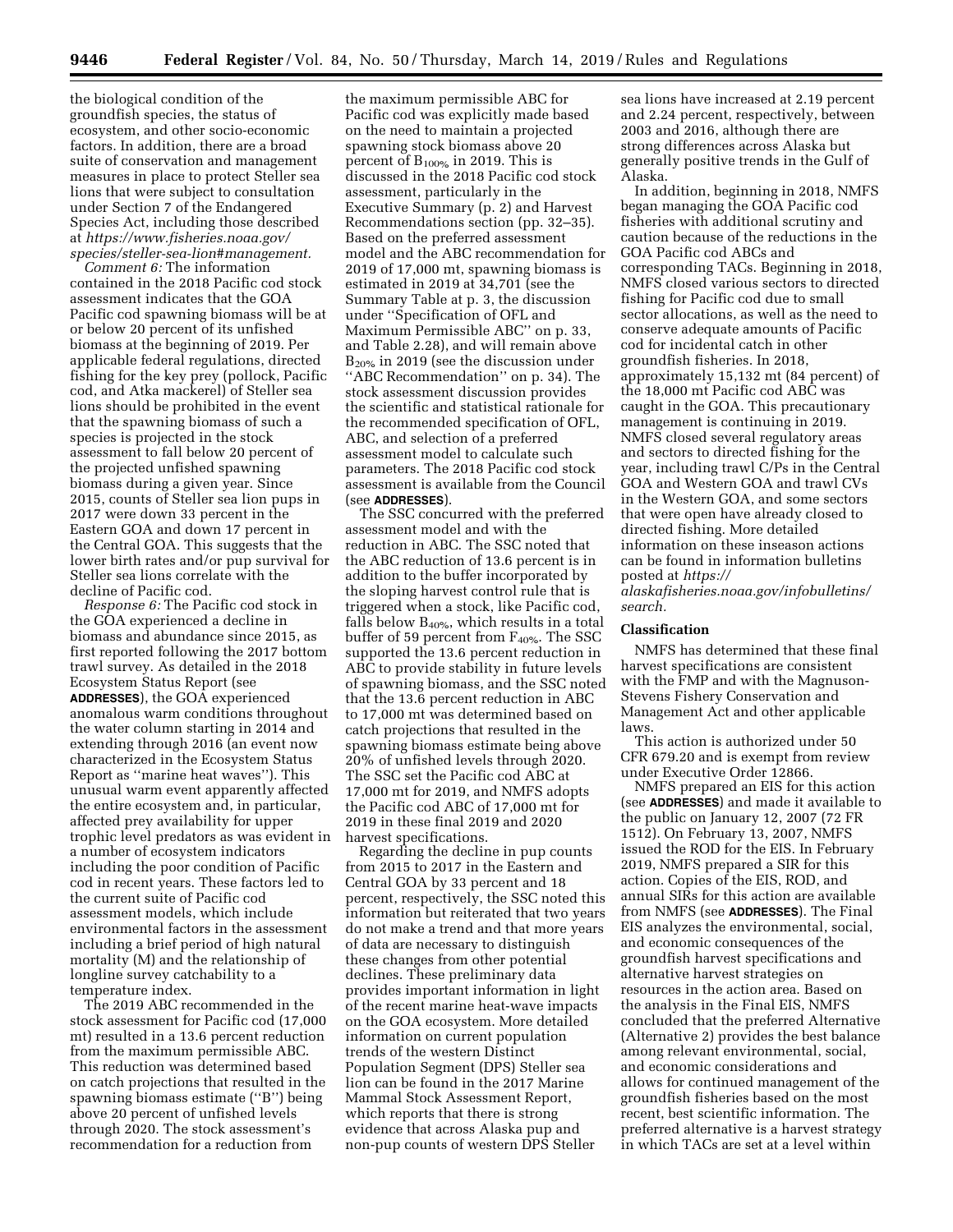the range of ABCs recommended by the Council's SSC; the sum of the TACs must achieve the OY specified in the FMP.

The annual SIR evaluates the need to prepare a Supplemental EIS (SEIS) for the 2019 and 2020 groundfish harvest specifications. An SEIS should be prepared if (1) the agency makes substantial changes in the proposed action that are relevant to environmental concerns, or (2) significant new circumstances or information exist relevant to environmental concerns and bearing on the proposed action or its impacts (40 CFR 1502.9(c)(1)). After reviewing the information contained in the SIR and SAFE reports, the Regional Administrator has determined that (1) approval of the 2019 and 2020-harvest specifications, which were set according to the preferred harvest strategy in the EIS, does not constitute a substantial change in the action; and (2) there are no significant new circumstances or information relevant to environmental concerns and bearing on the action or its impacts. Additionally, the 2019 and 2020 harvest specifications will result in environmental, social, and economic impacts within the scope of those analyzed and disclosed in the EIS. Therefore, supplemental National Environmental Policy Act documentation is not necessary to implement the 2019 and 2020 harvest specifications.

Section 604 of the Regulatory Flexibility Act (RFA) (5 U.S.C. 604) requires that, when an agency promulgates a final rule under 5 U.S.C. 553, after being required by that section, or any other law, to publish a general notice of proposed rulemaking, the agency shall prepare a final regulatory flexibility analysis (FRFA). The following constitutes the FRFA prepared in the final action.

Section 604 describes the required contents of a FRFA: (1) A statement of the need for, and objectives of, the rule; (2) a statement of the significant issues raised by the public comments in response to the initial regulatory flexibility analysis, a statement of the assessment of the agency of such issues, and a statement of any changes made in the proposed rule as a result of such comments; (3) the response of the agency to any comments filed by the Chief Counsel for Advocacy of the Small Business Administration in response to the proposed rule, and a detailed statement of any change made to the proposed rule in the final rule as a result of the comments; (4) a description of and an estimate of the number of small entities to which the rule will

apply or an explanation of why no such estimate is available; (5) a description of the projected reporting, recordkeeping, and other compliance requirements of the rule, including an estimate of the classes of small entities which will be subject to the requirement and the type of professional skills necessary for preparation of the report or record; and (6) a description of the steps the agency has taken to minimize the significant economic impact on small entities consistent with the stated objectives of applicable statutes, including a statement of the factual, policy, and legal reasons for selecting the alternative adopted in the final rule and why each one of the other significant alternatives to the rule considered by the agency that affect the impact on small entities was rejected.

A description of this action, its purpose, and its legal basis are contained at the beginning of the preamble to this final rule and are not repeated here.

NMFS published the proposed rule on December 6, 2018 (83 FR 62794). NMFS prepared an Initial Regulatory Flexibility Analysis (IRFA) to accompany the proposed action, and included a summary in the proposed rule. The comment period closed on January 7, 2019. No comments were received on the IRFA or on the economic impacts of the rule more generally. The Chief Counsel for Advocacy of the Small Business Administration did not file any comments on the proposed rule.

The entities directly regulated by this action include: (1) Entities operating vessels with groundfish FFPs catching FMP groundfish in Federal waters; (2) all entities operating vessels, regardless of whether they hold groundfish FFPs, catching FMP groundfish in the Statewaters parallel fisheries; and (3) all entities operating vessels fishing for halibut inside three miles of the shore (whether or not they have FFPs).

For RFA purposes only, NMFS has established a small business size standard for businesses, including their affiliates, whose primary industry is commercial fishing (see 50 CFR 200.2). A business primarily engaged in commercial fishing (NAICS code 11411) is classified as a small business if it is independently owned and operated, is not dominant in its field of operation (including its affiliates), and has combined annual gross receipts not in excess of \$11 million for all its affiliated operations worldwide.

Using the most recent data available (2017), the estimated number of directly regulated small entities include approximately 821 individual catcher

vessel entities with gross revenues meeting small entity criteria. Of these entities, 745 used hook-and-line gear, 120 used pot gear, and 32 used trawl gear (some of these entities used more than one gear type, thus the counts of entities using the different gear types do not sum to the total number of entities above). Three individual catcher/ processors met the small entity criterion; two used hook-and-line gear, and one used trawl gear. Catcher/ processor gross revenues were not reported for confidentiality reasons; however, in 2017, small hook-and-line entities had average gross revenues of \$380,000, small pot entities had average gross revenues of \$790,000, and small trawl entities had average gross revenues of \$1.97 million.

Some of these vessels are members of AFA inshore pollock cooperatives, of GOA rockfish cooperatives, or of Bering Sea and Aleutian Islands crab rationalization cooperatives, and, therefore, under the RFA it is the aggregate gross receipts of all participating members of the cooperative that must meet the threshold. Vessels that participate in these cooperatives are considered to be large entities within the meaning of the RFA. These relationships are accounted for, along with corporate affiliations among vessels, to the extent that they are known, in the estimated number of small entities. If affiliations exist of which NMFS is unaware, or if entities had non-fishing revenue sources, the estimates above may overstate the number of directly regulated small entities.

This action does not modify recordkeeping or reporting requirements.

NMFS considered alternative harvest strategies when choosing the preferred harvest strategy (Alternative 2) in December 2006. These included the following:

• *Alternative 1:* Set TACs to produce fishing mortality rates, *F,* that are equal to *maxFABC,* unless the sum of the TACs is constrained by the OY established in the FMP. This is equivalent to setting TACs to produce harvest levels equal to the maximum permissible ABCs, as constrained by OY. The term ''*maxFABC*'' refers to the maximum permissible value of *FABC*  under Amendment 56 to the GOA groundfish fishery management plan. Historically, the TAC has been set at or below the ABC; therefore, this alternative represents a likely upper limit for setting the TAC within the OY and ABC limits.

• *Alternative 3:* For species in Tiers 1, 2, and 3, set TAC to produce *F* equal to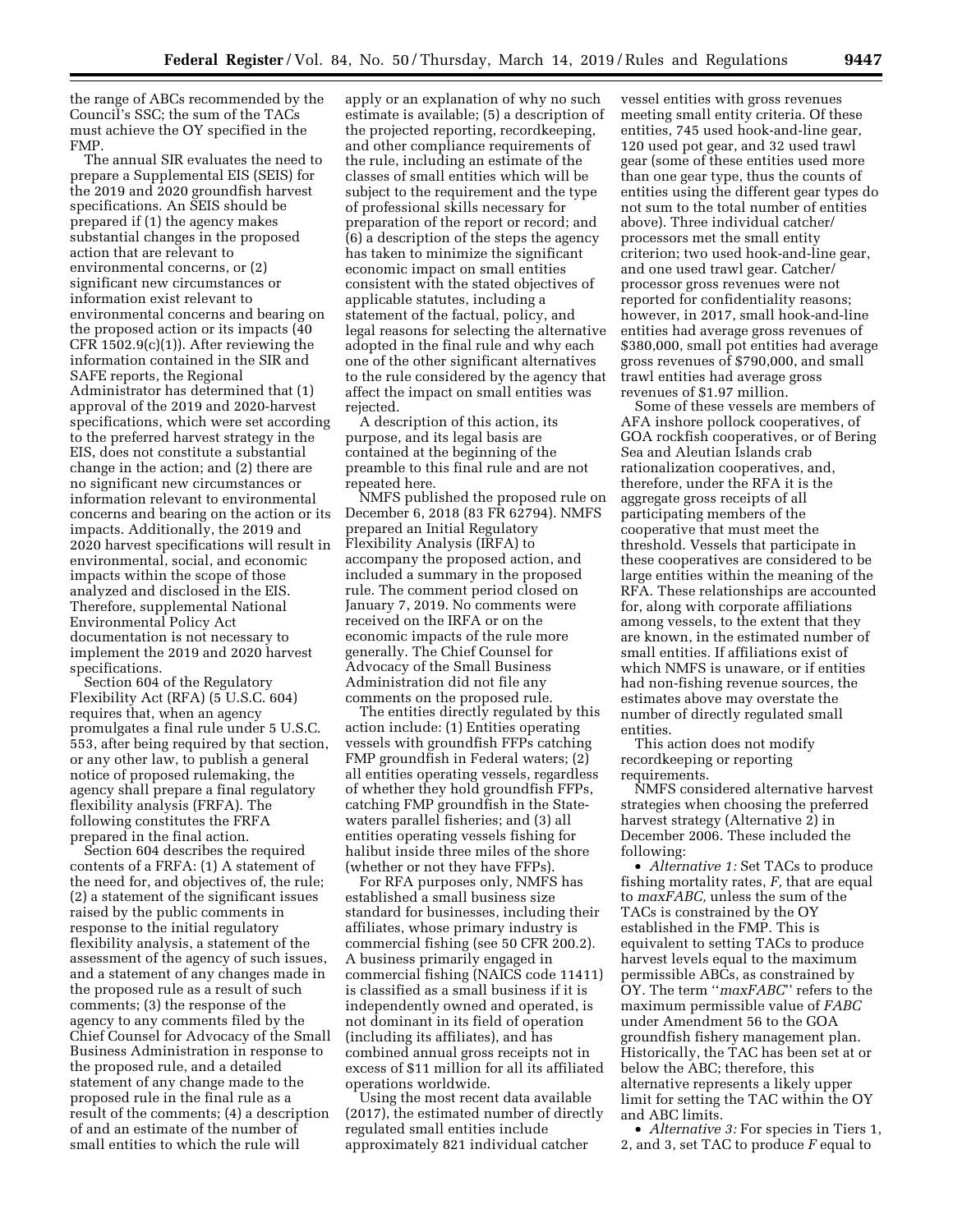the most recent 5-year average actual *F.*  For species in Tiers 4, 5, and 6, set TAC equal to the most recent 5-year average actual catch. For stocks with a high level of scientific information, TACs would be set to produce harvest levels equal to the most recent 5-year average actual fishing mortality rates. For stocks with insufficient scientific information, TACs would be set equal to the most recent 5-year average actual catch. This alternative recognizes that for some stocks, catches may fall well below ABCs, and recent average *F* may provide a better indicator of actual *F* than *FABC*  does.

• *Alternative 4:* First, set TACs for rockfish species in Tier 3 at *F*75%; set TACs for rockfish species in Tier 5 at *F*=0.5M; and set spatially explicit TACs for shortraker and rougheye/ blackspotted rockfish in the GOA. Second, taking the rockfish TACs as calculated above, reduce all other TACs by a proportion that does not vary across species, so that the sum of all TACs, including rockfish TACs, is equal to the lower bound of the area OY (116,000 mt in the GOA). This alternative sets conservative and spatially explicit TACs for rockfish species that are long-lived and late to mature and sets conservative TACs for the other groundfish species.

• *Alternative 5:* (No Action) Set TACs at zero.

Alternatives 1, 3, 4, and 5 do not meet the objectives of this action, and although Alternatives 1 and 3 may have a smaller adverse economic impact on small entities than the preferred alternative, Alternatives 4 and 5 would have a significant adverse economic impact on small entities. The Council rejected these alternatives as harvest strategies in 2006, and the Secretary of Commerce did so in 2007.

Alternative 2 is the preferred alternative chosen by the Council: Set TACs that fall within the range of ABCs recommended through the Council harvest specifications process and TACs recommended by the Council. Under this scenario, *F* is set equal to a constant fraction of *maxFABC.* The recommended fractions of *maxFABC*  may vary among species or stocks, based on other considerations unique to each. This is the method for determining TACs that has been used in the past.

Alternative 2 selected harvest rates that will allow fishermen to harvest stocks at the level of ABCs, unless total harvests are constrained by the upper bound of the GOA OY of 800,000 mt. The sums of ABCs in 2019 and 2020 are 509,507 mt and 487,218 mt, respectively. The sums of the TACs in 2019 and 2020 are 430,569 mt and

408,534 mt, respectively. Thus, although the sum of ABCs in each year is less than 800,000 mt, the sums of the TACs in each year are less than the sums of the ABCs.

In most cases, the Council has set TACs equal to ABCs. The divergence between aggregate TACs and aggregate ABCs reflects a variety of special species- and fishery-specific circumstances:

• Pacific cod TACs are set equal to 70 percent in the Western GOA and 75 percent in the Central and Eastern GOA of the Pacific cod ABCs in each year to account for the GHL set by the State for its GHL Pacific cod fisheries (30 percent of the Western GOA ABC and 25 percent of the Central and Eastern GOA ABCs). Thus, the difference between the Federal TACs and ABCs does not actually reflect a Pacific cod harvest below the Pacific cod ABC, as the balance is available for the State's Pacific cod GHL fisheries.

• Shallow-water flatfish and flathead sole TACs are set below ABCs in the Western Regulatory Area. Arrowtooth flounder TACs are set below ABC in all GOA regulatory areas, except the Central GOA. Catches of these flatfish species rarely, if ever, approach the proposed ABCs or TACs. Important trawl fisheries in the GOA take halibut PSC, and are constrained by limits on the allowable halibut PSC mortality. These limits may force the closure of trawl fisheries before they have harvested the available groundfish ABC. Thus, actual harvests of groundfish in the GOA routinely fall short of some ABCs and TACs. Markets can also constrain harvests below the TACs, as has been the case with arrowtooth flounder, in the past. These TACs are set to allow for increased harvest opportunities for these targets while conserving the halibut PSC limit for use in other, more fully utilized fisheries.

• The GOA-wide Atka mackerel TAC is set below the ABC. The estimates of survey biomass continue to be unreliable in the GOA. Therefore, the Council recommended and NMFS agrees that the Atka mackerel TAC in the GOA be set at an amount to support incidental catch in other directed fisheries.

Alternative 1 selects harvest rates that would allow fishermen to harvest stocks at the level of the ABCs, unless total harvests were constrained by the upper bound of the GOA OY of 800,000 mt. Although Alternative 1 may be consistent with the preferred alternative (Alternative 2), meet the objectives of the action, and have small entity impacts equivalent to the preferred alternative, it is not likely that

Alternative 1 would result in reduced adverse economic impacts to directlyregulated small entities relative to Alternative 2. The selection of Alternative 1, which could increase all TACs up to the sum of ABCs, would not reflect the practical implications that increased TACs for some species probably would not be fully harvested. This could be due to a variety of reasons, which are addressed in the preamble to this rule and are summarized briefly here. There may be a lack of commercial or market interest in some species. Additionally, an underharvest of flatfish TACs could result due to constraints such as the fixed, and therefore constraining, PSC limits associated with the harvest of the GOA groundfish species. Finally, the TACs for two species (pollock and Pacific cod) cannot be set equal to ABC, as the TAC must be reduced to account for the State of Alaska's GHLs in these fisheries.

Alternative 3 selects harvest rates based on the most recent 5 years of harvest rates (for species in Tiers 1 through 3) or based on the most recent 5 years of harvests (for species in Tiers 4 through 6). This alternative is inconsistent with the objectives of this action because it does not take account of the most recent biological information for this fishery, as well as National Standard 2 of the Magnuson-Stevens Act (16 U.S.C. 1851(a)(2)). NMFS annually conducts at-sea surveys for different species, as well as statistical modeling, to estimate stock sizes and permissible harvest levels. Actual harvest rates or harvest amounts are a component of these estimates, but in and of themselves may not accurately portray stock sizes and conditions. Harvest rates are listed for each species or species group for each year in the SAFE report (see **ADDRESSES**).

Alternative 4 would lead to significantly lower harvests of all species to reduce TACs from the upper end of the OY range in the GOA to its lower end of 116,000 mt. Overall, this alternative would reduce 2019 TACs by about 73 percent. This would lead to significant reductions in harvests of species by small entities. While production declines in the GOA likely would be associated with offsetting price increases in the GOA, the size of these increases is very uncertain. Price increases would still be constrained by the availability of substitutes, and there are close substitutes for GOA groundfish species available in significant quantities from the Bering Sea and Aleutian Islands management area. In addition, price increases are very unlikely to offset revenue declines from